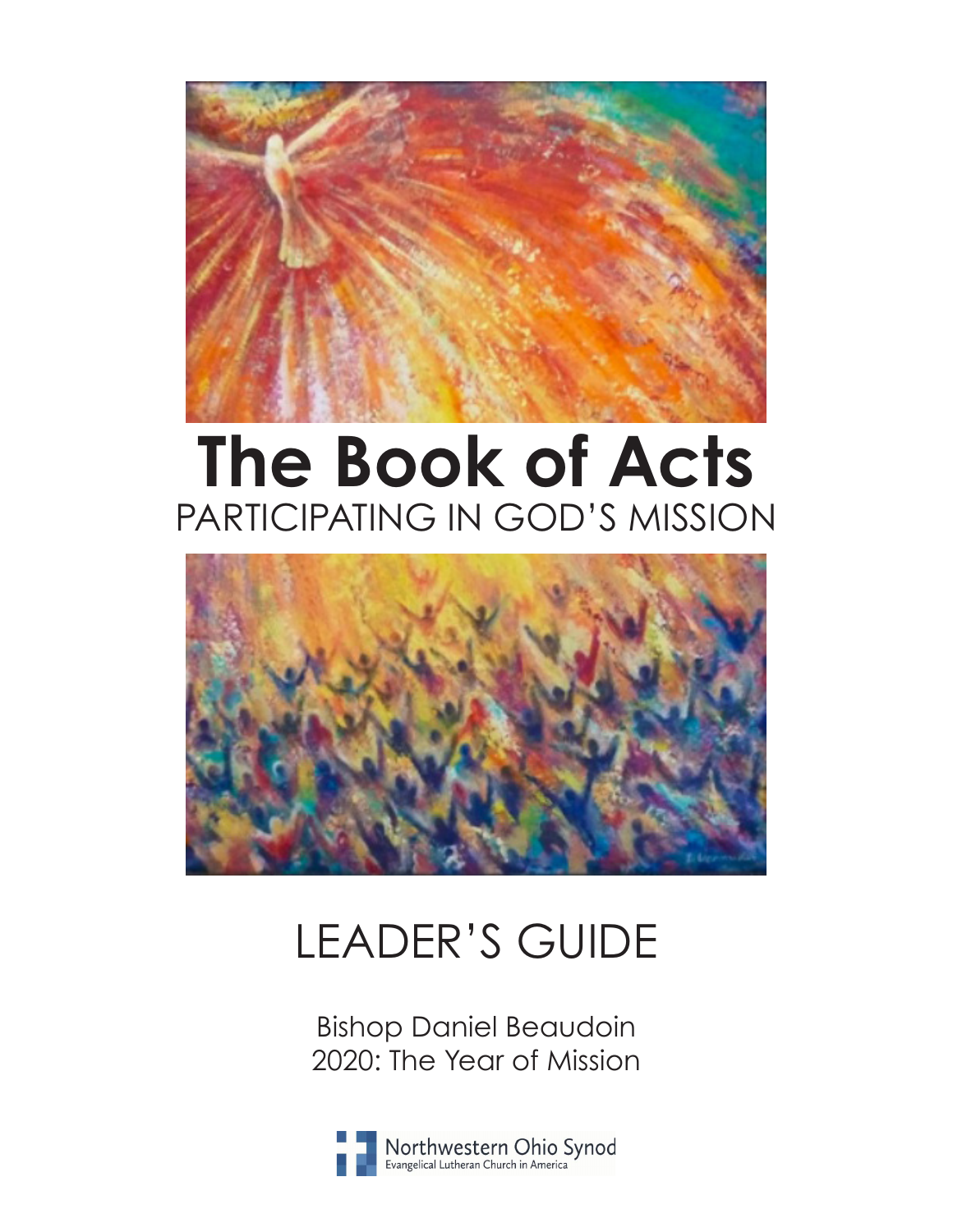**Table of Contents**

| Table of Contents                  | pg. 1   |
|------------------------------------|---------|
| Welcome Letter                     | pg. 2   |
| Tips for Leaders                   | pg. 3-5 |
| <b>Bible Study Resources</b>       | pg. 6   |
| Book of Acts: A Brief Introduction | pg. 7   |
| Book of Acts: An Outline           | pg. 8   |
| <b>Memory Verses</b>               | pg. 9   |

# **Studies and Conversation**

| Study #1   | Sent, But Never Settled                      | pg. 10-13 |
|------------|----------------------------------------------|-----------|
| Study $#2$ | Disciples of Jesus Practice What They Preach | pg. 14-17 |
| Study $#3$ | Equipping Leaders for Mission                | pg. 18-21 |
| Study $#4$ | <b>Strengthening Parishes</b>                | pg. 22-25 |
| Study $#5$ | Launching New Communities                    | pg. 26-29 |
| Study #6   | For the Renewal of the World                 | pg. 30-33 |

## **Cover artwork:**

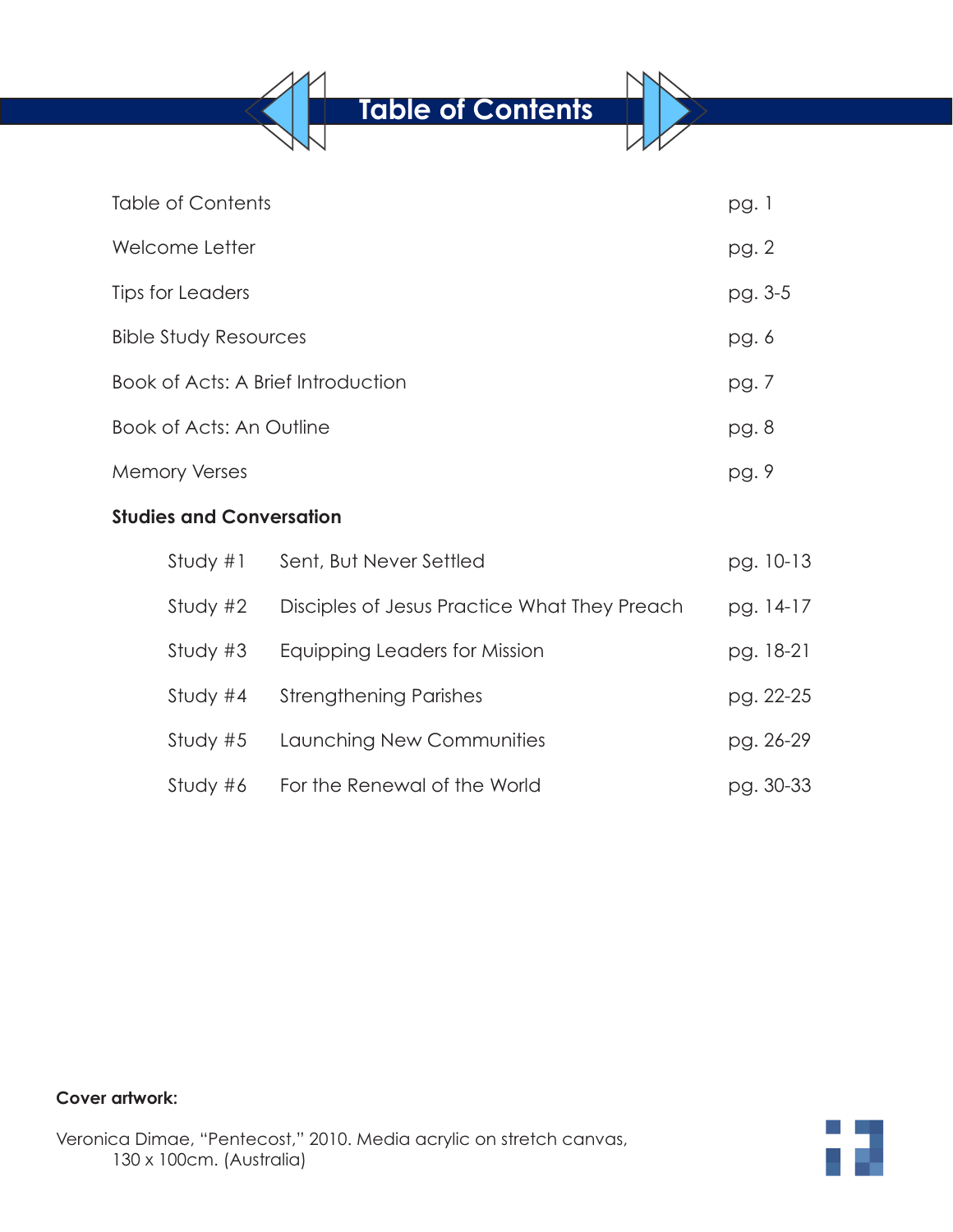

Dear Friends in Christ,

Welcome to 2020: The *Year of Mission*. Our focus this year will be on the Mission of God. God has a mission, and God's mission has a church. In Scripture, we encounter the Triune God working to restore and renew all things. The Bible begins with creation and ends with the promise of a new creation. The Triune God is working to renew everyone and everything and invites us to participate.

The mission of the Northwestern Ohio Synod is a participatory mission:

### *Sent by the Crucified and Risen Jesus to Make Disciples, Equip Leaders, Strengthen Parishes, and Launch New Communities for the Renewal of Northwestern Ohio and the World.*

During 2020: The Year of Mission, we will aspire to grow as we participate in God's Mission through three distinct practices:

- 1. To **discern** the Mission of God through prayer, Scripture, and sacred conversation;
- 2. To **align** the identity and work of God's people and parishes with the Mission of God;
- 3. To **participate** in the Mission of God for the renewal of Northwest Ohio and the world.

One of my favorite Bible verses related to the Mission of God is recorded at the end of the Gospel of John, when the crucified and risen Jesus appears to His followers. The Bible verse is **John 20:21**, which will serve as our **2020 Year of Mission** memory verse.



# **Jesus said to them again, "Peace be with you. As the Father has sent me, so I send you" (John 20:21).**



This powerful verse reminds us that Jesus did not call us to be a settled church, but a church sent to participate in God's mission!

What follows is a six session Bible study on the **Book of Acts**. Open your Bible, gather with a group of friends, get outside the four walls of the congregation, and learn what God desires to teach you. But, be careful. Be very, very careful. Because God's Word has the power to transform people and communities from who we are into the people and communities that God longs for us to be.

Let us pray, **O God, you have called your servants to ventures of which we cannot see the ending, by paths as yet untrodden, through perils unknown. Give us faith to go out with good courage, not knowing where we go, but only that your hand is leading us and your love supporting us; through Jesus Christ our Lord. Amen.**

*(Evangelical Lutheran Worship pg. 317)*

Blessings, Bishop Daniel Beaudoin November 28, 2019 | Day of Thanksgiving 2

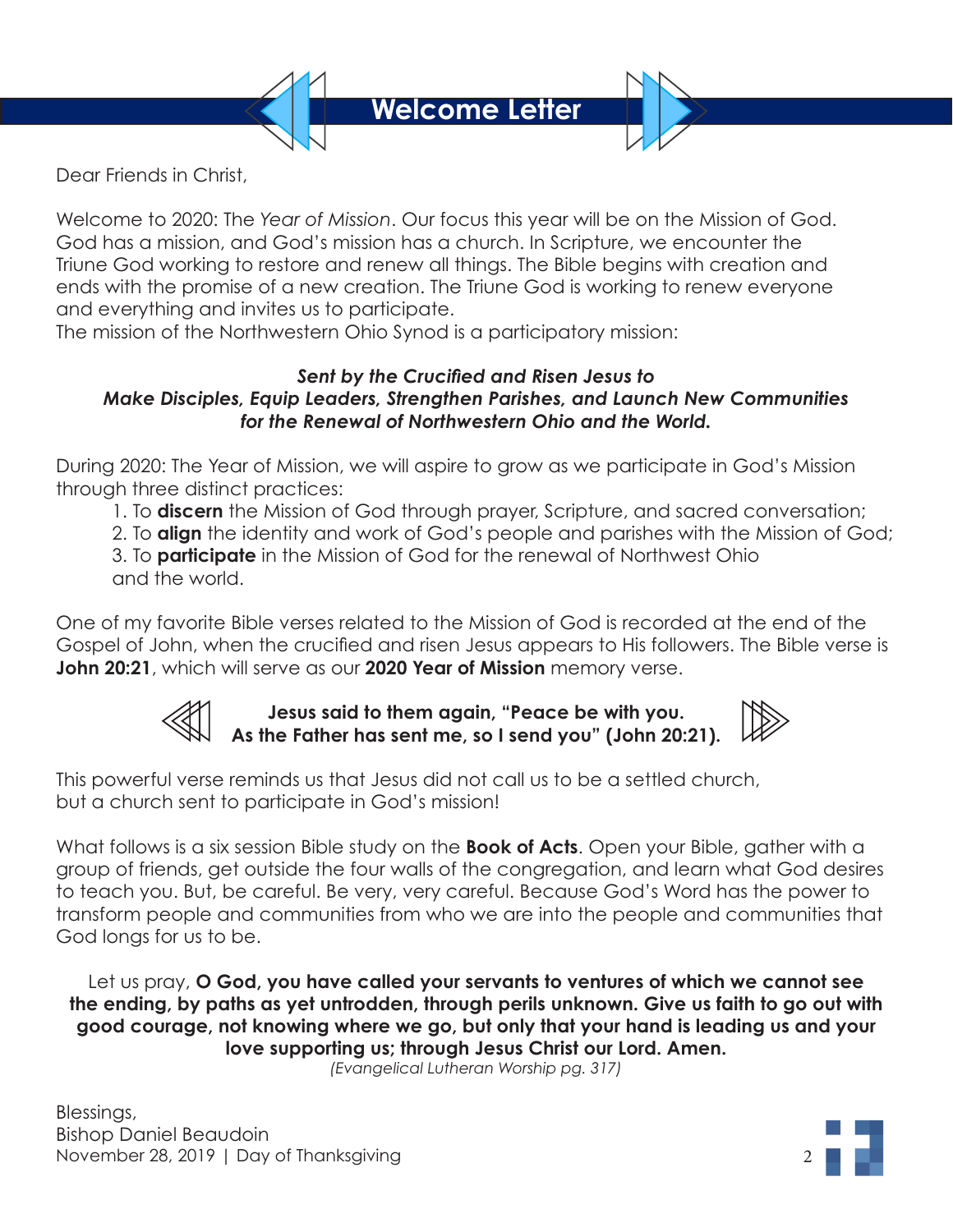

# *"... you will be my witnesses in Jerusalem, in all Judea and Samaria, and to the ends of the earth"* **(Acts 1:8b).**

In the first chapter of the Book of Acts, the crucified and risen Jesus commissions His followers to be "witnesses" (1:8b). Jesus charges His followers to participate fully in God's mission by

making disciples (Matthew 28:19), preaching the good news (Mark 16:15), proclaiming repentance and the forgiveness of sins (Luke 24:47), following Jesus (John 21:22), and witnessing "... to the ends of the earth" (Acts 1:8b).

One of the best ways to discern God's mission is to gather in community for prayer, Scripture, and conversation. Thank you for your willingness to lead this sacred endeavor. If this is something new for you, no need to worry, simply trust in the promise of God's presence (Matthew 28:20b).

These guided conversations are designed to be very "user friendly" and flexible. They may be used with different groups and in a variety of settings: congregation study groups, lunch studies with co-workers, gatherings with friends at a coffee shop, etc. Simply adapt the lessons to your group and context, but I would encourage you to follow the pattern of the original apostles and lead these studies out in the "marketplace" (outside the four walls of the church building). You never know who may be watching, listening, and wondering. These studies are intended to last around 60 minutes.

Now, you don't need to be a Bible scholar to lead a Bible study. These lessons are not designed to help you lecture, but to help you to facilitate group reflection and conversation. Below are some suggestions to assist you.\*

# **Before the Study**

1. Pray that God would guide you to lead faithfully. Pray for the participants (by name) who will gather for conversation and discussion. Ask God to open your heart and mind to hear God's Word that it may motivate you to a new way of thinking and being.

2. Read and then slowly re-read the assigned Bible passage(s). Write down particular and peculiar words and phrases. Use the notes from a Study Bible or a Bible Dictionary for insight (see Bible Study Resources on page 6).

3. Carefully work through both the leader and student lessons. Take time to meditate and reflect on each question. Write your responses in the space provided.

4. Consider ways to apply the assigned Bible passage to your life. Those who are gathered for study will follow your lead. They will not go any deeper than you.

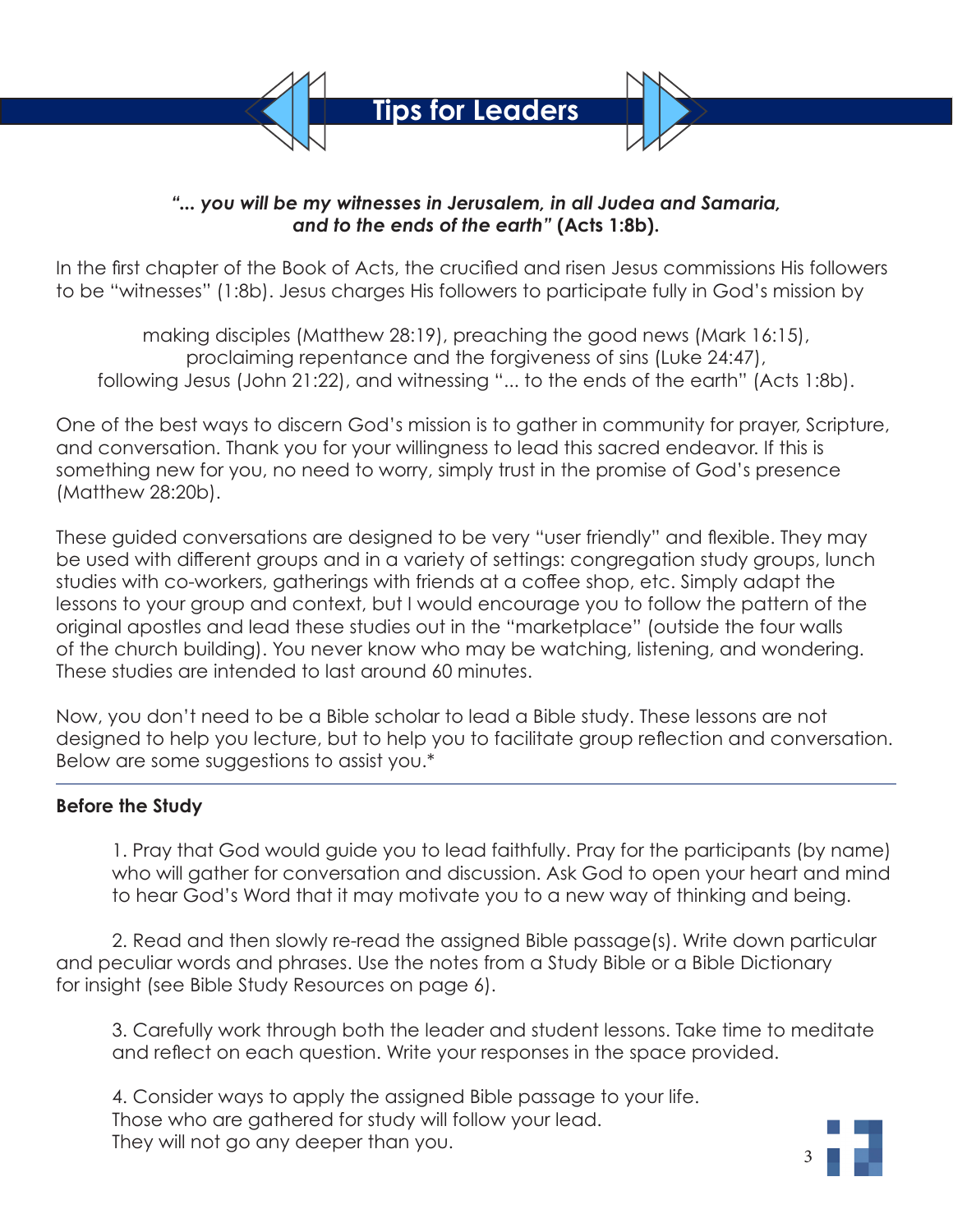

# **During the Study**

1. Be sure that everyone in your group has the necessary materials: Bible, student guide, pen, or pencil. It will be helpful to have a Study Bible and Bible Dictionary available for the group gathering.

2. As you gather for the first time, share with the participants that these studies are meant to be reflections and conversations, not lectures. Encourage everyone to participate. Refrain from putting pressure on those who may be hesitant to share, especially during the initial gatherings.

3. Begin each study on time and with a Bible verse. The assigned "memory verse" (page 9) for each session is a great place to start.

4. Ask for prayer requests and then lead an opening prayer. Pray for the concerns mentioned by the participants and ask God to help the group to understand and apply the Bible passage.

5. Take a moment to share any pertinent announcements and to review some of the highlights from last week's lesson.

6. Have someone from the group read the introduction. Having someone else (besides the leader) read is a great way to cultivate confidence and raise up new leaders.

7. Discuss the "Opening Reflection" questions before the Bible passage is read. The "Opening Reflection" introduces the theme of the study and helps participants to "warm up" and begin to engage one another in conversation. Encourage as many participants as possible to respond to the "Opening Reflection" questions. Be ready to get the conversation going with your own response.

8. Have a group member read the Bible passage(s) to be studied aloud. One effective method is for one participant to read the passage at normal speed followed by another participant re-reading the passage at a slower speed. It is good to hear different voices.

9. Invite participants to read the study questions aloud and then share their responses with the group.

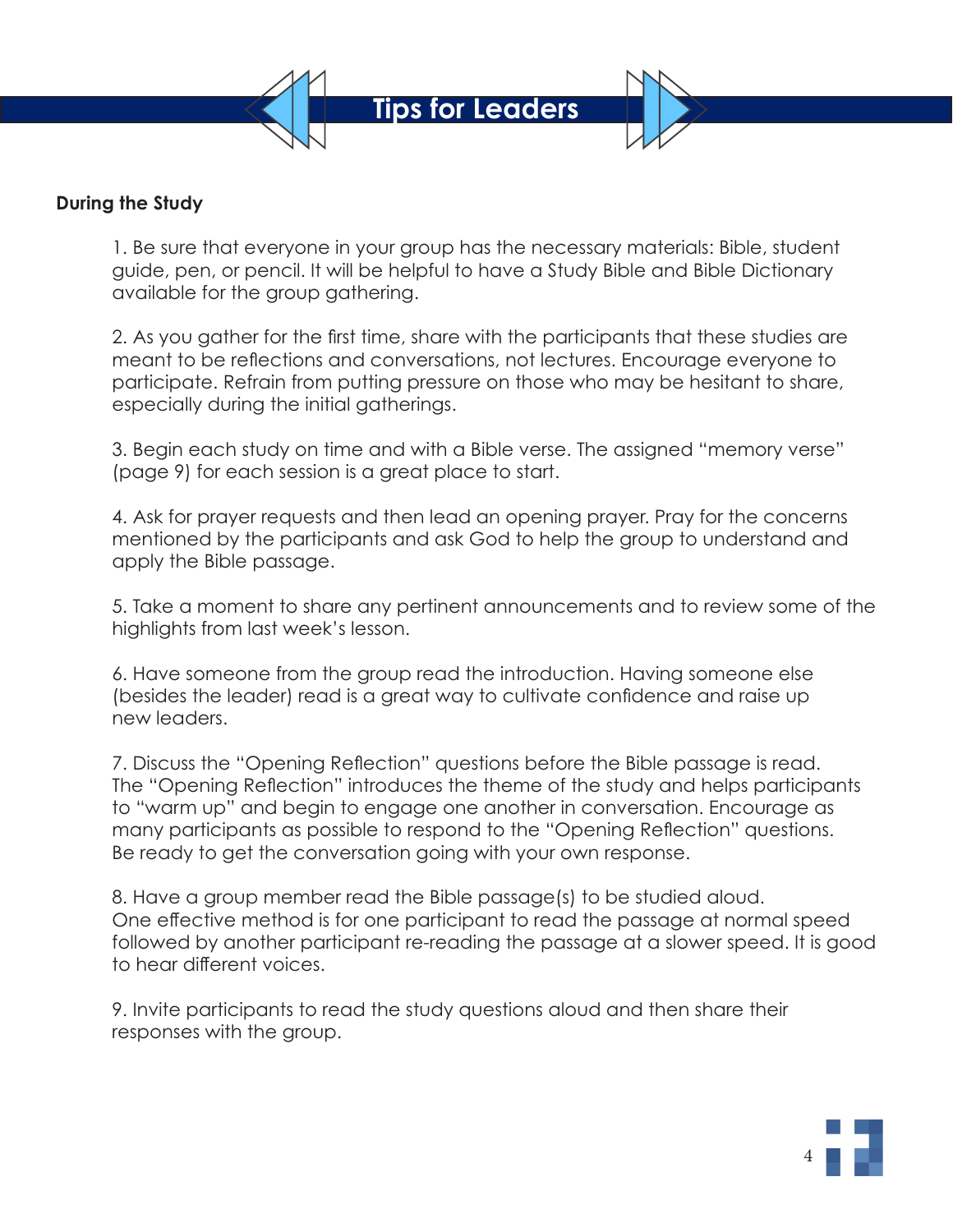

10. Tips for Leading Discussion

- Avoid answering your own questions. When the leader does most of the talking, other participants will become passive and silent.

- Don't fear the silence. Some folks need time to think through a question before responding. Moments of quiet are okay. Learn to savor them.

- Encourage multiple answers. Ask, "What do the rest of you think?" or "Does anyone have anything else to share?"

- Try to be affirming. Especially affirm participation. Never shut someone down. If an answer is clearly off the mark, simple ask, "Which verse led you to that response?" or "What do the rest of you think?"

- During the initial sessions most of the conversation will be directed to the leader (you). As participants become more comfortable, they will begin to interact with one another. This interaction is the mark of a healthy and growing group. Cultivate it.

- Don't shy away from controversy or conflict. It is one of the ways we grow. If an issue cannot be resolved, don't become frustrated. Explain that the group will move on and that God may enlighten all of you by the time you meet again.

- Periodically pause to summarize what the participants have said about the passage. This helps bring together the various ideas and gives continuity to the study. The goal is that folks will leave with one or two "nuggets" from the study to apply in their daily lives.

11. Concluding your time together by asking a participant to pray the prayer at the end of each lesson. This is another great way to cultivate confidence and raise up new leaders.

12. End on time.

\* Adapted from *Bible Studies for Everyone* by N.T. Wright

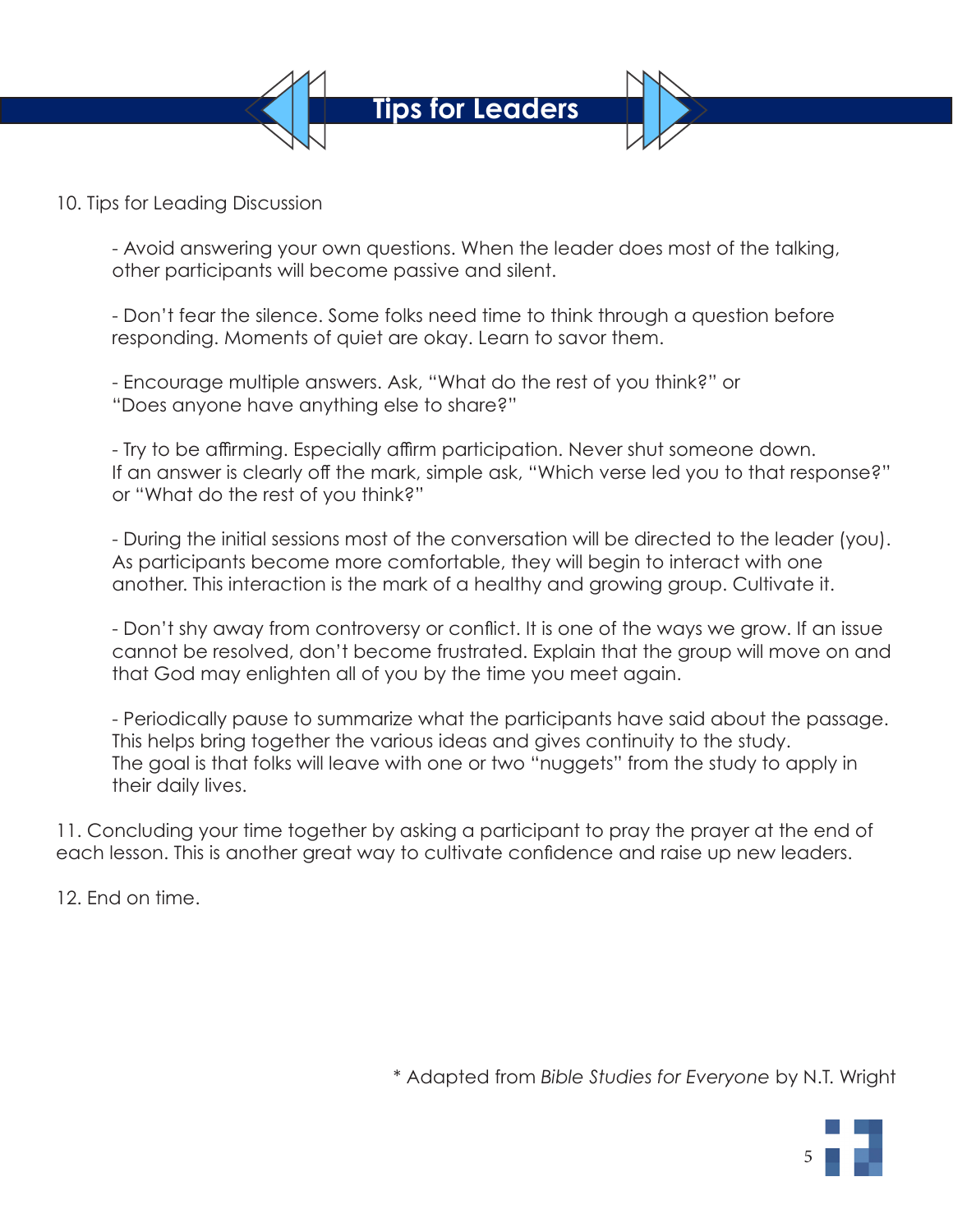

# **Study Bibles**

*Lutheran Study Bible* - NRSV (2009) Published by Augsburg Fortress

*Harper Collins Study Bible* - NRSV (2006) Published by Harper One

*NIV Zondervan Study Bible* - NIV (2015) Published by Zondervan

# **Bible Dictionary/Handbook**

*Harper Collins Bible Dictionary* (2011) Published by Harper One

*Halley's Bible Handbook* (2014) Published by Zondervan

# **Bible Atlases**

*The Student Bible Atlas* (2015) Published by Augsburg Fortress

*Zondervan Atlas of the Bible* (2010) Published by Zondervan

# **Commentaries**

- *Acts. A Bible Commentary for Teaching and Preaching* by William H. Willimon (2010) Interpretation Series Published by Westminster John Knox Press
- *Acts: An Exegetical Commentary* (4 Volumes) by Craig S. Keener (2012-2015) Published by Baker Academic
- *Acts: A Commentary* by Richard Pervo (2009) Published by Fortress Press
- *The Acts of the Apostles* by Luke Timothy Johnson (2006) Sacra Pagina #5 Published by The Liturgical Press
- *The Acts of the Apostles: A Socio-Rhetorical Commentary* by Ben Witherington III (1998) Published by William B. Eerdmans Company

# **Other**

*World Upside Down: Reading Acts in the Graeco-Roman Age* by C. Kavin Rowe (2009) Published by Oxford University Press

*Rose Book of Bible Charts, Maps, and Timelines* (2015) Published by Rose

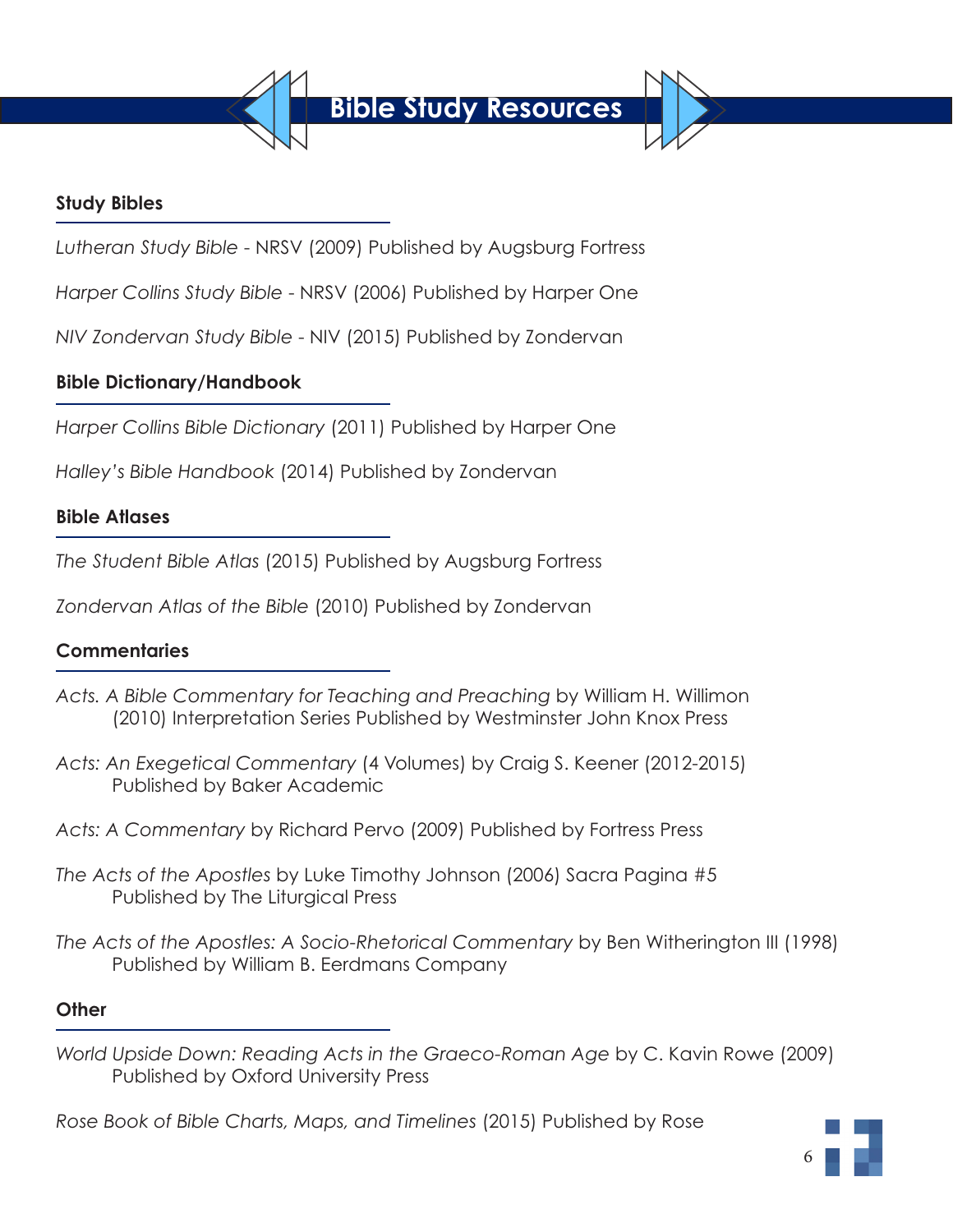

The Gospel of Luke and the Book of Acts were written by the same author. Both works are dedicated to a man named Theophilus and share a common writing style. Each book bears witness to God's mission to restore and renew creation, first through the crucified and risen Jesus, and then through His followers. In both works the same Holy Spirit that anoints Jesus at His baptism (Luke 3:21-22), empowers the followers of Jesus to boldly share the Gospel in all the world. Some Bible scholars refer to these two corresponding works as "Luke-Acts".

Luke, the physician, and traveling companion of the Apostle Paul has traditionally been identified as the author of both the Gospel of Luke and the Book of Acts. In other New Testament writings, Payl refers to Luke as a beloved colleague (Colossians 4:14) and fellow worker (Philemon 24). Within the Book of Acts, the author occasionally writes in the first-person plural. These passages are identified as the "we" passages, which provide Luke's firsthand account of the early church participating in God's mission.

The Book of Acts begins forty days after the resurrection of Jesus, and records what happens to His followers after the Ascension (1:9-11). In Acts 1:8, the crucified and risen Jesus commissions His followers,

# **"But you will receive power when the Holy Spirit has come upon you; and you will be my witnesses in Jerusalem, in all Judea and Samaria, and to the ends of the earth."**

These well-known words of Jesus are both the general outline and central theme of the Book of Acts.

On Pentecost Day, the Holy Spirit arrives in spectacular fashion, and descends on the gathered community of Jesus followers. The Holy Spirit empowers this community to boldly and courageously proclaim the life, death, and resurrection of Jesus. Inspired by the Holy Spirit, these "witnesses" are led to share the Gospel in sequential and ever widening circles. This spread of the Gospel is both geographic (from Jerusalem to Rome) and ethnic (from Jews to Gentiles).

As Jesus stated in Acts 1:8, the Gospel will first be shared **in Jerusalem** (Acts 1-7), through the witness of Peter, John, and Stephen, the first Christian martyr. From Jerusalem, the Gospel will spread into **all Judea and Samaria** (Acts 8-12), through the witness of Philip, Peter, and a newly converted Saul. The third and final phase of the Book of Acts will trace the spread of the Gospel **to the ends of the earth** (Acts 13-28), through three "witness trips" (mission trips) of the Apostle Paul and his traveling companions. The Book of Acts concludes in the capital city of the Roman Empire, with the Apostle Paul preaching and teaching "... with all boldness and without hindrance" (Acts 28:31b).

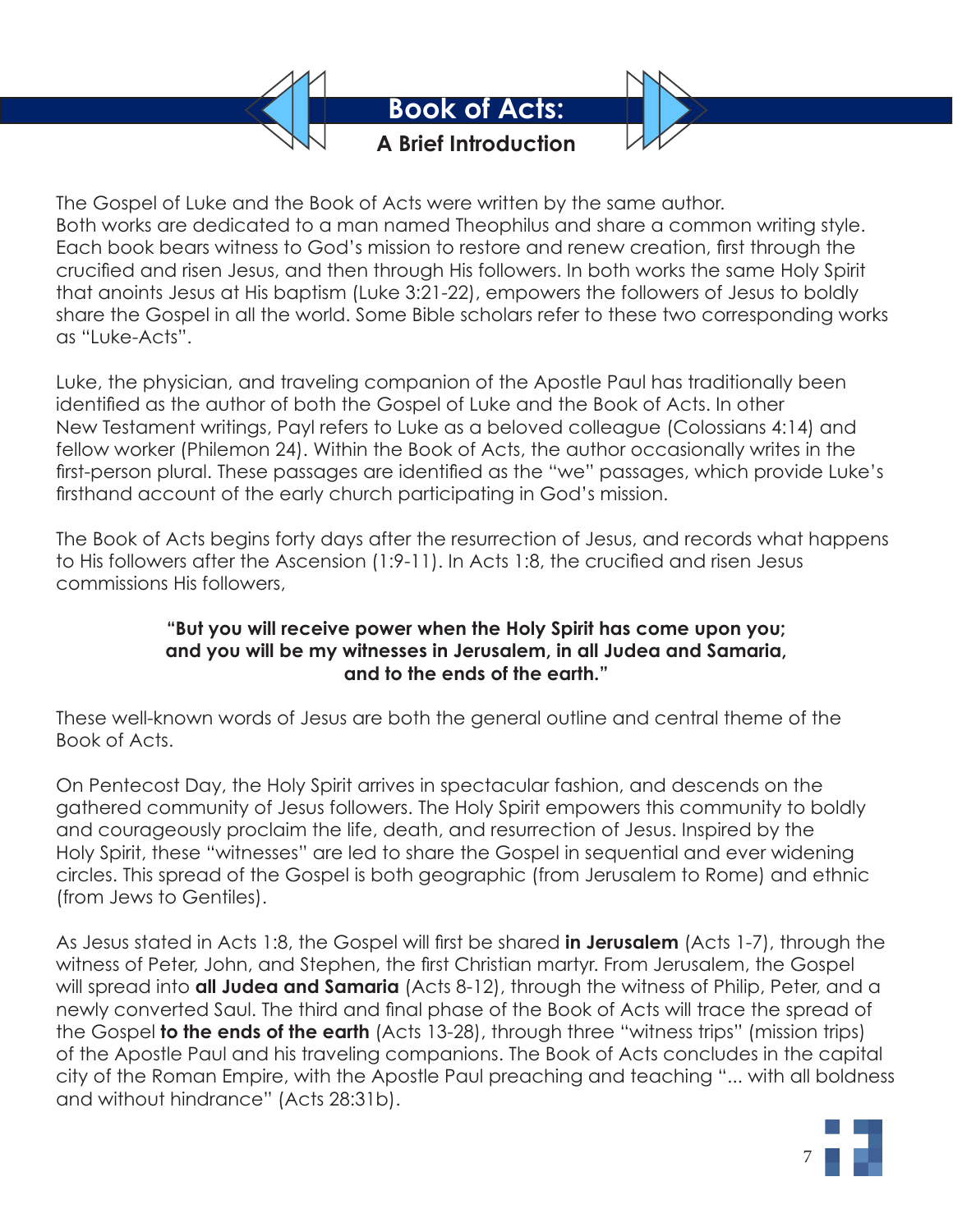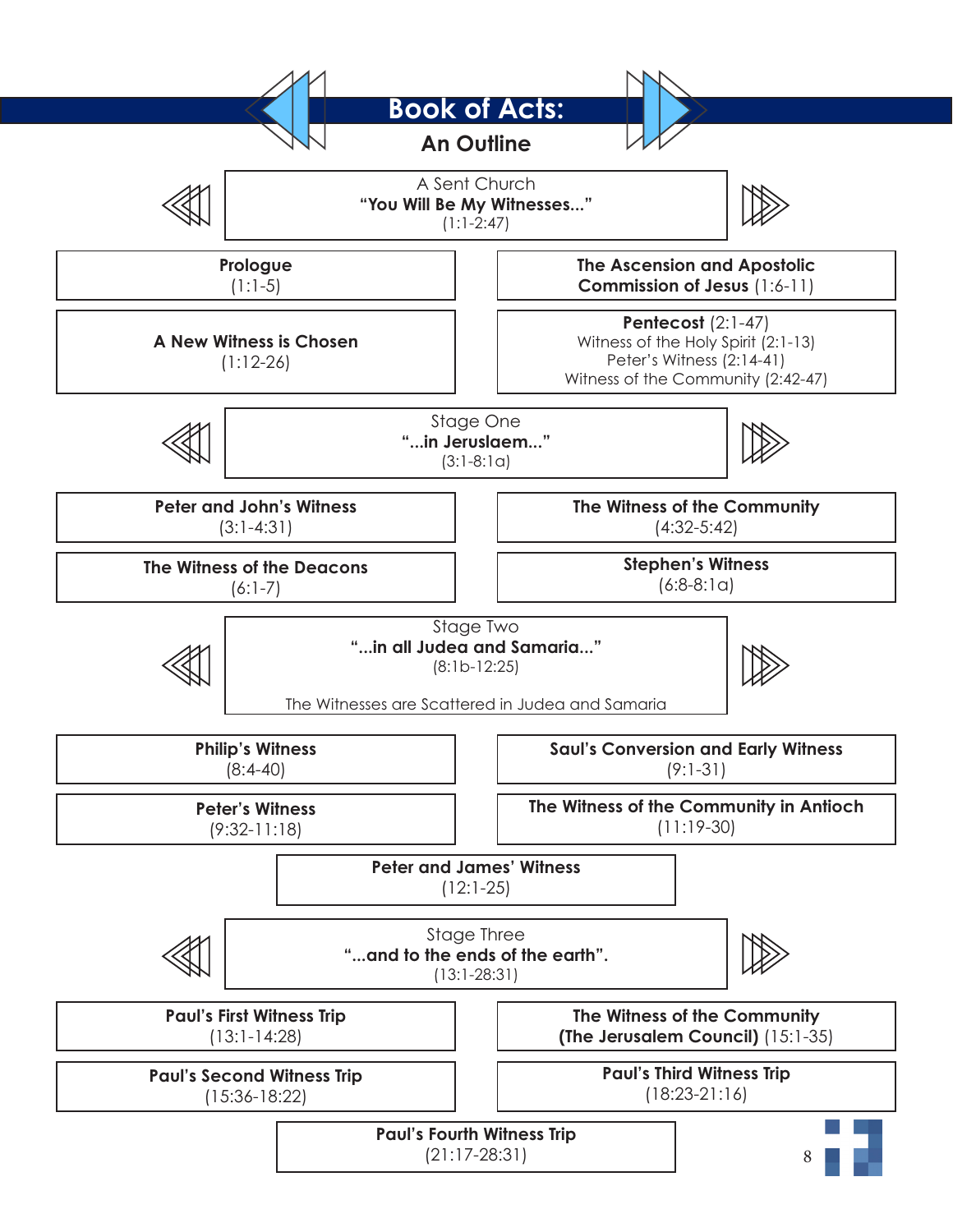**Memory Verses Study 1** "But you will receive power when the Holy Spirit has come upon you; and you will be my witnesses in Jerusalem, in all Judea and Samaria, and to the ends of the earth." *Acts 1:8* **Study 2** "They devoted themselves to the apostles' teaching and fellowship, to the breaking of bread and the prayers." *Acts 2:42* **Study 3** "They had these men stand before the apostles, who prayed and laid their hands on them." *Acts 6:6* **Study 4** "But Paul chose Silas and set out, the believers commending him to the grace of the Lord. He went through Syria and Cilicia, strengthening the churches." *Acts 15:40-41* **Study 5** "Thus I make it my ambition to proclaim the good news, not where Christ has already been named, so that I do not build on someone else's foundation, but as it is written, 'Those who have never been told of him shall see, and those who have never heard of him shall understand.'" *Romans 15:20-21* **Study 6** "Paul lived there two whole years at his own expense and welcomed all who came to him, proclaiming the kingdom of God and teaching about the Lord Jesus Christ with all boldness and without hindrance." *Acts 28:30-31*

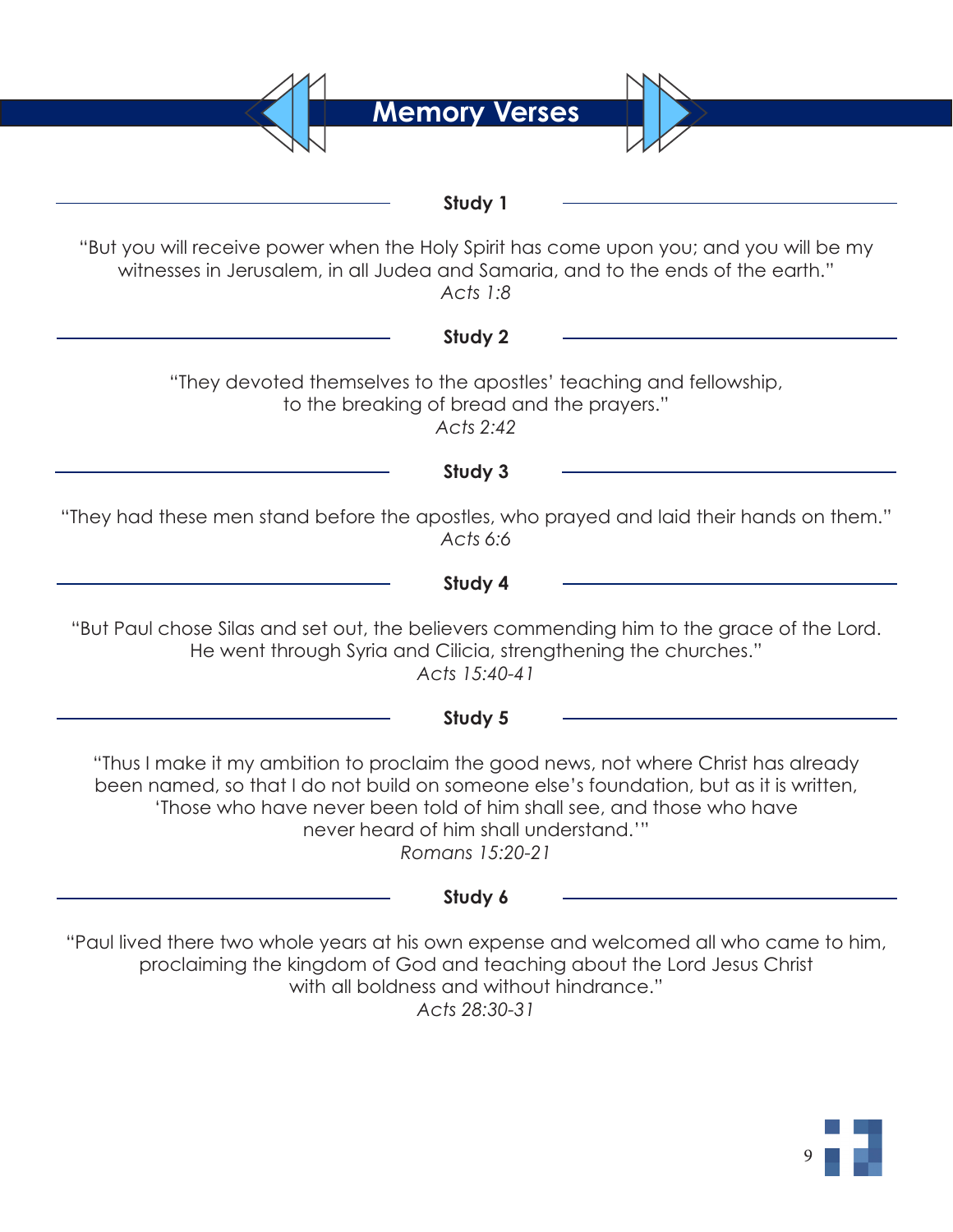

- 1. Read the opening scripture verses: Acts 1:8
- 2. Take prayer requests and lead an opening prayer
- 3. Offer a welcome and lead introductions
- 4. Offer any announcements that are pertinent to the group
- 5. Introduction to the study *(encourage a participant to read)*

In the Brief Introduction to the Book of Acts we learn that the Gospel of Luke and the Book of Acts were written by the same author, Luke the Physician. Both the Gospel of Luke and the Book of Acts open with a formal dedication to a man named Theophilus. Theophilus is a second-generation Christian, and Luke writes the Gospel of Luke and the Book of Acts to help Theophilus grow as a disciple of Jesus. Some Bible scholars argue that Thephilus may have been a patron of Luke's, who provides the financial backing to allow Luke the time to write both a Gospel (Luke) and an early Church History (Acts).

Following the formal dedication (1:1-5), Luke turns to the Ascension of Jesus (1:6-11), which takes place forty days after the Resurrection of Jesus (1:3b). Right before He ascends, Jesus issues both a promise and a charge. The promise is that the Holy Spirit will come upon the disciples (1:8a). The charge is that His followers will become the "sent" people of God.

# **"...and you will be my witnesses in Jerusalem, in all Judea and Samaria, and to the ends of the earth" (1:8b).**

As stated in the Brief Introduction, Act 1:8, serves as both a general outline and the central theme of the Book of Acts. The charge to be "witnesses" are the last words the crucified and risen Jesus speaks to His followers before ascending into heaven (1:9-11).

Ten days after the Ascension of Jesus, on Pentecost Day, the Holy Spirit descends upon the gathered community, just as Jesus promised (1:8a). One of the first gifts of the Holy Spirit is the ability to speak in many and diverse languages. Folks from far away places like Mesopotamia, Judea, Cappadocia, Asia, Egypt, and Rome, are amazed to hear a group of Galileans speaking to them in their native language about God's deeds of great power. Though there were some gathered on Pentecost Day who doubted (2:13).

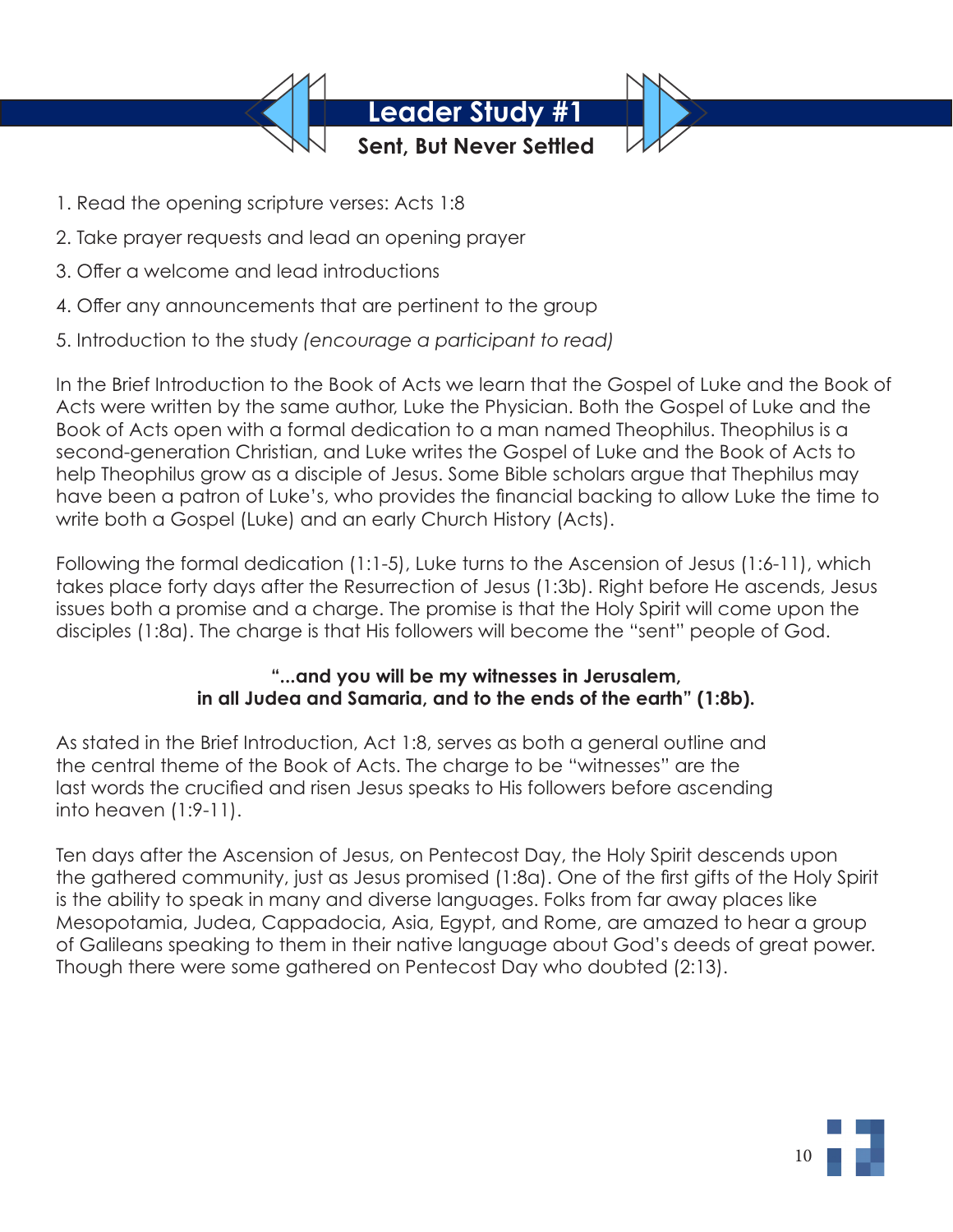

6. Opening Reflection Questions

A. What navigation devices do you use to take a trip. Compass? Road Atlas? AAA Triptiks? Google Maps? Other?

B. From the earliest days, the Christian Church has been marked by diversity (see Acts 2:5-11). What can be challenging about diversity in the church? What can be powerful about diversity in the church?

### 7. Study and Conversation

A. The Sent (not settled) People of God. After the crucifixion and resurrection of Jesus, we read in each of the four Gospels that the Risen Jesus spent time with His followers. During that time, he charged the disciples with a mission to be the "sent people of God". Take a look at the end of each of the four Gospels and the beginning of the Book of Acts to see if you can identify a specific charge that Jesus gives to the gathered community. A "charge" or a "commission" is an act of granting certain powers or the authority to carry out a particular task or duty.

 $\_$  , and the set of the set of the set of the set of the set of the set of the set of the set of the set of the set of the set of the set of the set of the set of the set of the set of the set of the set of the set of th  $\_$  , and the set of the set of the set of the set of the set of the set of the set of the set of the set of the set of the set of the set of the set of the set of the set of the set of the set of the set of the set of th

B. Find the "charge" that Jesus gives to the gathered community.

 Matthew: **And Jesus came and said to them, "All authority in heaven and on earth has been given to me. Go therefore and make disciples of all nations, baptizing them in the name of the Father and of the Son and of the Holy Spirit, and teaching them to obey everything that I have commanded you. And remember, I am with you always, to the end of the age."** (28:18-20)

 Mark: **And Jesus said to them, "Go into all the world and proclaim the good news to the whole creation"** (16:15)

 Luke: **And Jesus said to them, "Thus it is written, that the Messiah is to suffer and to rise from the dead on the third day, and that repentance and forgiveness of sins is to be proclaimed in his name to all nations, beginning from Jerusalem. You are witnesses of these things. And see, I am sending upon you what my Father promised; so that here in the city until you have been clothed with power from on high"** (24:46-49).

 John: **Jesus said to them again, "Peace be with you. As the Father has sent me, so I send you"** (20:21).

 Acts: **"But you will receive power when the Holy Spirit has come upon you; and you will be my witnesses in Jerusalem, in all Judea and Samaria, and to the ends of the earth"** (1:8).

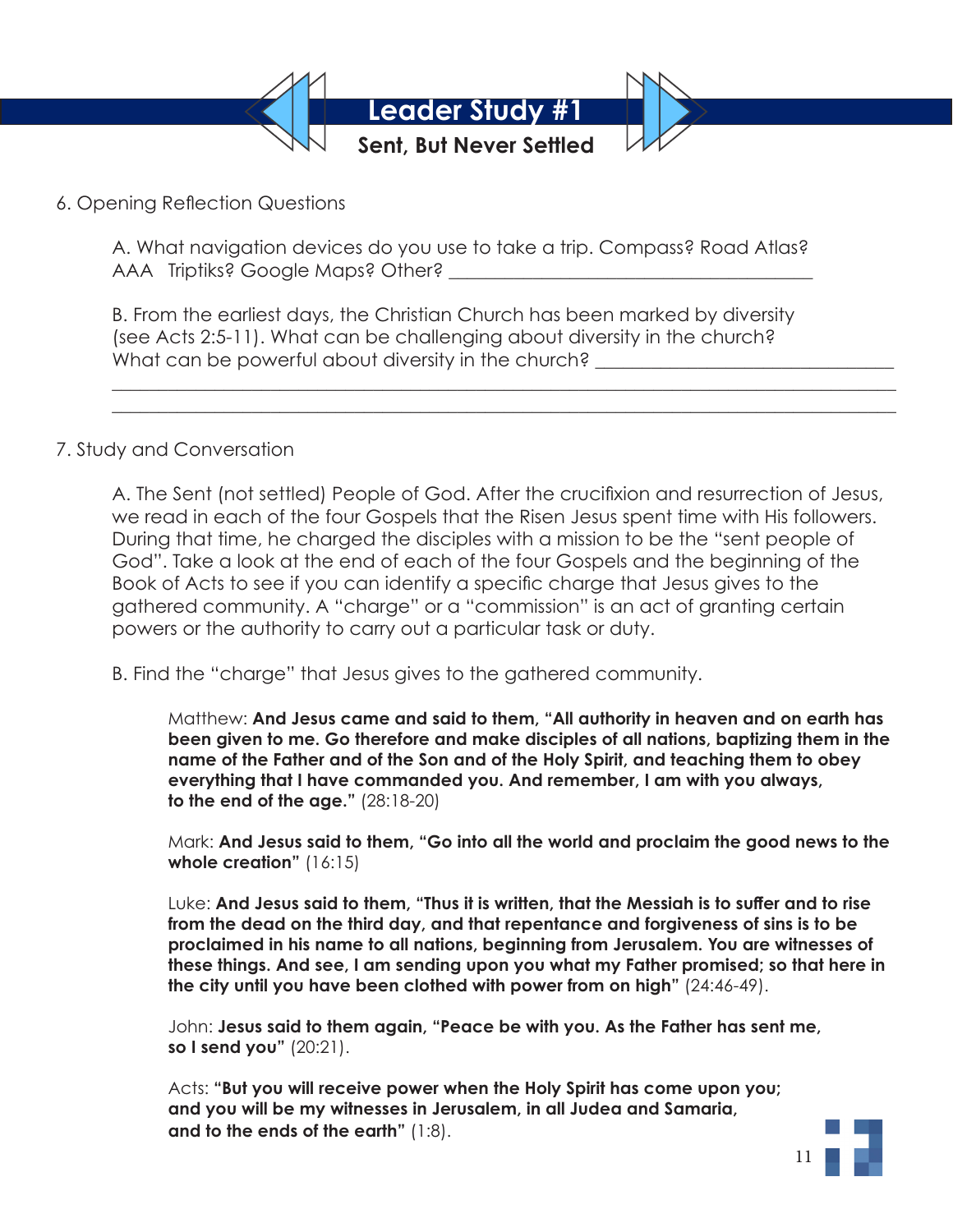

C. For discussion: What is the difference between a sent church and a settled church? Why do you think we have settled to be a settled church? How might we rehear the charge of Jesus to be a sent church?

D. Read Acts 1:6-11

 1. Can you recall a time when you were eager to start something, but had to wait? Was the waiting helpful or a hindrance? Please share with the group.

2. For what are the apostles eager and impatient? See Acts 1:6

 $\mathcal{L}_\mathcal{L} = \mathcal{L}_\mathcal{L} = \mathcal{L}_\mathcal{L} = \mathcal{L}_\mathcal{L} = \mathcal{L}_\mathcal{L} = \mathcal{L}_\mathcal{L} = \mathcal{L}_\mathcal{L} = \mathcal{L}_\mathcal{L} = \mathcal{L}_\mathcal{L} = \mathcal{L}_\mathcal{L} = \mathcal{L}_\mathcal{L} = \mathcal{L}_\mathcal{L} = \mathcal{L}_\mathcal{L} = \mathcal{L}_\mathcal{L} = \mathcal{L}_\mathcal{L} = \mathcal{L}_\mathcal{L} = \mathcal{L}_\mathcal{L}$  $\mathcal{L}_\mathcal{L} = \mathcal{L}_\mathcal{L} = \mathcal{L}_\mathcal{L} = \mathcal{L}_\mathcal{L} = \mathcal{L}_\mathcal{L} = \mathcal{L}_\mathcal{L} = \mathcal{L}_\mathcal{L} = \mathcal{L}_\mathcal{L} = \mathcal{L}_\mathcal{L} = \mathcal{L}_\mathcal{L} = \mathcal{L}_\mathcal{L} = \mathcal{L}_\mathcal{L} = \mathcal{L}_\mathcal{L} = \mathcal{L}_\mathcal{L} = \mathcal{L}_\mathcal{L} = \mathcal{L}_\mathcal{L} = \mathcal{L}_\mathcal{L}$ 

# **For Jesus to restore the Kingdom to Israel. To restore Israel's political in dependence. No more Roman occupiers!**

 3. How does Jesus respond to the apostles' eagerness and impatience? See Acts 1:7-8

 Acts 1:7 **"It is not for you to know the times or periods that God has set. There are some things we simple cannot know."**

 Acts 1:8 **"But you will receive power when the Holy Spirit has come upon you; and you will be my witnesses in Jerusalem, in all Judea and Samaria, and to the ends of the earth." The apostles have a mission to be the "sent" witnesses of Jesus, empowered by the Holy Spirit, to take the message of the Gospel to the ends of the earth.** 

E. The apostles don't have to wait too long for the promise of the Holy Spirit. Read Acts 2:1-13.

 1. Picture yourself as one of the followers of Jesus fathered on Pentecost Day. Try to describe what you see and hear. \_\_\_\_\_\_\_\_\_\_\_\_\_\_\_\_\_\_\_\_\_\_\_\_\_\_\_\_\_\_\_\_\_\_\_\_\_\_\_

2. What words quickly come to mind when you think of the Holy Spirit?

 $\mathcal{L}_\mathcal{L} = \mathcal{L}_\mathcal{L} = \mathcal{L}_\mathcal{L} = \mathcal{L}_\mathcal{L} = \mathcal{L}_\mathcal{L} = \mathcal{L}_\mathcal{L} = \mathcal{L}_\mathcal{L} = \mathcal{L}_\mathcal{L} = \mathcal{L}_\mathcal{L} = \mathcal{L}_\mathcal{L} = \mathcal{L}_\mathcal{L} = \mathcal{L}_\mathcal{L} = \mathcal{L}_\mathcal{L} = \mathcal{L}_\mathcal{L} = \mathcal{L}_\mathcal{L} = \mathcal{L}_\mathcal{L} = \mathcal{L}_\mathcal{L}$  $\mathcal{L}_\mathcal{L} = \mathcal{L}_\mathcal{L} = \mathcal{L}_\mathcal{L} = \mathcal{L}_\mathcal{L} = \mathcal{L}_\mathcal{L} = \mathcal{L}_\mathcal{L} = \mathcal{L}_\mathcal{L} = \mathcal{L}_\mathcal{L} = \mathcal{L}_\mathcal{L} = \mathcal{L}_\mathcal{L} = \mathcal{L}_\mathcal{L} = \mathcal{L}_\mathcal{L} = \mathcal{L}_\mathcal{L} = \mathcal{L}_\mathcal{L} = \mathcal{L}_\mathcal{L} = \mathcal{L}_\mathcal{L} = \mathcal{L}_\mathcal{L}$ 

 $\mathcal{L}_\mathcal{L} = \mathcal{L}_\mathcal{L} = \mathcal{L}_\mathcal{L} = \mathcal{L}_\mathcal{L} = \mathcal{L}_\mathcal{L} = \mathcal{L}_\mathcal{L} = \mathcal{L}_\mathcal{L} = \mathcal{L}_\mathcal{L} = \mathcal{L}_\mathcal{L} = \mathcal{L}_\mathcal{L} = \mathcal{L}_\mathcal{L} = \mathcal{L}_\mathcal{L} = \mathcal{L}_\mathcal{L} = \mathcal{L}_\mathcal{L} = \mathcal{L}_\mathcal{L} = \mathcal{L}_\mathcal{L} = \mathcal{L}_\mathcal{L}$ 

 $\mathcal{L}_\mathcal{L} = \mathcal{L}_\mathcal{L} = \mathcal{L}_\mathcal{L} = \mathcal{L}_\mathcal{L} = \mathcal{L}_\mathcal{L} = \mathcal{L}_\mathcal{L} = \mathcal{L}_\mathcal{L} = \mathcal{L}_\mathcal{L} = \mathcal{L}_\mathcal{L} = \mathcal{L}_\mathcal{L} = \mathcal{L}_\mathcal{L} = \mathcal{L}_\mathcal{L} = \mathcal{L}_\mathcal{L} = \mathcal{L}_\mathcal{L} = \mathcal{L}_\mathcal{L} = \mathcal{L}_\mathcal{L} = \mathcal{L}_\mathcal{L}$  $\mathcal{L}_\text{max}$  , and the contract of the contract of the contract of the contract of the contract of the contract of the contract of the contract of the contract of the contract of the contract of the contract of the contr  $\mathcal{L}_\text{max} = \frac{1}{2} \sum_{i=1}^{n} \frac{1}{2} \sum_{i=1}^{n} \frac{1}{2} \sum_{i=1}^{n} \frac{1}{2} \sum_{i=1}^{n} \frac{1}{2} \sum_{i=1}^{n} \frac{1}{2} \sum_{i=1}^{n} \frac{1}{2} \sum_{i=1}^{n} \frac{1}{2} \sum_{i=1}^{n} \frac{1}{2} \sum_{i=1}^{n} \frac{1}{2} \sum_{i=1}^{n} \frac{1}{2} \sum_{i=1}^{n} \frac{1}{2} \sum_{i=1}^{n} \frac{1$ 

 3. One of the first gifts of the Holy Spirit is the ability to speak in many and various languages. If you could learn to speak a second (or third) language what would that language be? Why?

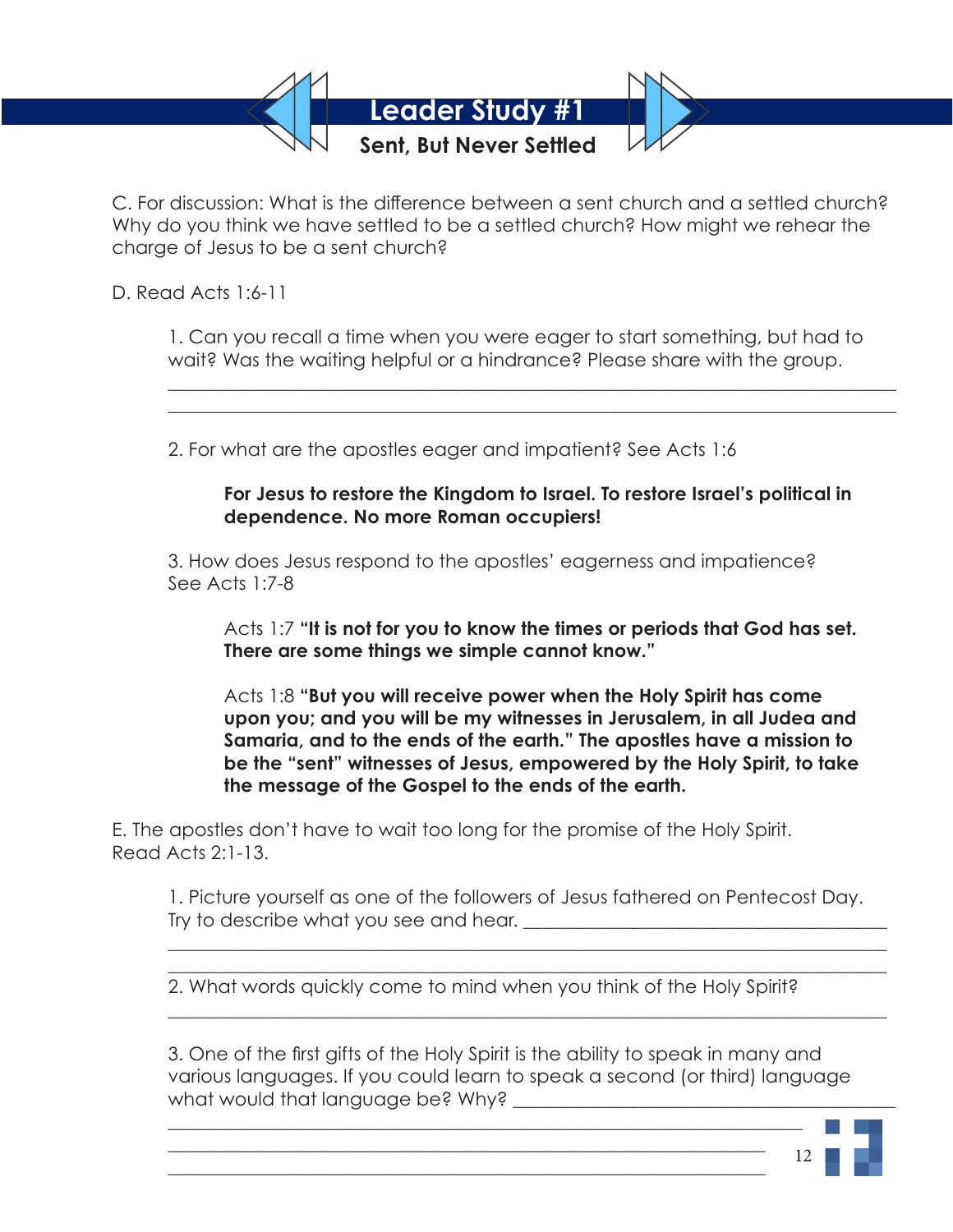

 4. Re-read Acts 2:5-11. Try to identify all the nations and peoples mentioned in this reading (use a Bible Atlas or a map in a Study Bible). Diversity is important to God,who works through the Holy Spirit and the Church to overcome barriers and boundaries throughout the Book of Acts. Where do you notice barriers and boundaries that keep us from becoming the beloved community that God longs for us to be? How might we remove those boundaries and barriers?

 $\mathcal{L}_\mathcal{L} = \mathcal{L}_\mathcal{L} = \mathcal{L}_\mathcal{L} = \mathcal{L}_\mathcal{L} = \mathcal{L}_\mathcal{L} = \mathcal{L}_\mathcal{L} = \mathcal{L}_\mathcal{L} = \mathcal{L}_\mathcal{L} = \mathcal{L}_\mathcal{L} = \mathcal{L}_\mathcal{L} = \mathcal{L}_\mathcal{L} = \mathcal{L}_\mathcal{L} = \mathcal{L}_\mathcal{L} = \mathcal{L}_\mathcal{L} = \mathcal{L}_\mathcal{L} = \mathcal{L}_\mathcal{L} = \mathcal{L}_\mathcal{L}$  $\mathcal{L}_\mathcal{L} = \mathcal{L}_\mathcal{L} = \mathcal{L}_\mathcal{L} = \mathcal{L}_\mathcal{L} = \mathcal{L}_\mathcal{L} = \mathcal{L}_\mathcal{L} = \mathcal{L}_\mathcal{L} = \mathcal{L}_\mathcal{L} = \mathcal{L}_\mathcal{L} = \mathcal{L}_\mathcal{L} = \mathcal{L}_\mathcal{L} = \mathcal{L}_\mathcal{L} = \mathcal{L}_\mathcal{L} = \mathcal{L}_\mathcal{L} = \mathcal{L}_\mathcal{L} = \mathcal{L}_\mathcal{L} = \mathcal{L}_\mathcal{L}$  $\mathcal{L}_\mathcal{L} = \mathcal{L}_\mathcal{L} = \mathcal{L}_\mathcal{L} = \mathcal{L}_\mathcal{L} = \mathcal{L}_\mathcal{L} = \mathcal{L}_\mathcal{L} = \mathcal{L}_\mathcal{L} = \mathcal{L}_\mathcal{L} = \mathcal{L}_\mathcal{L} = \mathcal{L}_\mathcal{L} = \mathcal{L}_\mathcal{L} = \mathcal{L}_\mathcal{L} = \mathcal{L}_\mathcal{L} = \mathcal{L}_\mathcal{L} = \mathcal{L}_\mathcal{L} = \mathcal{L}_\mathcal{L} = \mathcal{L}_\mathcal{L}$  $\mathcal{L}_\mathcal{L} = \mathcal{L}_\mathcal{L} = \mathcal{L}_\mathcal{L} = \mathcal{L}_\mathcal{L} = \mathcal{L}_\mathcal{L} = \mathcal{L}_\mathcal{L} = \mathcal{L}_\mathcal{L} = \mathcal{L}_\mathcal{L} = \mathcal{L}_\mathcal{L} = \mathcal{L}_\mathcal{L} = \mathcal{L}_\mathcal{L} = \mathcal{L}_\mathcal{L} = \mathcal{L}_\mathcal{L} = \mathcal{L}_\mathcal{L} = \mathcal{L}_\mathcal{L} = \mathcal{L}_\mathcal{L} = \mathcal{L}_\mathcal{L}$  $\mathcal{L}_\mathcal{L} = \mathcal{L}_\mathcal{L} = \mathcal{L}_\mathcal{L} = \mathcal{L}_\mathcal{L} = \mathcal{L}_\mathcal{L} = \mathcal{L}_\mathcal{L} = \mathcal{L}_\mathcal{L} = \mathcal{L}_\mathcal{L} = \mathcal{L}_\mathcal{L} = \mathcal{L}_\mathcal{L} = \mathcal{L}_\mathcal{L} = \mathcal{L}_\mathcal{L} = \mathcal{L}_\mathcal{L} = \mathcal{L}_\mathcal{L} = \mathcal{L}_\mathcal{L} = \mathcal{L}_\mathcal{L} = \mathcal{L}_\mathcal{L}$  $\mathcal{L}_\mathcal{L} = \mathcal{L}_\mathcal{L} = \mathcal{L}_\mathcal{L} = \mathcal{L}_\mathcal{L} = \mathcal{L}_\mathcal{L} = \mathcal{L}_\mathcal{L} = \mathcal{L}_\mathcal{L} = \mathcal{L}_\mathcal{L} = \mathcal{L}_\mathcal{L} = \mathcal{L}_\mathcal{L} = \mathcal{L}_\mathcal{L} = \mathcal{L}_\mathcal{L} = \mathcal{L}_\mathcal{L} = \mathcal{L}_\mathcal{L} = \mathcal{L}_\mathcal{L} = \mathcal{L}_\mathcal{L} = \mathcal{L}_\mathcal{L}$  $\mathcal{L}_\mathcal{L} = \mathcal{L}_\mathcal{L} = \mathcal{L}_\mathcal{L} = \mathcal{L}_\mathcal{L} = \mathcal{L}_\mathcal{L} = \mathcal{L}_\mathcal{L} = \mathcal{L}_\mathcal{L} = \mathcal{L}_\mathcal{L} = \mathcal{L}_\mathcal{L} = \mathcal{L}_\mathcal{L} = \mathcal{L}_\mathcal{L} = \mathcal{L}_\mathcal{L} = \mathcal{L}_\mathcal{L} = \mathcal{L}_\mathcal{L} = \mathcal{L}_\mathcal{L} = \mathcal{L}_\mathcal{L} = \mathcal{L}_\mathcal{L}$ 

 $\mathcal{L}_\mathcal{L} = \mathcal{L}_\mathcal{L} = \mathcal{L}_\mathcal{L} = \mathcal{L}_\mathcal{L} = \mathcal{L}_\mathcal{L} = \mathcal{L}_\mathcal{L} = \mathcal{L}_\mathcal{L} = \mathcal{L}_\mathcal{L} = \mathcal{L}_\mathcal{L} = \mathcal{L}_\mathcal{L} = \mathcal{L}_\mathcal{L} = \mathcal{L}_\mathcal{L} = \mathcal{L}_\mathcal{L} = \mathcal{L}_\mathcal{L} = \mathcal{L}_\mathcal{L} = \mathcal{L}_\mathcal{L} = \mathcal{L}_\mathcal{L}$  $\mathcal{L}_\mathcal{L} = \mathcal{L}_\mathcal{L} = \mathcal{L}_\mathcal{L} = \mathcal{L}_\mathcal{L} = \mathcal{L}_\mathcal{L} = \mathcal{L}_\mathcal{L} = \mathcal{L}_\mathcal{L} = \mathcal{L}_\mathcal{L} = \mathcal{L}_\mathcal{L} = \mathcal{L}_\mathcal{L} = \mathcal{L}_\mathcal{L} = \mathcal{L}_\mathcal{L} = \mathcal{L}_\mathcal{L} = \mathcal{L}_\mathcal{L} = \mathcal{L}_\mathcal{L} = \mathcal{L}_\mathcal{L} = \mathcal{L}_\mathcal{L}$  $\mathcal{L}_\mathcal{L} = \mathcal{L}_\mathcal{L} = \mathcal{L}_\mathcal{L} = \mathcal{L}_\mathcal{L} = \mathcal{L}_\mathcal{L} = \mathcal{L}_\mathcal{L} = \mathcal{L}_\mathcal{L} = \mathcal{L}_\mathcal{L} = \mathcal{L}_\mathcal{L} = \mathcal{L}_\mathcal{L} = \mathcal{L}_\mathcal{L} = \mathcal{L}_\mathcal{L} = \mathcal{L}_\mathcal{L} = \mathcal{L}_\mathcal{L} = \mathcal{L}_\mathcal{L} = \mathcal{L}_\mathcal{L} = \mathcal{L}_\mathcal{L}$ 

 $\mathcal{L}_\mathcal{L} = \mathcal{L}_\mathcal{L} = \mathcal{L}_\mathcal{L} = \mathcal{L}_\mathcal{L} = \mathcal{L}_\mathcal{L} = \mathcal{L}_\mathcal{L} = \mathcal{L}_\mathcal{L} = \mathcal{L}_\mathcal{L} = \mathcal{L}_\mathcal{L} = \mathcal{L}_\mathcal{L} = \mathcal{L}_\mathcal{L} = \mathcal{L}_\mathcal{L} = \mathcal{L}_\mathcal{L} = \mathcal{L}_\mathcal{L} = \mathcal{L}_\mathcal{L} = \mathcal{L}_\mathcal{L} = \mathcal{L}_\mathcal{L}$ 

8. Closing Question: What is your one take away from today's study?

With whom might you share this take away this week?

# 9. Homework:

- Read the Book of Acts chapter 1-5
- Memory Verse (Acts 1:8)
- Work through Study #2
- Check out the Bible Project Video on the Book of Acts 1-7 (6:21)

### **https://bit.ly/2YOHKxK**

# 10. Closing Prayer:

**Almighty and ever living God, you fulfilled the promise of Easter by sending the gift of your Holy Spirit. Look upon your people gathered in prayer, open to receive the Spirit's flame. May it come to rest in our hearts and heal the divisions of word and tongue, that with one voice and one song we may praise your name in joy and thanksgiving; through Jesus Christ, our Savior and Lord, who lives and reigns with you and the Holy Spirit, one God, now and forever. Amen.** 

*(Prayer for the Vigil of Pentecost, pg. 36 in ELW)*

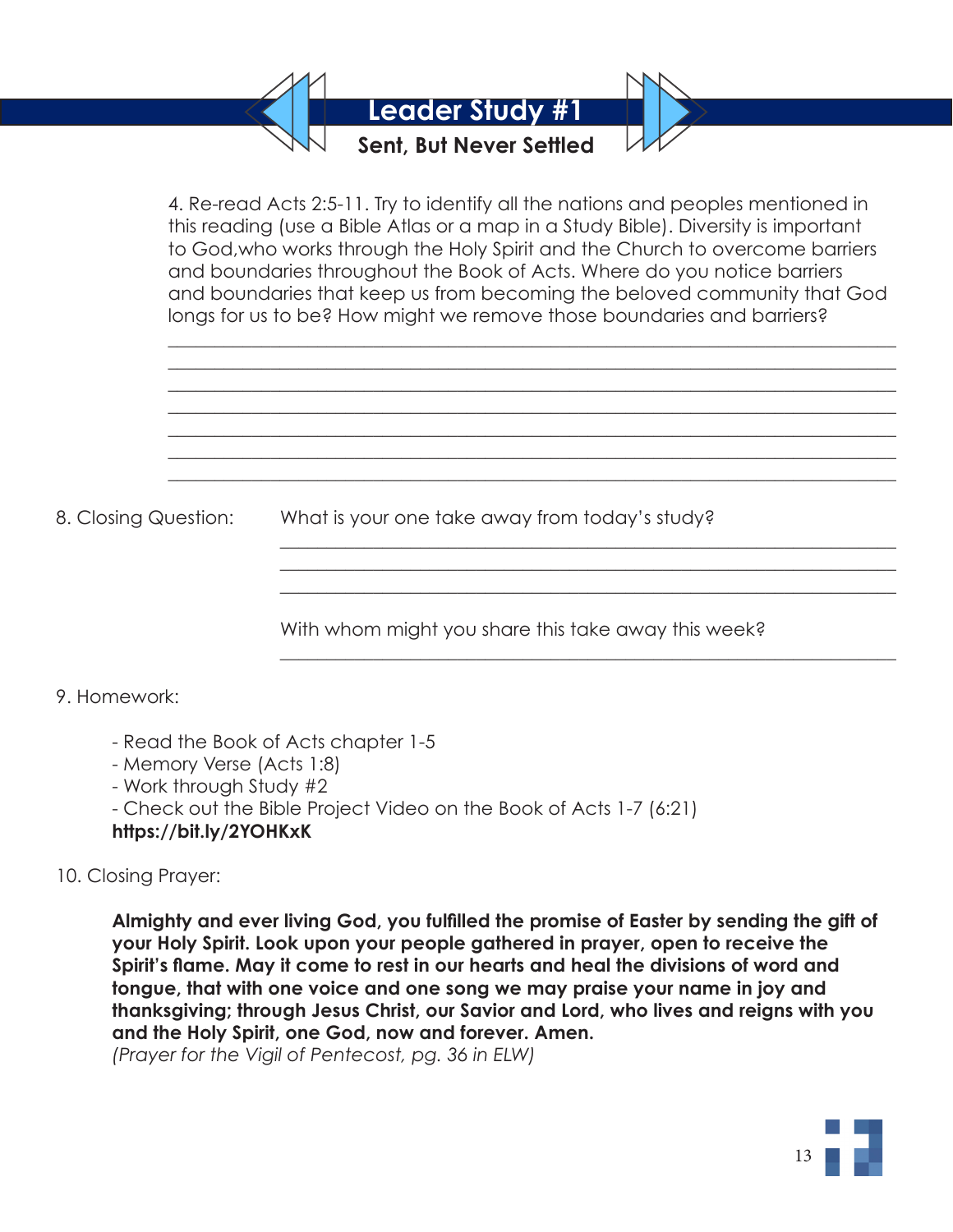# **Disciples of Jesus Practice What They Preach**

- 1. Read the opening scripture verse: Acts 2:42
- 2. Take prayer requests and lead an opening prayer
- 3. Offer a welcome and lead introductions
- 4. Offer any announcements that are pertinent to the group
- 5. Review: Any questions/comments from last week's study?
- 6. Memory Verse is Acts 1:8 (ask for volunteers)
- 7. Introduction to the study (encourage a participant to read)

After the Holy Spirit descends upon the gathered community (2:1-13), the disciples speak in many and diverse language about God's deeds of great power. Peter preaches a fabulous sermon (2:14-36), that is grounded in the Hebrew Scriptures. His sermon strikes a deep chord, for many who hear it (three thousand people) repent and are baptized.

Luke describes the newly formed community of Jesus followers as a "practicing community". They devote themselves to instruction (apostles' teaching) and fellowship, to the breaking of bread (Eucharist), and prayer (2:42). They assist the poor, worship in the Temple, and share meals (2:45-46). They pray for evangelical boldness (4:29), share their possessions to help those in need (4:32-37), heal the sick and suffering (5:15-16); all while facing great persecution (5:40-41), for which they rejoice. The early Christian community was a dynamic fellowship of preachers and practitioners, and the more the community preaches and practices, the more the community grows. In five chapters the Jesus movement grows from 120 (1:15), to three thousand (2:41), to over five thousand disciples (4:4).

During the early days of the Jesus movement, Peter and John play significant roles. Peter heals a crippled beggar (3:1-10) and preaches another fabulous sermon in the Temple (3:11-26). Peter and John are arrested by the Temple authorities, threatened, and released (4:1-22). Emboldened by the prayers of the community (4:23-31), Peter and the apostles reenter the Temple to heal the sick and to preach the Gospel of the crucified and risen Jesus. They are arrested a second time, flogged and released, with strict orders to stop teaching and preaching "in the name of" Jesus (5:12-41). How does the Jesus movement respond?

# **"And every day in the Temple and at home, they did not cease to teach and proclaim Jesus as the Messiah" (5:42).**

In Acts 4:36-37, we meet Barnabas who proves to be a disciple of great encouragement and generosity. Barnabas exemplifies the characteristics of a faithful follower of Jesus. The faith and generosity of Barnabas stands in stark contrast to the duplicitous actions of Ananias and Sapphira (5:1-11). In the first five chapters of the Book of Acts, the preaching of the Gospel and the practices of the newly formed community set the stage for full participation in God's mission.

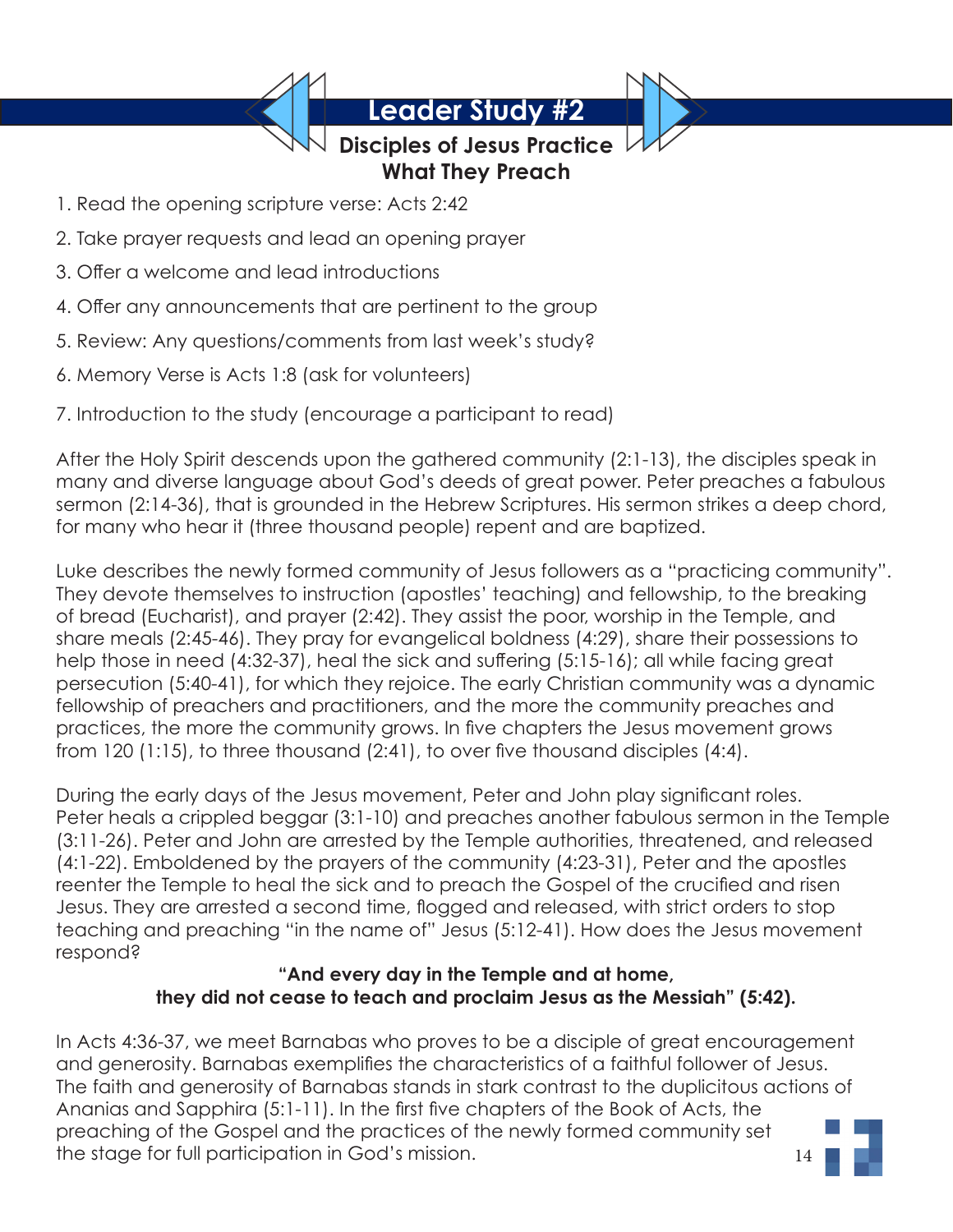**Disciples of Jesus Practice**

**What They Preach**

8. Opening Reflection Questions

A. What are one or two spiritual practices that you participate in on a regular basis? For example: daily prayer, worship, scripture reflection and/or study, fellowship, service, witness. How do these faith practices help you to love God and others? Please share. \_\_\_\_\_\_\_\_\_\_\_\_\_\_\_\_\_\_\_\_\_\_\_\_\_\_\_\_\_\_\_\_\_\_\_\_\_\_\_\_\_\_\_\_\_\_\_\_\_\_\_\_\_\_\_\_\_\_\_\_\_\_\_\_\_\_\_\_\_\_

 $\_$  , and the set of the set of the set of the set of the set of the set of the set of the set of the set of the set of the set of the set of the set of the set of the set of the set of the set of the set of the set of th  $\_$  , and the set of the set of the set of the set of the set of the set of the set of the set of the set of the set of the set of the set of the set of the set of the set of the set of the set of the set of the set of th

 $\_$  , and the set of the set of the set of the set of the set of the set of the set of the set of the set of the set of the set of the set of the set of the set of the set of the set of the set of the set of the set of th  $\_$  , and the set of the set of the set of the set of the set of the set of the set of the set of the set of the set of the set of the set of the set of the set of the set of the set of the set of the set of the set of th

B. Think about a sermon that was particularly meaningful to you. Who preached the sermon? Where was it preached? When was it preached? What did you find meaningful about it? Please share. \_\_\_\_\_\_\_\_\_\_\_\_\_\_\_\_\_\_\_\_\_\_\_\_\_\_\_\_\_\_\_\_\_\_\_\_\_\_\_\_\_\_\_\_\_\_\_\_\_

# 9. Study and Conversation

A. Read Acts 2:42-47; 4:32-37; 5:12-16; and 5:42

B. When I was young, I remember hearing this phrase about a family members, "He believes in God, but he's not a practicing Catholic." I remember wondering how you could be a "practicing Catholic", and how that might differ from practicing baseball, practicing piano, or practicing the "multiplication table" (some of you, though not all of you, will know what I mean by this.  $12 \times 12 = 144$ .

C. Acts 2:42-47 is one of the earliest indicators that the first followers of Jesus practiced a rhythm of faith and life. In Acts 2:42, we read about four early faith practices of the church (instruction [apostle's teaching] and fellowship, the breaking of bread [Eucharist] and prayer). These four practices go together and mark the lives of those who follow Jesus. Ponder each of the four. What happens to a faith community if one of these practices is absent or neglected?

 $\_$  , and the set of the set of the set of the set of the set of the set of the set of the set of the set of the set of the set of the set of the set of the set of the set of the set of the set of the set of the set of th  $\_$  , and the set of the set of the set of the set of the set of the set of the set of the set of the set of the set of the set of the set of the set of the set of the set of the set of the set of the set of the set of th

 1. Which of these four practices do you personally struggle with? How might you grow in your struggle?

 $\mathcal{L}_\text{max}$  , and the contract of the contract of the contract of the contract of the contract of the contract of the contract of the contract of the contract of the contract of the contract of the contract of the contr  $\mathcal{L}_\text{max} = \frac{1}{2} \sum_{i=1}^{n} \frac{1}{2} \sum_{i=1}^{n} \frac{1}{2} \sum_{i=1}^{n} \frac{1}{2} \sum_{i=1}^{n} \frac{1}{2} \sum_{i=1}^{n} \frac{1}{2} \sum_{i=1}^{n} \frac{1}{2} \sum_{i=1}^{n} \frac{1}{2} \sum_{i=1}^{n} \frac{1}{2} \sum_{i=1}^{n} \frac{1}{2} \sum_{i=1}^{n} \frac{1}{2} \sum_{i=1}^{n} \frac{1}{2} \sum_{i=1}^{n} \frac{1$ 

 $\mathcal{L}_\mathcal{L} = \mathcal{L}_\mathcal{L} = \mathcal{L}_\mathcal{L} = \mathcal{L}_\mathcal{L} = \mathcal{L}_\mathcal{L} = \mathcal{L}_\mathcal{L} = \mathcal{L}_\mathcal{L} = \mathcal{L}_\mathcal{L} = \mathcal{L}_\mathcal{L} = \mathcal{L}_\mathcal{L} = \mathcal{L}_\mathcal{L} = \mathcal{L}_\mathcal{L} = \mathcal{L}_\mathcal{L} = \mathcal{L}_\mathcal{L} = \mathcal{L}_\mathcal{L} = \mathcal{L}_\mathcal{L} = \mathcal{L}_\mathcal{L}$  $\mathcal{L}_\mathcal{L} = \mathcal{L}_\mathcal{L} = \mathcal{L}_\mathcal{L} = \mathcal{L}_\mathcal{L} = \mathcal{L}_\mathcal{L} = \mathcal{L}_\mathcal{L} = \mathcal{L}_\mathcal{L} = \mathcal{L}_\mathcal{L} = \mathcal{L}_\mathcal{L} = \mathcal{L}_\mathcal{L} = \mathcal{L}_\mathcal{L} = \mathcal{L}_\mathcal{L} = \mathcal{L}_\mathcal{L} = \mathcal{L}_\mathcal{L} = \mathcal{L}_\mathcal{L} = \mathcal{L}_\mathcal{L} = \mathcal{L}_\mathcal{L}$ 

> 2. Which of these four practices does your faith community struggle with? How might that struggle be strengthened?

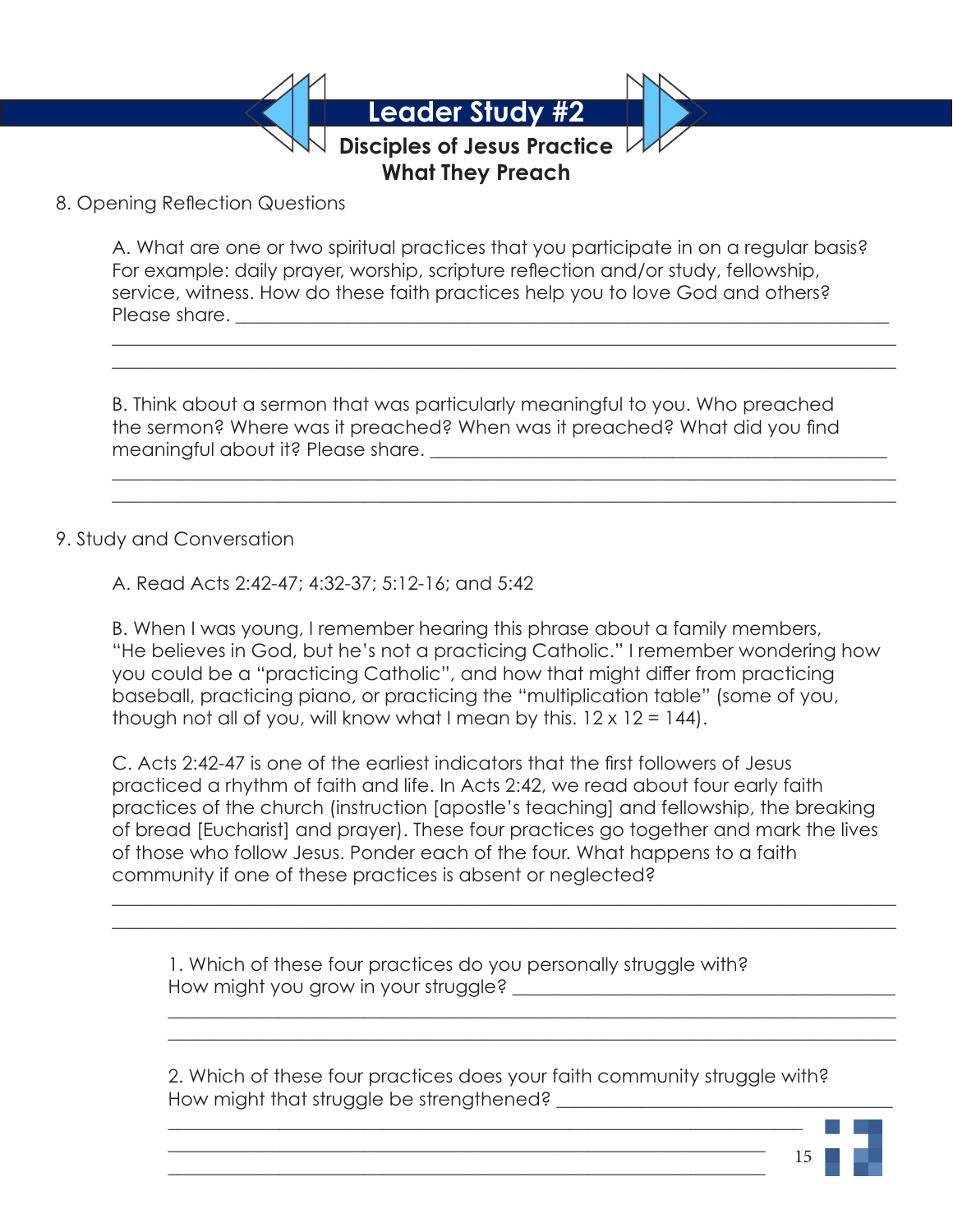**Disciples of Jesus Practice What They Preach**

D. Read Acts 5:42. For discussion: Despite persecution and suffering, the disciples remain committed to teaching, preaching, and practicing. How does the community of faith help an individual remain faithful? How has your community of faith helped you to practice your faith and to live the life of Jesus?

E. Read Acts 2:14-36 and 3:11-26

 1. I am a bit embarrassed to say, that although I have heard sermons for most of my life, there are very few sermons that I can actually recall. I have been inspired by good preaching, and I think I know a good sermon when I hear one, but I can only count on one hand the number of sermons that I remember. What would you say are the necessary ingredients of a good sermon? Please discuss.

 2. What two Old Testament passages does Peter use in his Pentecost sermon? See 2:16-21 and 2:25-28

# **Joel 2:28-32 and Psalm 16:8-11**

 3. Why do you think Peter uses these two Old Testament passages?  $\mathcal{L}_\mathcal{L} = \mathcal{L}_\mathcal{L} = \mathcal{L}_\mathcal{L} = \mathcal{L}_\mathcal{L} = \mathcal{L}_\mathcal{L} = \mathcal{L}_\mathcal{L} = \mathcal{L}_\mathcal{L} = \mathcal{L}_\mathcal{L} = \mathcal{L}_\mathcal{L} = \mathcal{L}_\mathcal{L} = \mathcal{L}_\mathcal{L} = \mathcal{L}_\mathcal{L} = \mathcal{L}_\mathcal{L} = \mathcal{L}_\mathcal{L} = \mathcal{L}_\mathcal{L} = \mathcal{L}_\mathcal{L} = \mathcal{L}_\mathcal{L}$ 

 $\mathcal{L}_\mathcal{L} = \mathcal{L}_\mathcal{L} = \mathcal{L}_\mathcal{L} = \mathcal{L}_\mathcal{L} = \mathcal{L}_\mathcal{L} = \mathcal{L}_\mathcal{L} = \mathcal{L}_\mathcal{L} = \mathcal{L}_\mathcal{L} = \mathcal{L}_\mathcal{L} = \mathcal{L}_\mathcal{L} = \mathcal{L}_\mathcal{L} = \mathcal{L}_\mathcal{L} = \mathcal{L}_\mathcal{L} = \mathcal{L}_\mathcal{L} = \mathcal{L}_\mathcal{L} = \mathcal{L}_\mathcal{L} = \mathcal{L}_\mathcal{L}$ 

 $\mathcal{L}_\mathcal{L} = \mathcal{L}_\mathcal{L} = \mathcal{L}_\mathcal{L} = \mathcal{L}_\mathcal{L} = \mathcal{L}_\mathcal{L} = \mathcal{L}_\mathcal{L} = \mathcal{L}_\mathcal{L} = \mathcal{L}_\mathcal{L} = \mathcal{L}_\mathcal{L} = \mathcal{L}_\mathcal{L} = \mathcal{L}_\mathcal{L} = \mathcal{L}_\mathcal{L} = \mathcal{L}_\mathcal{L} = \mathcal{L}_\mathcal{L} = \mathcal{L}_\mathcal{L} = \mathcal{L}_\mathcal{L} = \mathcal{L}_\mathcal{L}$  $\mathcal{L}_\mathcal{L} = \mathcal{L}_\mathcal{L} = \mathcal{L}_\mathcal{L} = \mathcal{L}_\mathcal{L} = \mathcal{L}_\mathcal{L} = \mathcal{L}_\mathcal{L} = \mathcal{L}_\mathcal{L} = \mathcal{L}_\mathcal{L} = \mathcal{L}_\mathcal{L} = \mathcal{L}_\mathcal{L} = \mathcal{L}_\mathcal{L} = \mathcal{L}_\mathcal{L} = \mathcal{L}_\mathcal{L} = \mathcal{L}_\mathcal{L} = \mathcal{L}_\mathcal{L} = \mathcal{L}_\mathcal{L} = \mathcal{L}_\mathcal{L}$  $\mathcal{L}_\mathcal{L} = \mathcal{L}_\mathcal{L} = \mathcal{L}_\mathcal{L} = \mathcal{L}_\mathcal{L} = \mathcal{L}_\mathcal{L} = \mathcal{L}_\mathcal{L} = \mathcal{L}_\mathcal{L} = \mathcal{L}_\mathcal{L} = \mathcal{L}_\mathcal{L} = \mathcal{L}_\mathcal{L} = \mathcal{L}_\mathcal{L} = \mathcal{L}_\mathcal{L} = \mathcal{L}_\mathcal{L} = \mathcal{L}_\mathcal{L} = \mathcal{L}_\mathcal{L} = \mathcal{L}_\mathcal{L} = \mathcal{L}_\mathcal{L}$ 

 $\mathcal{L}_\mathcal{L} = \mathcal{L}_\mathcal{L} = \mathcal{L}_\mathcal{L} = \mathcal{L}_\mathcal{L} = \mathcal{L}_\mathcal{L} = \mathcal{L}_\mathcal{L} = \mathcal{L}_\mathcal{L} = \mathcal{L}_\mathcal{L} = \mathcal{L}_\mathcal{L} = \mathcal{L}_\mathcal{L} = \mathcal{L}_\mathcal{L} = \mathcal{L}_\mathcal{L} = \mathcal{L}_\mathcal{L} = \mathcal{L}_\mathcal{L} = \mathcal{L}_\mathcal{L} = \mathcal{L}_\mathcal{L} = \mathcal{L}_\mathcal{L}$  $\mathcal{L}_\mathcal{L} = \mathcal{L}_\mathcal{L} = \mathcal{L}_\mathcal{L} = \mathcal{L}_\mathcal{L} = \mathcal{L}_\mathcal{L} = \mathcal{L}_\mathcal{L} = \mathcal{L}_\mathcal{L} = \mathcal{L}_\mathcal{L} = \mathcal{L}_\mathcal{L} = \mathcal{L}_\mathcal{L} = \mathcal{L}_\mathcal{L} = \mathcal{L}_\mathcal{L} = \mathcal{L}_\mathcal{L} = \mathcal{L}_\mathcal{L} = \mathcal{L}_\mathcal{L} = \mathcal{L}_\mathcal{L} = \mathcal{L}_\mathcal{L}$ 

> 4. In Acts 3:11-26, Peter preaches about the life, death, and resurrection of Jesus. I was taught in seminary that every sermon should focus on the death and resurrection of Jesus. How does Peter describe Jesus? How does Peter describe the death and resurrection of Jesus? \_\_\_\_\_\_\_\_\_\_\_\_\_\_\_\_\_\_\_\_\_\_\_\_\_\_\_\_\_\_\_\_\_\_\_\_\_\_\_\_\_\_

> 5. What are some of the titles Peter uses for Jesus in his Temple sermon (3:11-26)? See if you can find four.

 **Holy and Righteous One (3:14) Author of Life (3:15) Prophet Like Moses (3:22) Servant (3:26)** 

 $\mathcal{L}_\mathcal{L} = \mathcal{L}_\mathcal{L} = \mathcal{L}_\mathcal{L} = \mathcal{L}_\mathcal{L} = \mathcal{L}_\mathcal{L} = \mathcal{L}_\mathcal{L} = \mathcal{L}_\mathcal{L} = \mathcal{L}_\mathcal{L} = \mathcal{L}_\mathcal{L} = \mathcal{L}_\mathcal{L} = \mathcal{L}_\mathcal{L} = \mathcal{L}_\mathcal{L} = \mathcal{L}_\mathcal{L} = \mathcal{L}_\mathcal{L} = \mathcal{L}_\mathcal{L} = \mathcal{L}_\mathcal{L} = \mathcal{L}_\mathcal{L}$  $\mathcal{L}_\mathcal{L} = \mathcal{L}_\mathcal{L} = \mathcal{L}_\mathcal{L} = \mathcal{L}_\mathcal{L} = \mathcal{L}_\mathcal{L} = \mathcal{L}_\mathcal{L} = \mathcal{L}_\mathcal{L} = \mathcal{L}_\mathcal{L} = \mathcal{L}_\mathcal{L} = \mathcal{L}_\mathcal{L} = \mathcal{L}_\mathcal{L} = \mathcal{L}_\mathcal{L} = \mathcal{L}_\mathcal{L} = \mathcal{L}_\mathcal{L} = \mathcal{L}_\mathcal{L} = \mathcal{L}_\mathcal{L} = \mathcal{L}_\mathcal{L}$ 

 6. Which of the two sermons did you find most meaningful? Peter's Pentecost sermon (2:14-36) or Peter's Temple Sermon (3:11-26)? Why?

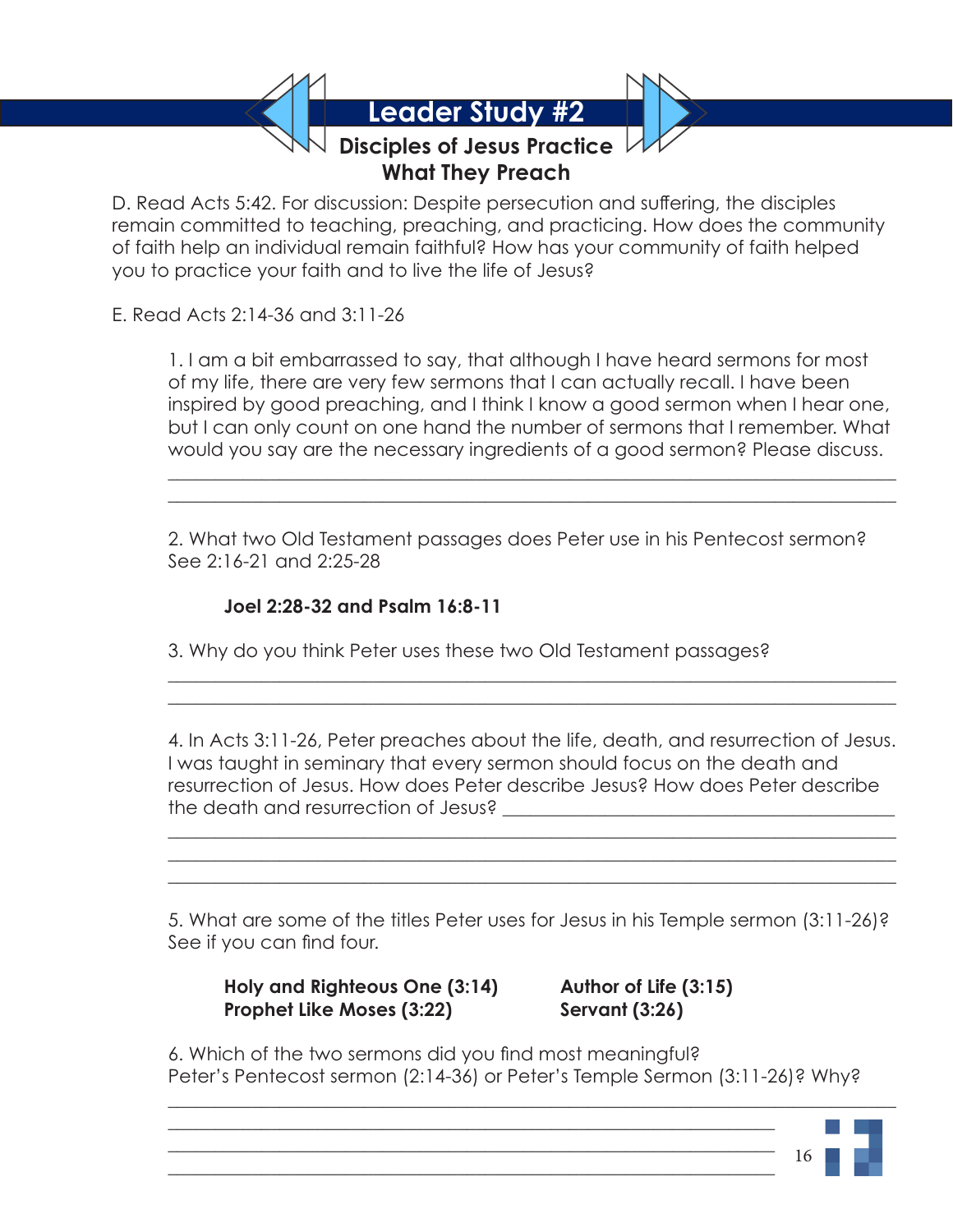**Disciples of Jesus Practice**

17

# **What They Preach**

10. Closing Question: What is your one take away from today's study?  $\mathcal{L}_\mathcal{L} = \mathcal{L}_\mathcal{L} = \mathcal{L}_\mathcal{L} = \mathcal{L}_\mathcal{L} = \mathcal{L}_\mathcal{L} = \mathcal{L}_\mathcal{L} = \mathcal{L}_\mathcal{L} = \mathcal{L}_\mathcal{L} = \mathcal{L}_\mathcal{L} = \mathcal{L}_\mathcal{L} = \mathcal{L}_\mathcal{L} = \mathcal{L}_\mathcal{L} = \mathcal{L}_\mathcal{L} = \mathcal{L}_\mathcal{L} = \mathcal{L}_\mathcal{L} = \mathcal{L}_\mathcal{L} = \mathcal{L}_\mathcal{L}$ 

 $\mathcal{L}_\mathcal{L} = \mathcal{L}_\mathcal{L} = \mathcal{L}_\mathcal{L} = \mathcal{L}_\mathcal{L} = \mathcal{L}_\mathcal{L} = \mathcal{L}_\mathcal{L} = \mathcal{L}_\mathcal{L} = \mathcal{L}_\mathcal{L} = \mathcal{L}_\mathcal{L} = \mathcal{L}_\mathcal{L} = \mathcal{L}_\mathcal{L} = \mathcal{L}_\mathcal{L} = \mathcal{L}_\mathcal{L} = \mathcal{L}_\mathcal{L} = \mathcal{L}_\mathcal{L} = \mathcal{L}_\mathcal{L} = \mathcal{L}_\mathcal{L}$ 

 $\mathcal{L}_\mathcal{L} = \mathcal{L}_\mathcal{L} = \mathcal{L}_\mathcal{L} = \mathcal{L}_\mathcal{L} = \mathcal{L}_\mathcal{L} = \mathcal{L}_\mathcal{L} = \mathcal{L}_\mathcal{L} = \mathcal{L}_\mathcal{L} = \mathcal{L}_\mathcal{L} = \mathcal{L}_\mathcal{L} = \mathcal{L}_\mathcal{L} = \mathcal{L}_\mathcal{L} = \mathcal{L}_\mathcal{L} = \mathcal{L}_\mathcal{L} = \mathcal{L}_\mathcal{L} = \mathcal{L}_\mathcal{L} = \mathcal{L}_\mathcal{L}$ 

With whom might you share this take away this week?

# 11. Homework:

- Read the Book of Acts chapters 6-12
- Memory Verses Acts 2:42
- Work through Study #3
- Check out the Bible Project video on the Book of Acts 8-12 (5:59)

# **https://bit.ly/2PdIVEG**

- Take a moment to listen to one of my favorite sermons entitled "That's My King" (3:18). It was preached by the Pastor of Calvary Baptist Church in San Diego , Dr. Shadrach Meshach Lockridge (1913-2000). **https://bit.ly/2YGmPww**

12. Closing Prayer (A Traditional Preacher's Prayer):

**"Let the words of my mouth, and the meditation of my heart, be acceptable in thy sight, O Lord, my strength, and my redeemer. Amen".** *(Psalm 19:14 King James Version)*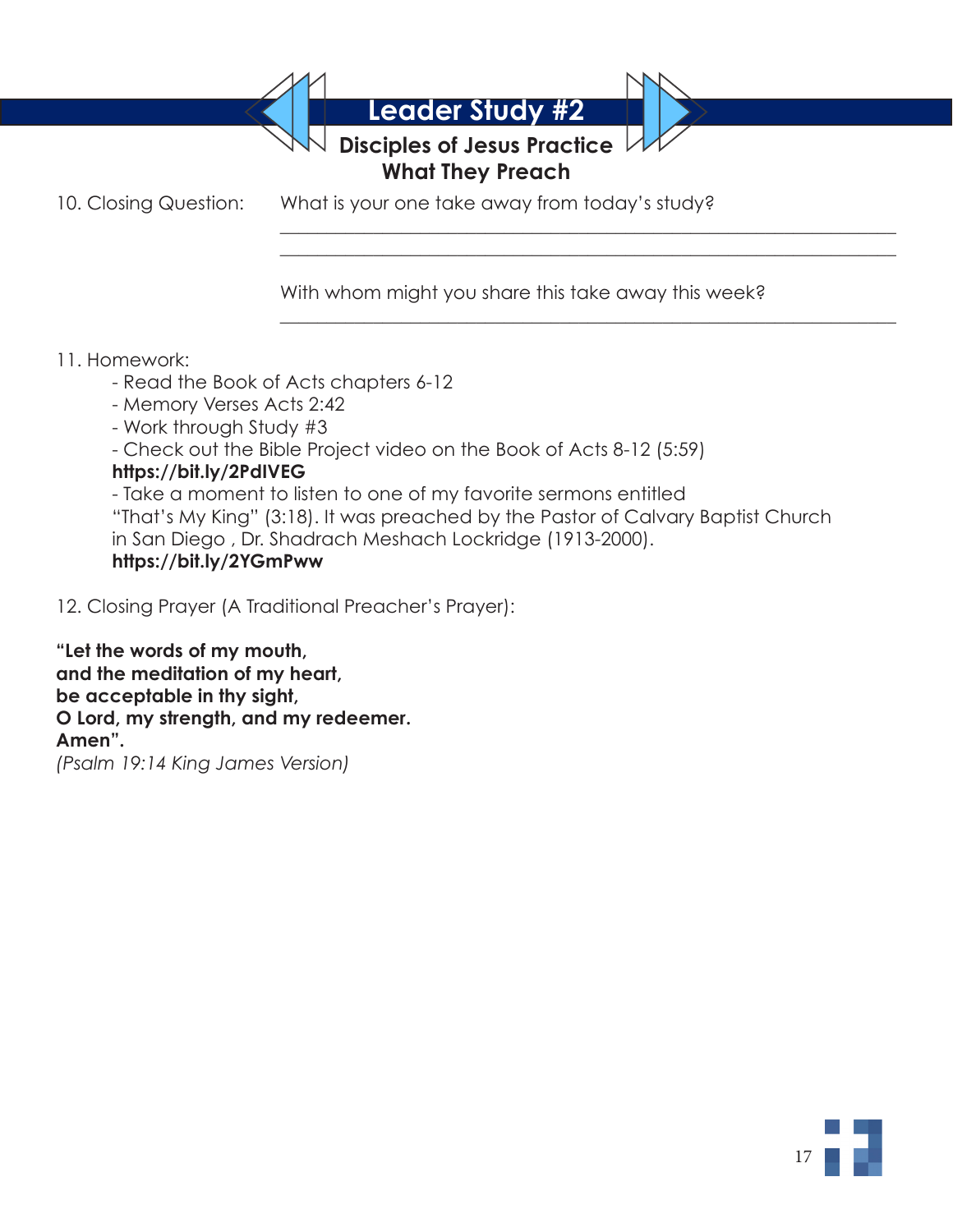# **Equipping Leaders for Mission**

- 1. Read the opening scripture verse: Acts 6:6
- 2. Take prayer requests and lead an opening prayer
- 3. Offer a welcome and lead introductions
- 4. Offer any announcements that are pertinent to the group
- 5. Review: Any questions/comments from last week's study?
- 6. Memory verse is Acts 2:42 (ask for volunteers)
- 7. Introduction to the study (encourage a participant to read)

The Book of Acts chapter 6 opens with a growing church that is experiencing some growing pains along ethnic lines. The Hellenists (Jewish Christians from the diaspora whose native language and dominant culture are Greek) complained that the Hebrew leaders (local Jewish Christians whose native language is Aramaic / Hebrew) were neglecting the needs of the whole community. This crisis results in the twelve apostles calling upon the Greek speaking community to choose leaders to meet the needs of the growing church. The community selects seven leaders (notice all seven have Greek names 6:5), whom the apostles commission for ministry by prayer and the laying on of hands (6:6). These seven deacons (meaning servants) are called to serve the community, while the apostles will focus on prayer and preaching (6:4).

Stephen is one of the seven deacons called and commissioned to serve the community, but in Acts chapter 6, he witnesses by speaking in a local synagogue. Stephen is arrested and brought before the Sanhedrin, where he gives a long speech reciting select portions of Israel's history. He ends his discourse by accusing the Jewish religious leaders of killing the prophets, resisting the Holy Spirit, and betraying and murdering Jesus. The religious leaders are enraged by Stephen's accusations. He is executed and becomes the first Christian martyr. It is at Stephen's death, that we meet Saul, who approves of Stephen's execution (8:1a). The death of Stephen ushers in a period of persecution against the church in Jerusalem, forcing many followers of Jesus to scatter into Judea and Samaria, recalling Jesus' commission of 1:8b.

After the death of Stephen, the spread of the Gospel is both geographic and ethnic. Philip witnesses to both the Samaritans (8:4-13) and to an Ethiopian official (8:26-40). Peter witnesses to the Samaritans (8:14-25), to those living on the coastal plain of Judea (9:32-42), and to a Gentile Roman soldier named Cornelius (10:1-11:18). When Peter reports back to Jerusalem, the leaders of the church praise God, and exclaim,

**"Then God has given even to the Gentiles the repentance that leads to life" (11:18).** 

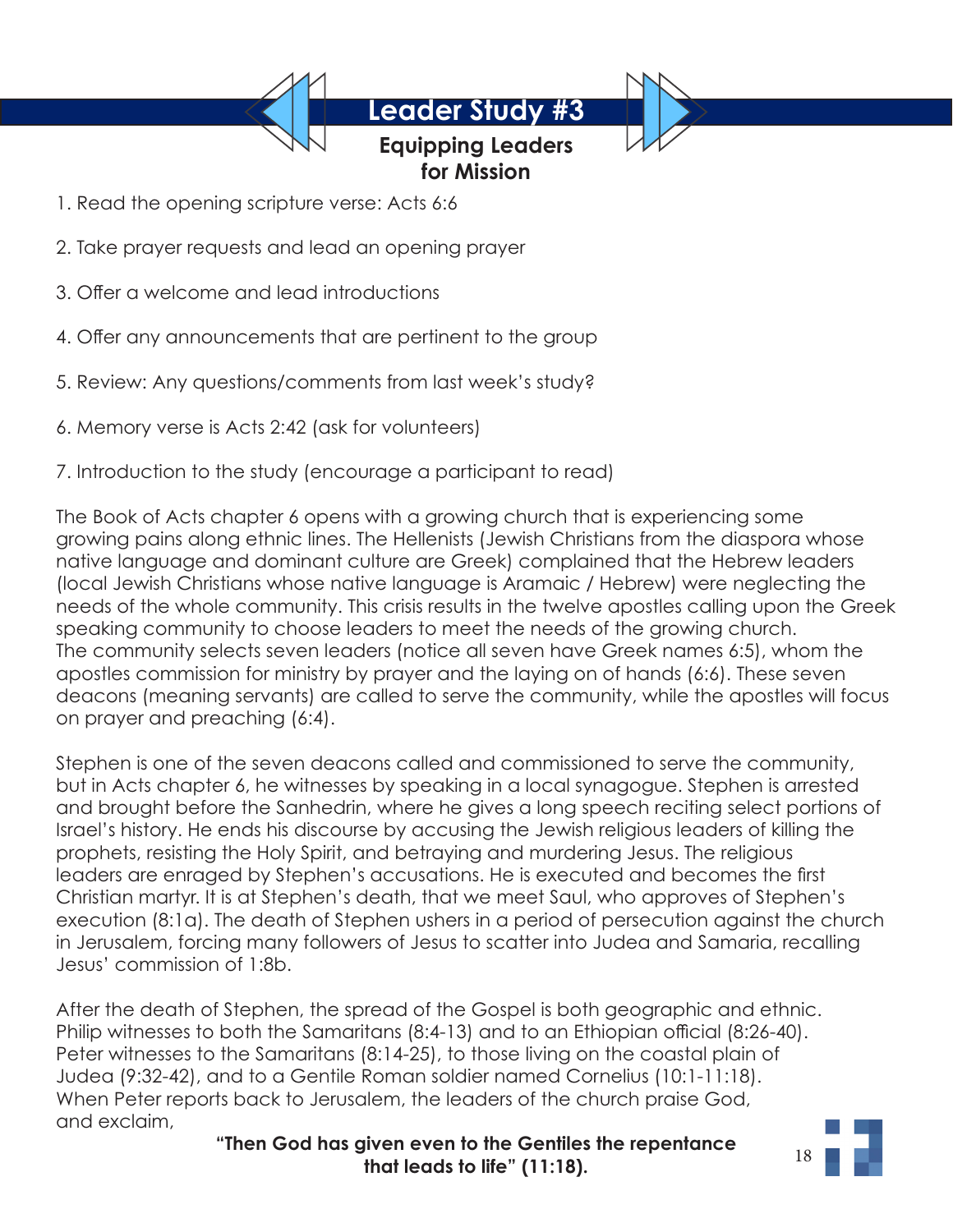

As the Jesus movement spreads into Samaria, Judea, and beyond, the church in Antioch becomes an outpost for the Gentile mission (11:19-30). It is in Antioch where the disciples are first called Christians (11:26c). The disciples are joyfully fulfilling the commission of Jesus (1:8b), but all is not well. The Prophet Agabus predicts the coming of a severe famine (11:28), the Apostle James is executed, and Peter is arrested and imprisoned (12:1-5). Though Peter escapes from prison, he is forced to flee to Caesarea (12:6-19). And lest we forget about Saul, who was present at Stephen's death and led the persecution of the church (8:1-3). We will learn more about Saul in Lesson #4.

8. Opening Reflection Questions

A. Think about a great leader you know or have known, and then respond to the following questions: Are leaders born or framed? Is leadership a gift that is bestowed? Or is leadership a skill that may be learned?

 $\_$  , and the set of the set of the set of the set of the set of the set of the set of the set of the set of the set of the set of the set of the set of the set of the set of the set of the set of the set of the set of th  $\_$  , and the set of the set of the set of the set of the set of the set of the set of the set of the set of the set of the set of the set of the set of the set of the set of the set of the set of the set of the set of th  $\_$  , and the set of the set of the set of the set of the set of the set of the set of the set of the set of the set of the set of the set of the set of the set of the set of the set of the set of the set of the set of th

B. "... and it was in Antioch that the disciples were first called "Christians" (11.26). When people ask about your "faith designation", how do you respond? Do you respond, "I'm Lutheran" or "I'm Catholic" or "I'm Baptist"? What if you simply chose to respond, "I'm a Christian" or "I'm a disciple of Jesus"? What's the difference? Do you prefer one way of responding over the other? Why?

 $\_$  , and the set of the set of the set of the set of the set of the set of the set of the set of the set of the set of the set of the set of the set of the set of the set of the set of the set of the set of the set of th  $\_$  , and the set of the set of the set of the set of the set of the set of the set of the set of the set of the set of the set of the set of the set of the set of the set of the set of the set of the set of the set of th

9. Study and Conversation

A. Read Acts 6:1-7

1. What problem does this passage present for the newly formed church?

 **The Greek speaking widows are being overlooked in the daily distribution of food. (6:1)**

2. What is the solution that the twelve apostles offer? Why didn't they volunteer to be the solution?

 **The apostles encourage the Greek speaking disciples to select seven leaders of good standing from the Greek speaking community to serve those who are in need. (6:2-4)**

 **The apostles will devote themselves to prayer and preaching. (6:4)**

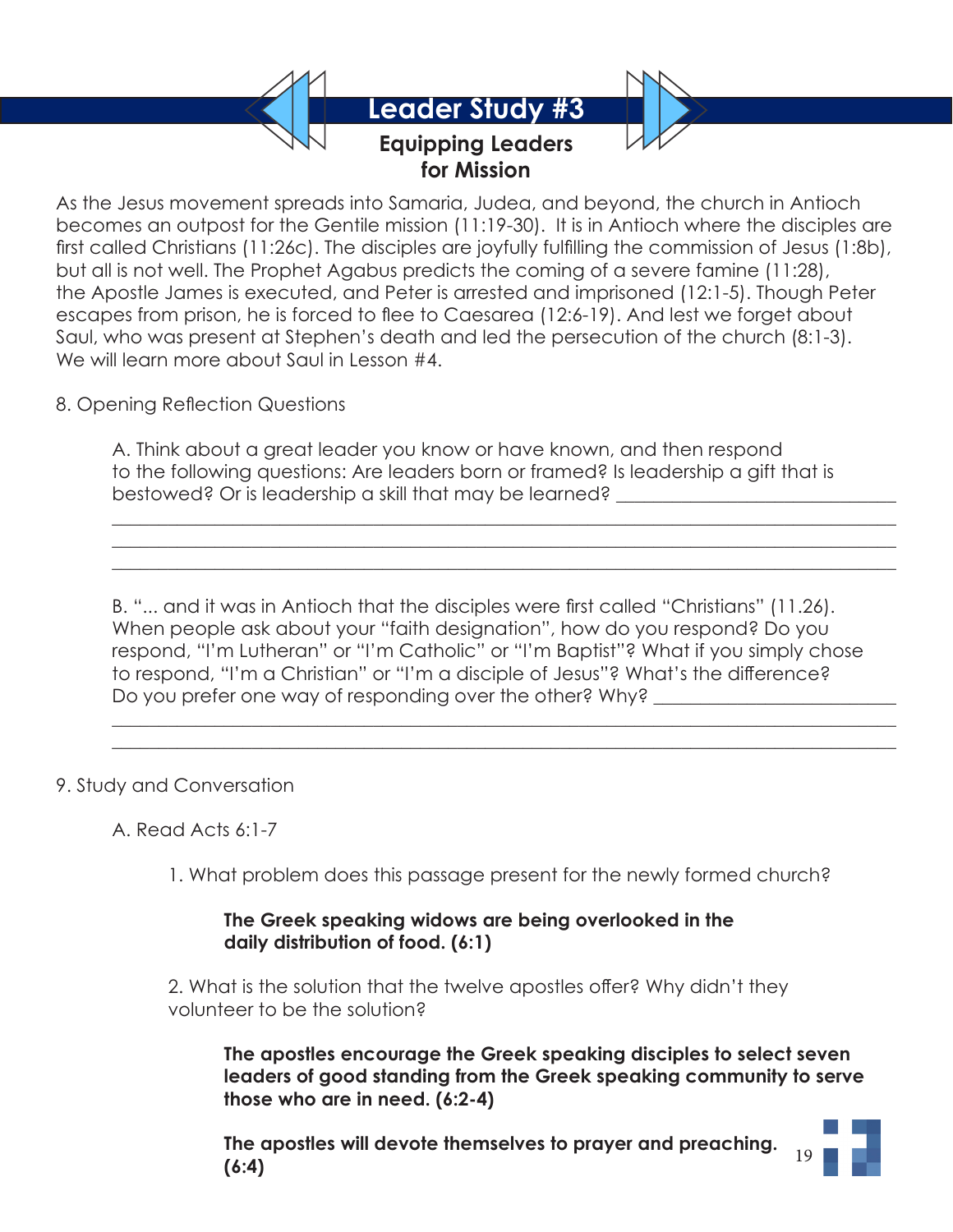

 3. Can you think of current examples where communities are divided along ethnic lines? What do you consider some of the problems to be? Brainstorm with your study group two or three solutions to the problems you just considered.

4. How did the twelve apostles show good leadership in this passage?

 $\mathcal{L}_\mathcal{L} = \mathcal{L}_\mathcal{L} = \mathcal{L}_\mathcal{L} = \mathcal{L}_\mathcal{L} = \mathcal{L}_\mathcal{L} = \mathcal{L}_\mathcal{L} = \mathcal{L}_\mathcal{L} = \mathcal{L}_\mathcal{L} = \mathcal{L}_\mathcal{L} = \mathcal{L}_\mathcal{L} = \mathcal{L}_\mathcal{L} = \mathcal{L}_\mathcal{L} = \mathcal{L}_\mathcal{L} = \mathcal{L}_\mathcal{L} = \mathcal{L}_\mathcal{L} = \mathcal{L}_\mathcal{L} = \mathcal{L}_\mathcal{L}$  $\mathcal{L}_\mathcal{L} = \mathcal{L}_\mathcal{L} = \mathcal{L}_\mathcal{L} = \mathcal{L}_\mathcal{L} = \mathcal{L}_\mathcal{L} = \mathcal{L}_\mathcal{L} = \mathcal{L}_\mathcal{L} = \mathcal{L}_\mathcal{L} = \mathcal{L}_\mathcal{L} = \mathcal{L}_\mathcal{L} = \mathcal{L}_\mathcal{L} = \mathcal{L}_\mathcal{L} = \mathcal{L}_\mathcal{L} = \mathcal{L}_\mathcal{L} = \mathcal{L}_\mathcal{L} = \mathcal{L}_\mathcal{L} = \mathcal{L}_\mathcal{L}$  $\mathcal{L}_\mathcal{L} = \mathcal{L}_\mathcal{L} = \mathcal{L}_\mathcal{L} = \mathcal{L}_\mathcal{L} = \mathcal{L}_\mathcal{L} = \mathcal{L}_\mathcal{L} = \mathcal{L}_\mathcal{L} = \mathcal{L}_\mathcal{L} = \mathcal{L}_\mathcal{L} = \mathcal{L}_\mathcal{L} = \mathcal{L}_\mathcal{L} = \mathcal{L}_\mathcal{L} = \mathcal{L}_\mathcal{L} = \mathcal{L}_\mathcal{L} = \mathcal{L}_\mathcal{L} = \mathcal{L}_\mathcal{L} = \mathcal{L}_\mathcal{L}$ 

# **They were willing to share the responsibilities for leadership. They were willing to delegate. They were willing to focus on what they had been called by God to do, pray, and preach.**

 5. What happens in an organization or community of faith when leaders fail to lead? Can you share and example when you or your organization experienced a "leadership failure"?

 6. What might we learn from the early church leaders about resolving conflicts and differences?

 $\mathcal{L}_\mathcal{L} = \mathcal{L}_\mathcal{L} = \mathcal{L}_\mathcal{L} = \mathcal{L}_\mathcal{L} = \mathcal{L}_\mathcal{L} = \mathcal{L}_\mathcal{L} = \mathcal{L}_\mathcal{L} = \mathcal{L}_\mathcal{L} = \mathcal{L}_\mathcal{L} = \mathcal{L}_\mathcal{L} = \mathcal{L}_\mathcal{L} = \mathcal{L}_\mathcal{L} = \mathcal{L}_\mathcal{L} = \mathcal{L}_\mathcal{L} = \mathcal{L}_\mathcal{L} = \mathcal{L}_\mathcal{L} = \mathcal{L}_\mathcal{L}$  $\mathcal{L}_\mathcal{L} = \mathcal{L}_\mathcal{L} = \mathcal{L}_\mathcal{L} = \mathcal{L}_\mathcal{L} = \mathcal{L}_\mathcal{L} = \mathcal{L}_\mathcal{L} = \mathcal{L}_\mathcal{L} = \mathcal{L}_\mathcal{L} = \mathcal{L}_\mathcal{L} = \mathcal{L}_\mathcal{L} = \mathcal{L}_\mathcal{L} = \mathcal{L}_\mathcal{L} = \mathcal{L}_\mathcal{L} = \mathcal{L}_\mathcal{L} = \mathcal{L}_\mathcal{L} = \mathcal{L}_\mathcal{L} = \mathcal{L}_\mathcal{L}$  $\mathcal{L}_\mathcal{L} = \mathcal{L}_\mathcal{L} = \mathcal{L}_\mathcal{L} = \mathcal{L}_\mathcal{L} = \mathcal{L}_\mathcal{L} = \mathcal{L}_\mathcal{L} = \mathcal{L}_\mathcal{L} = \mathcal{L}_\mathcal{L} = \mathcal{L}_\mathcal{L} = \mathcal{L}_\mathcal{L} = \mathcal{L}_\mathcal{L} = \mathcal{L}_\mathcal{L} = \mathcal{L}_\mathcal{L} = \mathcal{L}_\mathcal{L} = \mathcal{L}_\mathcal{L} = \mathcal{L}_\mathcal{L} = \mathcal{L}_\mathcal{L}$ 

 $\mathcal{L}_\mathcal{L} = \mathcal{L}_\mathcal{L} = \mathcal{L}_\mathcal{L} = \mathcal{L}_\mathcal{L} = \mathcal{L}_\mathcal{L} = \mathcal{L}_\mathcal{L} = \mathcal{L}_\mathcal{L} = \mathcal{L}_\mathcal{L} = \mathcal{L}_\mathcal{L} = \mathcal{L}_\mathcal{L} = \mathcal{L}_\mathcal{L} = \mathcal{L}_\mathcal{L} = \mathcal{L}_\mathcal{L} = \mathcal{L}_\mathcal{L} = \mathcal{L}_\mathcal{L} = \mathcal{L}_\mathcal{L} = \mathcal{L}_\mathcal{L}$  $\mathcal{L}_\mathcal{L} = \mathcal{L}_\mathcal{L} = \mathcal{L}_\mathcal{L} = \mathcal{L}_\mathcal{L} = \mathcal{L}_\mathcal{L} = \mathcal{L}_\mathcal{L} = \mathcal{L}_\mathcal{L} = \mathcal{L}_\mathcal{L} = \mathcal{L}_\mathcal{L} = \mathcal{L}_\mathcal{L} = \mathcal{L}_\mathcal{L} = \mathcal{L}_\mathcal{L} = \mathcal{L}_\mathcal{L} = \mathcal{L}_\mathcal{L} = \mathcal{L}_\mathcal{L} = \mathcal{L}_\mathcal{L} = \mathcal{L}_\mathcal{L}$  $\mathcal{L}_\mathcal{L} = \mathcal{L}_\mathcal{L} = \mathcal{L}_\mathcal{L} = \mathcal{L}_\mathcal{L} = \mathcal{L}_\mathcal{L} = \mathcal{L}_\mathcal{L} = \mathcal{L}_\mathcal{L} = \mathcal{L}_\mathcal{L} = \mathcal{L}_\mathcal{L} = \mathcal{L}_\mathcal{L} = \mathcal{L}_\mathcal{L} = \mathcal{L}_\mathcal{L} = \mathcal{L}_\mathcal{L} = \mathcal{L}_\mathcal{L} = \mathcal{L}_\mathcal{L} = \mathcal{L}_\mathcal{L} = \mathcal{L}_\mathcal{L}$ 

 $\mathcal{L}_\mathcal{L} = \mathcal{L}_\mathcal{L} = \mathcal{L}_\mathcal{L} = \mathcal{L}_\mathcal{L} = \mathcal{L}_\mathcal{L} = \mathcal{L}_\mathcal{L} = \mathcal{L}_\mathcal{L} = \mathcal{L}_\mathcal{L} = \mathcal{L}_\mathcal{L} = \mathcal{L}_\mathcal{L} = \mathcal{L}_\mathcal{L} = \mathcal{L}_\mathcal{L} = \mathcal{L}_\mathcal{L} = \mathcal{L}_\mathcal{L} = \mathcal{L}_\mathcal{L} = \mathcal{L}_\mathcal{L} = \mathcal{L}_\mathcal{L}$  $\mathcal{L}_\mathcal{L} = \mathcal{L}_\mathcal{L} = \mathcal{L}_\mathcal{L} = \mathcal{L}_\mathcal{L} = \mathcal{L}_\mathcal{L} = \mathcal{L}_\mathcal{L} = \mathcal{L}_\mathcal{L} = \mathcal{L}_\mathcal{L} = \mathcal{L}_\mathcal{L} = \mathcal{L}_\mathcal{L} = \mathcal{L}_\mathcal{L} = \mathcal{L}_\mathcal{L} = \mathcal{L}_\mathcal{L} = \mathcal{L}_\mathcal{L} = \mathcal{L}_\mathcal{L} = \mathcal{L}_\mathcal{L} = \mathcal{L}_\mathcal{L}$  $\mathcal{L}_\mathcal{L} = \mathcal{L}_\mathcal{L} = \mathcal{L}_\mathcal{L} = \mathcal{L}_\mathcal{L} = \mathcal{L}_\mathcal{L} = \mathcal{L}_\mathcal{L} = \mathcal{L}_\mathcal{L} = \mathcal{L}_\mathcal{L} = \mathcal{L}_\mathcal{L} = \mathcal{L}_\mathcal{L} = \mathcal{L}_\mathcal{L} = \mathcal{L}_\mathcal{L} = \mathcal{L}_\mathcal{L} = \mathcal{L}_\mathcal{L} = \mathcal{L}_\mathcal{L} = \mathcal{L}_\mathcal{L} = \mathcal{L}_\mathcal{L}$ 

> 7. The church is always in need of gifted and skilled spiritual leaders. Can you think of someone that you know who might make a good pastor or deacon? If yes, brainstorm with your study group about how you might encourage that person(s) to consider serving as a leader in the church.

B. Read Acts 11:19-30. After Cornelius (a Gentile, Roman soldier) and his household receive the Holy Spirit and are baptized (10:44-48), Peter returns to Jerusalem to provide a report to the leaders of the church. The leaders are delighted to learn that God is doing a new thing by including Gentiles in the Jesus movement (11:18b). As the church grows beyond its geographic and ethnic borders, the city of Antioch (in the Roman province of Syria) begins to play a greater role in God's mission to reach "the ends of the earth".

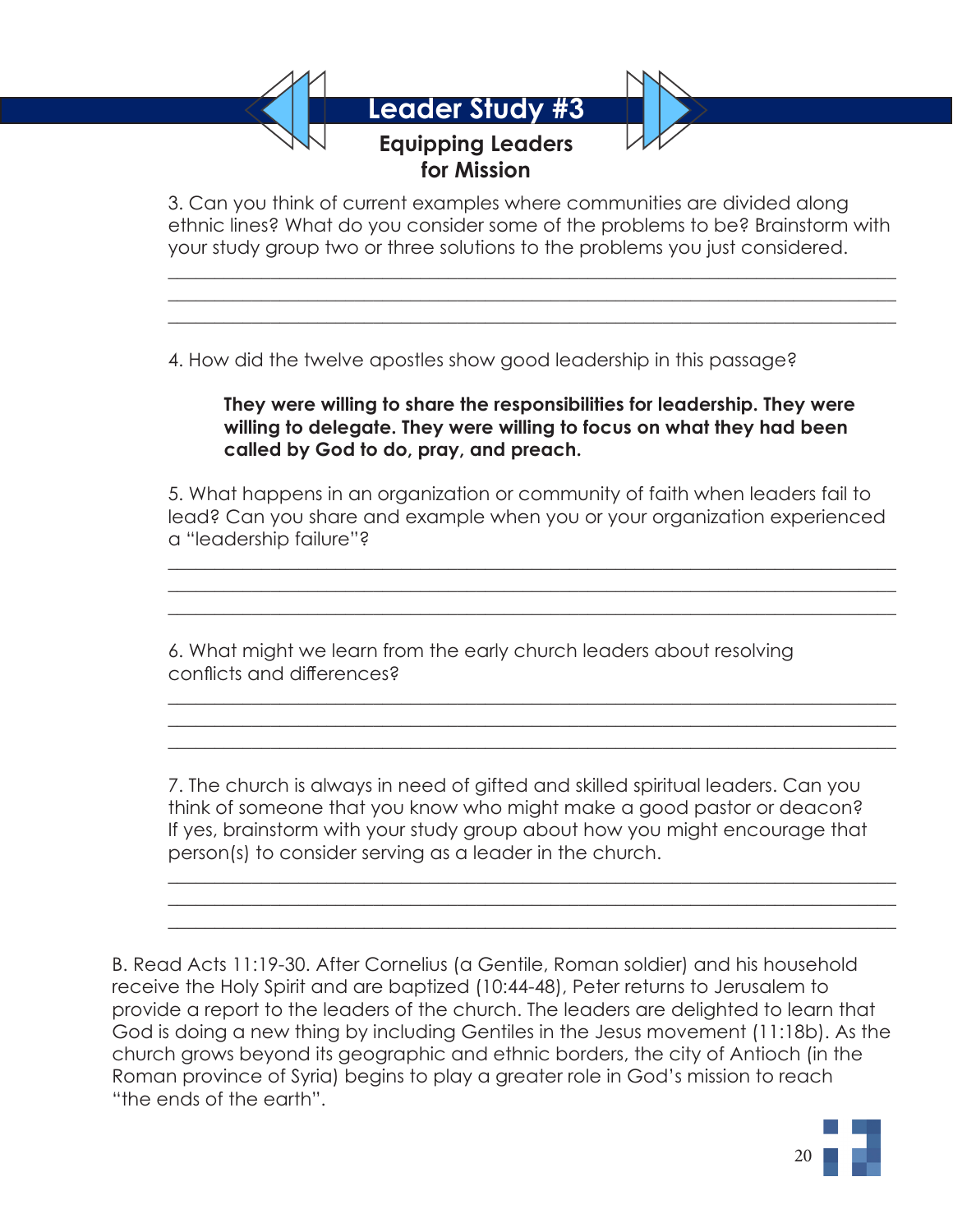|                       | during this time? | 1. What are a few key events that occurred in the city of Antioch                                                                              |
|-----------------------|-------------------|------------------------------------------------------------------------------------------------------------------------------------------------|
|                       |                   | Disciples from Cyprus and Cyrene (Greek speakers) reached out to the<br>Hellenists (fellow Greek speakers) to tell them about Jesus (11:20-21) |
|                       |                   | The Church in Jerusalem sends Barnabas as a missionary<br>to the Gentiles. (11:22)                                                             |
|                       |                   | Barnabas travels to Tarsus to fetch Saul and bring him to<br>Antioch as a missionary to the Gentiles (11:25-26)                                |
|                       |                   | It is in Antioch that the disciples are first called Christians (11:26)                                                                        |
|                       |                   | 2. How do you think today's meaning of the term "Christian" differs from<br>what the folks in Antioch meant by the term "Christian"?           |
|                       |                   |                                                                                                                                                |
| 10. Closing Question: |                   | What is your one take away from today's study?                                                                                                 |

**https://bit.ly/38IKVLH**

# 12. Closing Prayer:

**O God, give us grace to set a good example to all among whom we live, to be just and true in all our dealings, to be strict and conscientious in the discharge of every duty; pure and temperate in all enjoyment, gracious and generous and courteous toward all; so that the mind of Jesus Christ may be formed in us and all may know that we are his disciples; in whose name we pray. Amen.**

*(Prayer for Vocation in Daily Life, pg. 82 in ELW).*

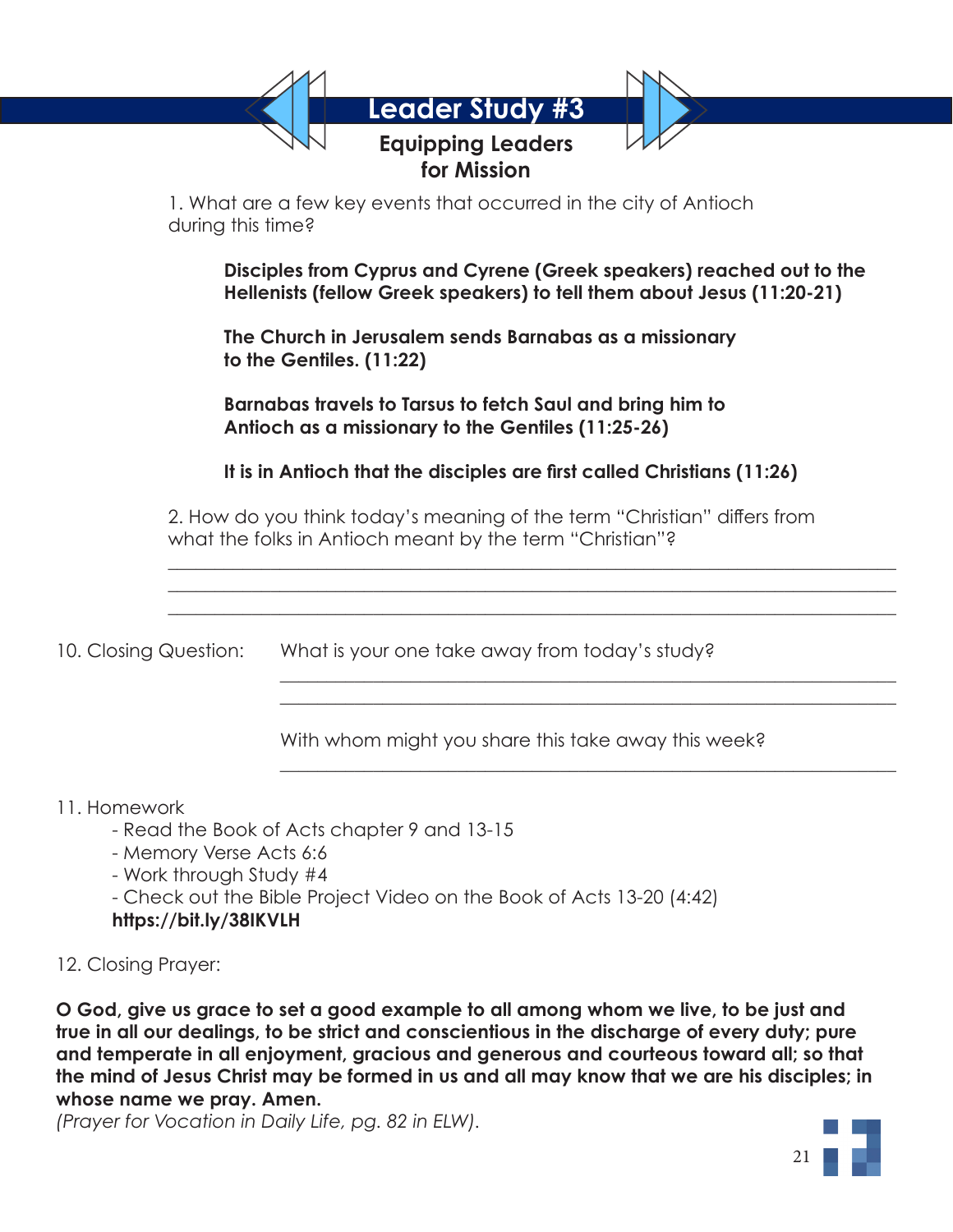

- 1. Read the opening scripture verse: Acts 15:40-41
- 2. Take prayer requests and lead an opening prayer
- 3. Offer a welcome
- 4. Offer any announcements that are pertinent to the group
- 5. Review: Any questions / comments from last week's study?
- 6. Memory Verse is Acts 6:6 (ask for volunteers)
- 7. Introduction to the study (encourage a participant to read)

After the death of Stephen (7:54-8:1a), Saul of Tarsus begins to persecute the early followers of Jesus. When he learns that there are Jesus followers in the synagogues of Damascus, Saul goes after them. His intention is to arrest them and bring them back to Jerusalem for trial. While making his way to Damascus, Saul is ambushed by the Crucified and Risen Jesus. He is struck blind by this divine encounter. Three days later, a disciple of Jesus named Ananias visits Saul and prays for his physical and spiritual healing. Saul is filled with the Holy Spirit and receives his sight. He is baptized and begins his mission to bring the name of Jesus to Gentiles, kings, and the people of Israel (9:15).

In Acts chapters 13 and 14, we read about Barnabas and Saul's First Witness Trip. This trip begins the third major phase of outreach in the Book of Acts, as the followers of Jesus witness "to the ends of the earth" (1:8b). On this First Witness Trip, Barnabas, Saul, and John Mark are sent by the Holy Spirit out of Antioch, across the island of Cyprus, and into several provinces and cities in Asia Minor. In Pisidian Antioch, Saul (also called Paul) enters the synagogue and boldly proclaims that the crucified and risen Jesus is Israel's long-awaited Savior. Some take this message to heart, but others are enraged by Paul's preaching. In Iconium, Lystra, and Derbe, Barnabas and Paul share the message of the Gospel with Jews and Gentiles. After a fruitful visit to Derbe, Barnabas and Paul retrace their route through Lystra, Iconium, and Pisidian Antioch, to strengthen the newly planted parishes. When they return to their "home base" in Syrian Antioch, they report with great excitement how God "…opened a door of faith for the Gentiles" (14:27b).

In Acts chapter 15, we read about the Jerusalem Council, which was called by the leaders of the early church to resolve the fundamental question of whether Gentiles were required to follow the ceremonial and cultural rules of Judaism. Peter, Paul, and Barnabas argue that demanding certain rules and regulations would undermine the church's witness to the Gentiles. The Jerusalem Council agrees and encourages the Gentile Christians to follow a number of guidelines that would allow Jewish and Gentile Christians to pray, worship, serve, and share table fellowship with one another.

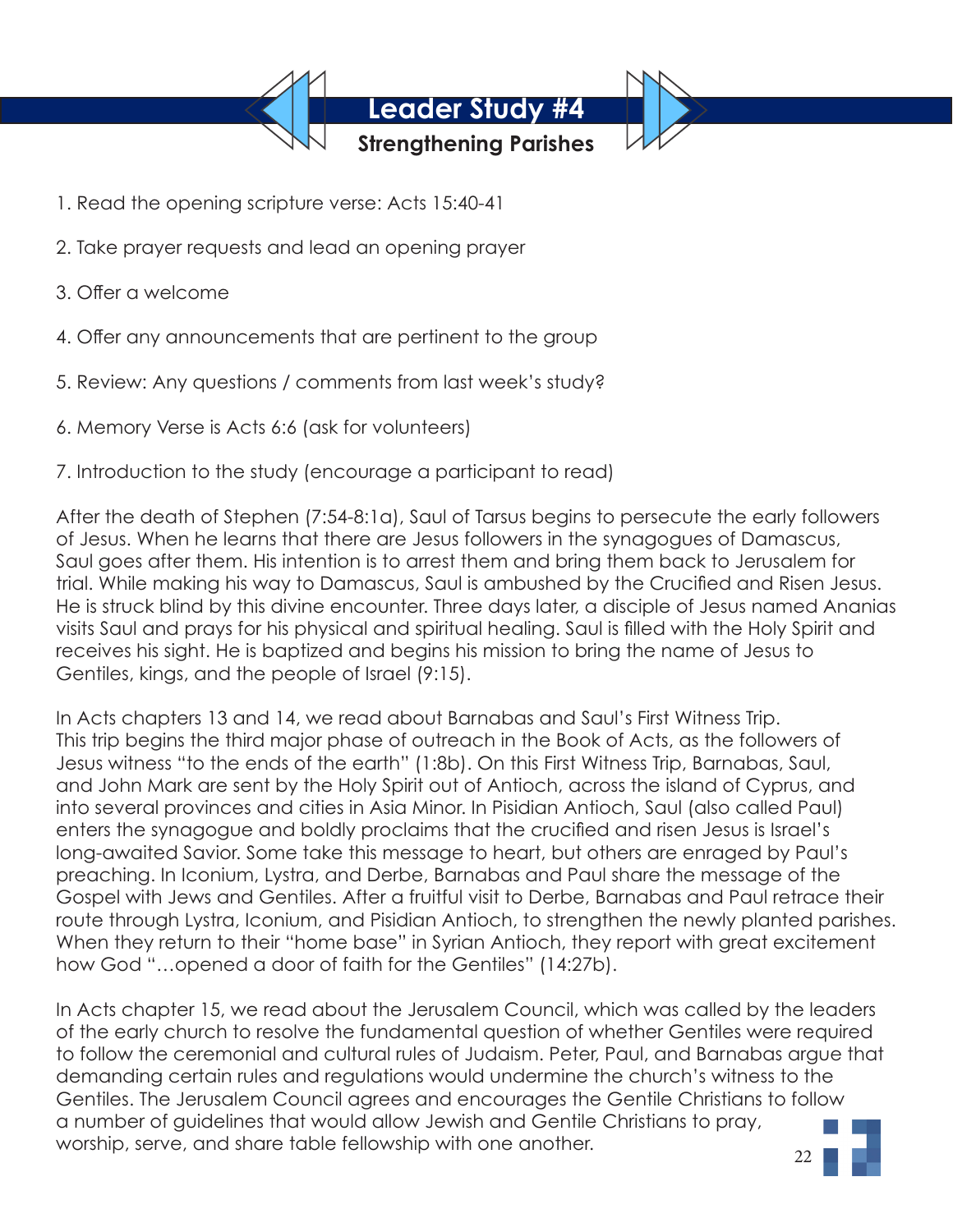

8. Opening Reflection Questions

A. As you think back on your life as a follower of Jesus, can you recall one or two events that seem most significant? Why do they stand out for you?

B. When have you witnessed a dispute among Christians handled poorly? When have you witnessed a dispute among Christians settled in a Christlike manner?

 $\_$  , and the set of the set of the set of the set of the set of the set of the set of the set of the set of the set of the set of the set of the set of the set of the set of the set of the set of the set of the set of th  $\_$  , and the set of the set of the set of the set of the set of the set of the set of the set of the set of the set of the set of the set of the set of the set of the set of the set of the set of the set of the set of th  $\_$  , and the set of the set of the set of the set of the set of the set of the set of the set of the set of the set of the set of the set of the set of the set of the set of the set of the set of the set of the set of th

 $\_$  , and the set of the set of the set of the set of the set of the set of the set of the set of the set of the set of the set of the set of the set of the set of the set of the set of the set of the set of the set of th  $\_$  , and the set of the set of the set of the set of the set of the set of the set of the set of the set of the set of the set of the set of the set of the set of the set of the set of the set of the set of the set of th  $\_$  , and the set of the set of the set of the set of the set of the set of the set of the set of the set of the set of the set of the set of the set of the set of the set of the set of the set of the set of the set of th

# 9. Study and Conversation

A. Read Acts 9:1-9

 1. Re-read 9:1-2. Take a walk in Saul's shoes as he makes his way to Damascus. What is your intention? What thoughts and emotions are you experiencing?

 **- Saul's intention is to arrest the followers of Jesus to put an end to the Jesus movement.** 

- **Some thats may be: determination, resolve, tenacity**
- **Some emotions may be: anger, outrage, excitement**

 2. Re-read 9:3-6. Still walking in Saul's shoes, what shocking things do you hear and see? What thoughts and emotions are you now experiencing?

- **I hear: the voice of Jesus**
- **I see: a light from heaven, followed by a blinding darkness**
- **Some thoughts may be: confusion, worry, anxiety**
- **Some emotions may be: fear, wonder, dread**

 3. Re-read 9:3-6. Still walking in Saul's shoes, describe Saul's physical and spiritual shape over the next three days. If you were Saul, what thoughts and emotions are you now experiencing?

 **- Saul is blind and hungry. He believes the crucified and risen Jesus spoke to him, but Saul is still not sure what it all means.** 

 **- Some thoughts may be: confusion, worry, anxiety, wonder**

 **- Some emotions may be: fear, dread, puzzlement**

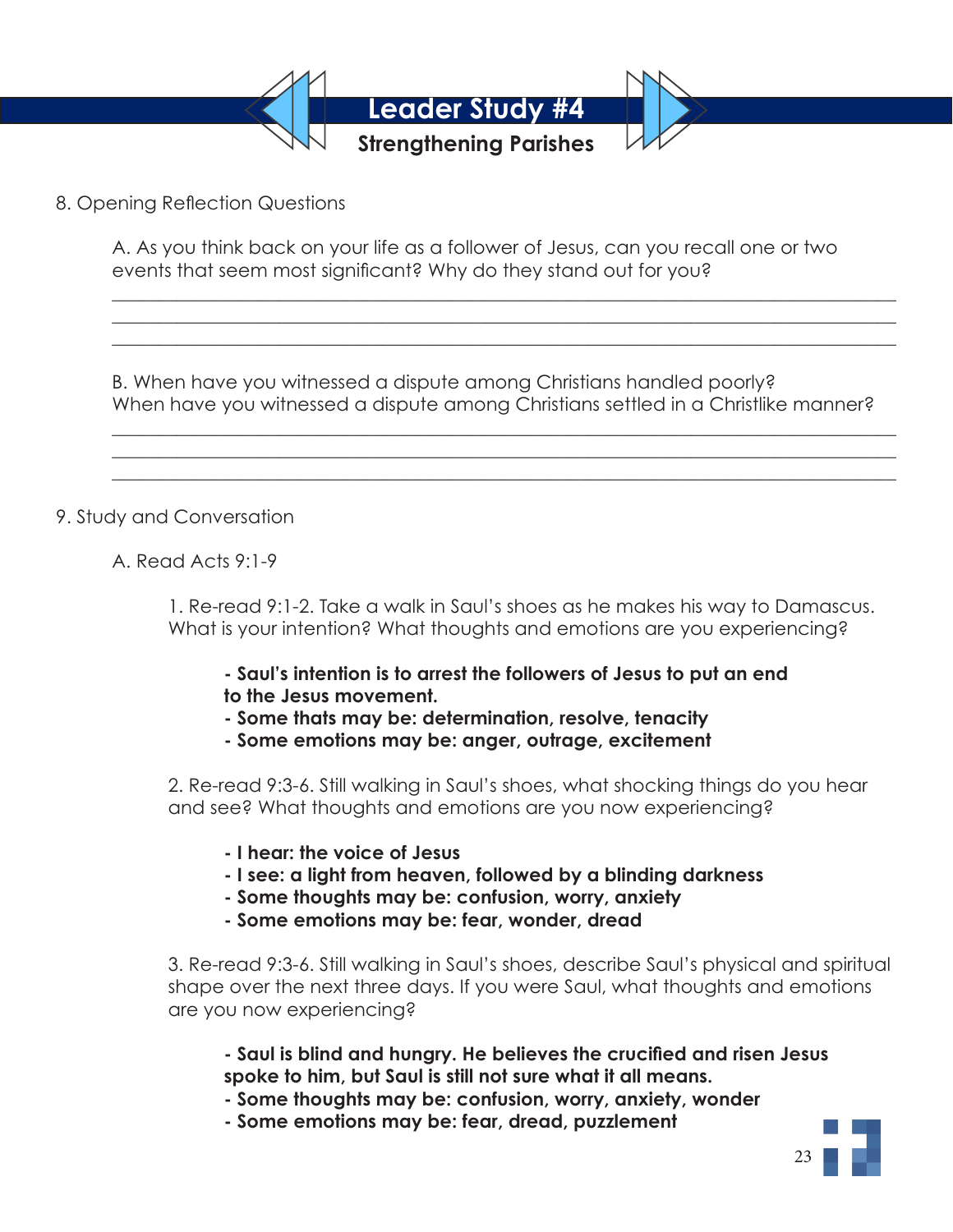

 4. Re-read 9:10-19. What is daunting about the assignment that Ananias receives? What would you have done?

# **Ananias knows Saul's reputation. Saul has done great evil to the followers of Jesus by arresting and mistreating them.**

 5. What will Saul's mission be and what will be the consequences of that mission? (see 9:15-16)

# **Saul will bring the name of Jesus to Gentiles, kings, and the people of Israel**

# **Saul will suffer much for the name of Jesus**

 6. Can you think of a time when God overturned your expectations in a shocking way? Please share with your study group.

- B. Acts 14:1-7
	- 1. Where does Paul first go when he enters a new city? Why?

# **Paul first goes to the synagogue**

# **The synagogue would have a congregation of Jewish folks. This would be a natural forum to preach and teach about Jesus the long-awaited Messiah. In many cases, Paul found a willing and responsive audience (14:1), though not always (14:2)**

 2. The ancient synagogue was a place of worship and learning. It also served as a Jewish community center. Where are the community centers of today? Where do people gather in your community for conversation, meals, and fellowship?

 3. Share how your parish is present in the "community centers" mentioned above. If your parish is not present, why not? \_\_\_\_\_\_\_\_\_\_\_\_\_\_\_\_\_\_\_\_\_\_\_\_\_\_\_\_\_\_\_\_\_

 $\mathcal{L}_\mathcal{L} = \mathcal{L}_\mathcal{L} = \mathcal{L}_\mathcal{L} = \mathcal{L}_\mathcal{L} = \mathcal{L}_\mathcal{L} = \mathcal{L}_\mathcal{L} = \mathcal{L}_\mathcal{L} = \mathcal{L}_\mathcal{L} = \mathcal{L}_\mathcal{L} = \mathcal{L}_\mathcal{L} = \mathcal{L}_\mathcal{L} = \mathcal{L}_\mathcal{L} = \mathcal{L}_\mathcal{L} = \mathcal{L}_\mathcal{L} = \mathcal{L}_\mathcal{L} = \mathcal{L}_\mathcal{L} = \mathcal{L}_\mathcal{L}$  $\mathcal{L}_\mathcal{L} = \mathcal{L}_\mathcal{L} = \mathcal{L}_\mathcal{L} = \mathcal{L}_\mathcal{L} = \mathcal{L}_\mathcal{L} = \mathcal{L}_\mathcal{L} = \mathcal{L}_\mathcal{L} = \mathcal{L}_\mathcal{L} = \mathcal{L}_\mathcal{L} = \mathcal{L}_\mathcal{L} = \mathcal{L}_\mathcal{L} = \mathcal{L}_\mathcal{L} = \mathcal{L}_\mathcal{L} = \mathcal{L}_\mathcal{L} = \mathcal{L}_\mathcal{L} = \mathcal{L}_\mathcal{L} = \mathcal{L}_\mathcal{L}$  $\mathcal{L}_\mathcal{L} = \mathcal{L}_\mathcal{L} = \mathcal{L}_\mathcal{L} = \mathcal{L}_\mathcal{L} = \mathcal{L}_\mathcal{L} = \mathcal{L}_\mathcal{L} = \mathcal{L}_\mathcal{L} = \mathcal{L}_\mathcal{L} = \mathcal{L}_\mathcal{L} = \mathcal{L}_\mathcal{L} = \mathcal{L}_\mathcal{L} = \mathcal{L}_\mathcal{L} = \mathcal{L}_\mathcal{L} = \mathcal{L}_\mathcal{L} = \mathcal{L}_\mathcal{L} = \mathcal{L}_\mathcal{L} = \mathcal{L}_\mathcal{L}$ 

 $\mathcal{L}_\mathcal{L} = \mathcal{L}_\mathcal{L} = \mathcal{L}_\mathcal{L} = \mathcal{L}_\mathcal{L} = \mathcal{L}_\mathcal{L} = \mathcal{L}_\mathcal{L} = \mathcal{L}_\mathcal{L} = \mathcal{L}_\mathcal{L} = \mathcal{L}_\mathcal{L} = \mathcal{L}_\mathcal{L} = \mathcal{L}_\mathcal{L} = \mathcal{L}_\mathcal{L} = \mathcal{L}_\mathcal{L} = \mathcal{L}_\mathcal{L} = \mathcal{L}_\mathcal{L} = \mathcal{L}_\mathcal{L} = \mathcal{L}_\mathcal{L}$  $\mathcal{L}_\mathcal{L} = \mathcal{L}_\mathcal{L} = \mathcal{L}_\mathcal{L} = \mathcal{L}_\mathcal{L} = \mathcal{L}_\mathcal{L} = \mathcal{L}_\mathcal{L} = \mathcal{L}_\mathcal{L} = \mathcal{L}_\mathcal{L} = \mathcal{L}_\mathcal{L} = \mathcal{L}_\mathcal{L} = \mathcal{L}_\mathcal{L} = \mathcal{L}_\mathcal{L} = \mathcal{L}_\mathcal{L} = \mathcal{L}_\mathcal{L} = \mathcal{L}_\mathcal{L} = \mathcal{L}_\mathcal{L} = \mathcal{L}_\mathcal{L}$ 

 $\mathcal{L}_\mathcal{L} = \mathcal{L}_\mathcal{L} = \mathcal{L}_\mathcal{L} = \mathcal{L}_\mathcal{L} = \mathcal{L}_\mathcal{L} = \mathcal{L}_\mathcal{L} = \mathcal{L}_\mathcal{L} = \mathcal{L}_\mathcal{L} = \mathcal{L}_\mathcal{L} = \mathcal{L}_\mathcal{L} = \mathcal{L}_\mathcal{L} = \mathcal{L}_\mathcal{L} = \mathcal{L}_\mathcal{L} = \mathcal{L}_\mathcal{L} = \mathcal{L}_\mathcal{L} = \mathcal{L}_\mathcal{L} = \mathcal{L}_\mathcal{L}$  $\mathcal{L}_\text{max} = \frac{1}{2} \sum_{i=1}^{n} \frac{1}{2} \sum_{i=1}^{n} \frac{1}{2} \sum_{i=1}^{n} \frac{1}{2} \sum_{i=1}^{n} \frac{1}{2} \sum_{i=1}^{n} \frac{1}{2} \sum_{i=1}^{n} \frac{1}{2} \sum_{i=1}^{n} \frac{1}{2} \sum_{i=1}^{n} \frac{1}{2} \sum_{i=1}^{n} \frac{1}{2} \sum_{i=1}^{n} \frac{1}{2} \sum_{i=1}^{n} \frac{1}{2} \sum_{i=1}^{n} \frac{1$  $\mathcal{L}_\text{max}$  , and the contract of the contract of the contract of the contract of the contract of the contract of the contract of the contract of the contract of the contract of the contract of the contract of the contr

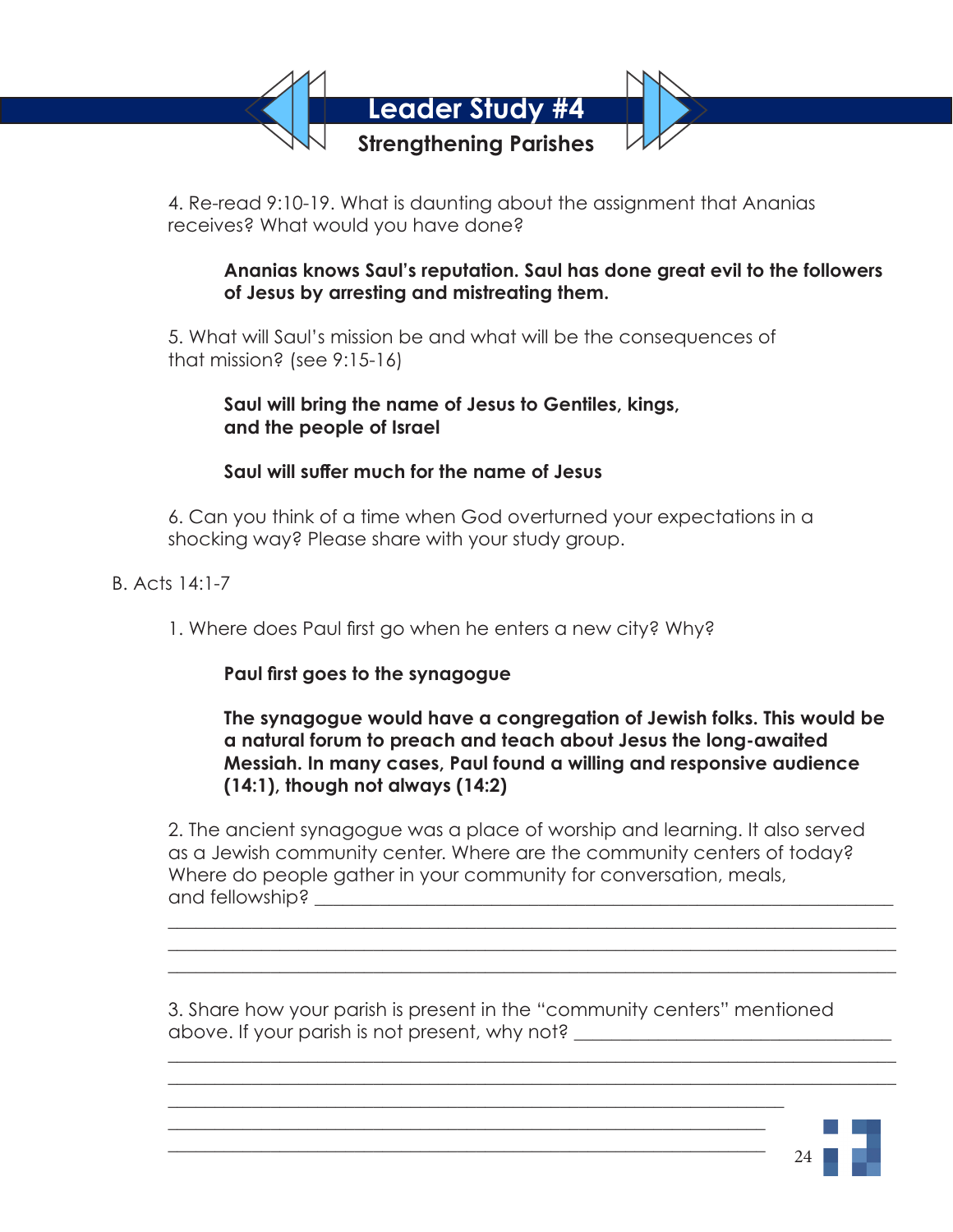

C. Read Acts 15:1-31

1. What is the main issue in Acts 15:1-31? What is the result?

 **Whether or not Gentile Christians are required to follow the ceremonial and cultural rules of Judaism.**

 **Gentile Christians are encouraged to abstain from foods that are sacrificed to idols, from consuming blood, from eating what is strangled (without draining the blood), and from sexual immorality.**

2. What role do Barnabas and Paul play? See 15:4 and 15:12.

# **Barnabas and Paul share the experiences they had with Gentile converts and how God is clearly bringing salvation to both Jews and Gentiles.**

 3. Can you think of some barriers (physical, social, spiritual) that may be in place in your community of faith that unknowingly keep others out?

 $\mathcal{L}_\mathcal{L} = \mathcal{L}_\mathcal{L} = \mathcal{L}_\mathcal{L} = \mathcal{L}_\mathcal{L} = \mathcal{L}_\mathcal{L} = \mathcal{L}_\mathcal{L} = \mathcal{L}_\mathcal{L} = \mathcal{L}_\mathcal{L} = \mathcal{L}_\mathcal{L} = \mathcal{L}_\mathcal{L} = \mathcal{L}_\mathcal{L} = \mathcal{L}_\mathcal{L} = \mathcal{L}_\mathcal{L} = \mathcal{L}_\mathcal{L} = \mathcal{L}_\mathcal{L} = \mathcal{L}_\mathcal{L} = \mathcal{L}_\mathcal{L}$  $\mathcal{L}_\mathcal{L} = \mathcal{L}_\mathcal{L} = \mathcal{L}_\mathcal{L} = \mathcal{L}_\mathcal{L} = \mathcal{L}_\mathcal{L} = \mathcal{L}_\mathcal{L} = \mathcal{L}_\mathcal{L} = \mathcal{L}_\mathcal{L} = \mathcal{L}_\mathcal{L} = \mathcal{L}_\mathcal{L} = \mathcal{L}_\mathcal{L} = \mathcal{L}_\mathcal{L} = \mathcal{L}_\mathcal{L} = \mathcal{L}_\mathcal{L} = \mathcal{L}_\mathcal{L} = \mathcal{L}_\mathcal{L} = \mathcal{L}_\mathcal{L}$ 

 $\mathcal{L}_\mathcal{L} = \mathcal{L}_\mathcal{L} = \mathcal{L}_\mathcal{L} = \mathcal{L}_\mathcal{L} = \mathcal{L}_\mathcal{L} = \mathcal{L}_\mathcal{L} = \mathcal{L}_\mathcal{L} = \mathcal{L}_\mathcal{L} = \mathcal{L}_\mathcal{L} = \mathcal{L}_\mathcal{L} = \mathcal{L}_\mathcal{L} = \mathcal{L}_\mathcal{L} = \mathcal{L}_\mathcal{L} = \mathcal{L}_\mathcal{L} = \mathcal{L}_\mathcal{L} = \mathcal{L}_\mathcal{L} = \mathcal{L}_\mathcal{L}$  $\mathcal{L}_\mathcal{L} = \mathcal{L}_\mathcal{L} = \mathcal{L}_\mathcal{L} = \mathcal{L}_\mathcal{L} = \mathcal{L}_\mathcal{L} = \mathcal{L}_\mathcal{L} = \mathcal{L}_\mathcal{L} = \mathcal{L}_\mathcal{L} = \mathcal{L}_\mathcal{L} = \mathcal{L}_\mathcal{L} = \mathcal{L}_\mathcal{L} = \mathcal{L}_\mathcal{L} = \mathcal{L}_\mathcal{L} = \mathcal{L}_\mathcal{L} = \mathcal{L}_\mathcal{L} = \mathcal{L}_\mathcal{L} = \mathcal{L}_\mathcal{L}$ 

 $\mathcal{L}_\mathcal{L} = \mathcal{L}_\mathcal{L} = \mathcal{L}_\mathcal{L} = \mathcal{L}_\mathcal{L} = \mathcal{L}_\mathcal{L} = \mathcal{L}_\mathcal{L} = \mathcal{L}_\mathcal{L} = \mathcal{L}_\mathcal{L} = \mathcal{L}_\mathcal{L} = \mathcal{L}_\mathcal{L} = \mathcal{L}_\mathcal{L} = \mathcal{L}_\mathcal{L} = \mathcal{L}_\mathcal{L} = \mathcal{L}_\mathcal{L} = \mathcal{L}_\mathcal{L} = \mathcal{L}_\mathcal{L} = \mathcal{L}_\mathcal{L}$ 

10. Closing Question: What is your one take away from today's study?

With whom might you share this take away this week?

11. Homework

- Read the Book of Acts chapters 16-20
- Memory Verse Act 15:40-41
- Work through Study #5

- Rewatch the Bible Project video on the Book of Acts 13-20 (4:42)

**https://bit.ly/38IKVLH**

# 12. Closing Prayer:

**Steer the ship of my life, good Lord, to your quiet harbor, where I can be safe from the storms of sin and conflict. Show me the course I should take. Renew in me the gift of discernment, so that I can always see the right direction in which I should go. And give me the strength and the courage to choose the right course, even when the sea is rough and the waves are high, knowing that through enduring hardship and danger in your name we shall find comfort and peace. Amen.** 25

*(A Prayer of St. Basil of Caesarea, d. 379).*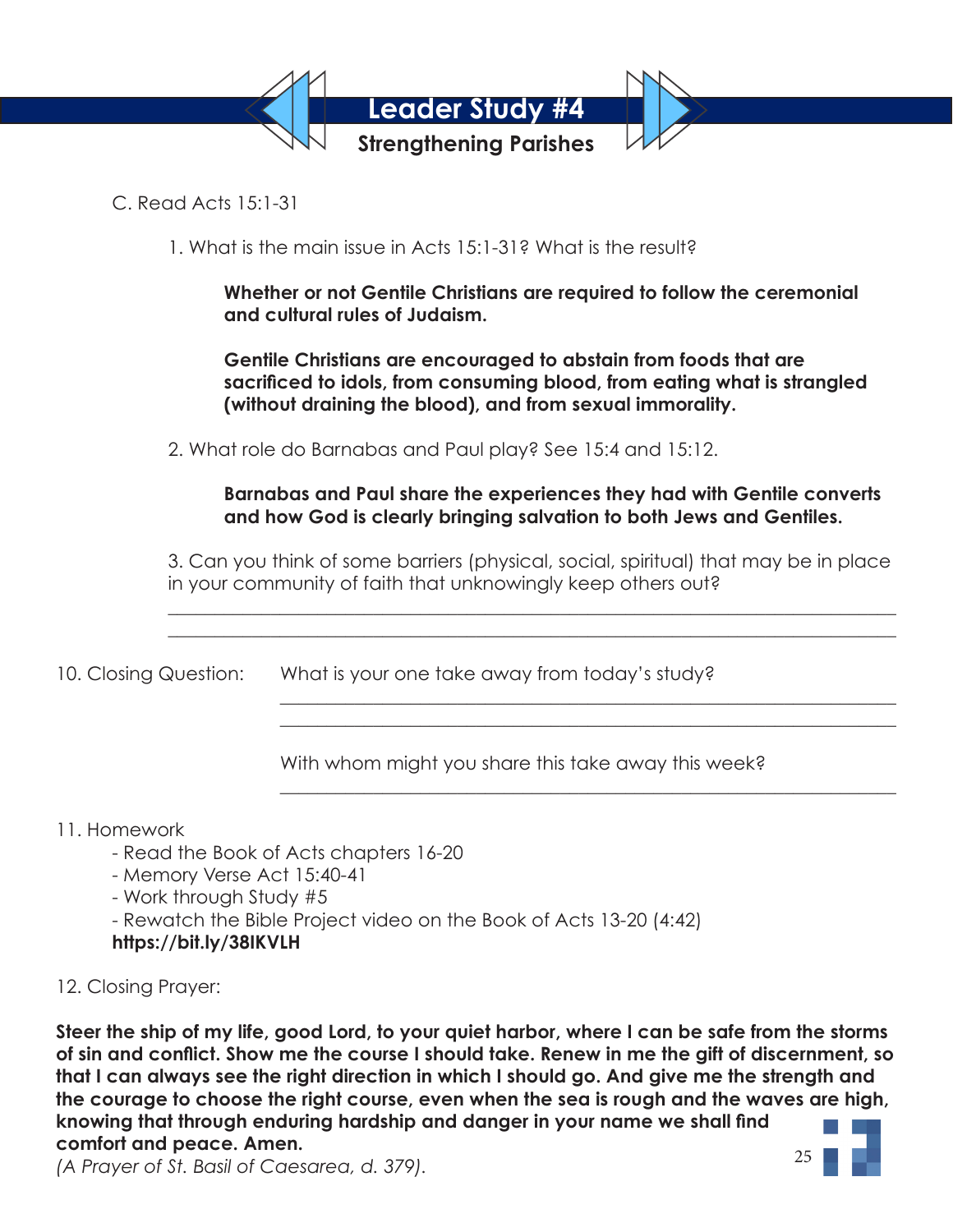# **Launching New Communities**

- 1. Read the opening scripture verse: Romans 15:20-21
- 2. Take prayer requests and lead an opening prayer
- 3. Offer a welcome
- 4. Offer any announcements that are pertinent to the group
- 5. Review: Any questions / comments from last week's study?
- 6. Memory Verse is Acts 15:40-41 (ask for volunteers)
- 7. Introduction to the study (encourage a participant to read)

In Acts 15:36-18:22, we read about Paul's Second Witness Trip. After a sharp disagreement with Barnabas, Paul invites Silas (and later Timothy), to accompany him back through the provinces and cities of Asia Minor and eventually into the provinces of Macedonia and Achaia (modern Greece). While Paul's original plan was to concentrate on the northwestern area of Asia Minor, a vision of a man from Macedonia appears to Paul, begging him to "Come over to Macedonia and help us" (16:9). It is also during the Second Witness Trip that the famous "we passages" begin (16:10). Many scholars believe that Luke, the author of the Book of Acts, joins Paul and his traveling companions as a fellow witness.

On this Second Witness Trip, Paul and his companions launch new communities in Philippi, Thessalonica, and Corinth. Paul also gives his well-known address at the Areopagus in Athens. This address to the Athenians is recorded in 17:22-31. Here Paul begins his witness to the crucified and risen Jesus, not in a synagogue, or with the Hebrew Scriptures, but with the history, culture, and traditions of the Athenians. Paul even quotes two ancient poets: Epimenides and Aratus. Though the Athenians are interested in Paul's ideas, not many are moved to become followers of Jesus. Many New Testament scholars argue that Paul writes letters to the Galatians and the Thessalonians during the Second Witness Trip.

In Acts 18:23-21:17, we read about Paul's Third Witness Trip. On this trip, Paul and his traveling companions return through Asia Minor, Macedonia, and Achaia. Major cities that Paul visits on this trip include: Tarsus, Ephesus, Philippi, Thessalonica, Athens, and Corinth. Paul spends three years in the large, port city of Ephesus, which is his longest stay during any of his three journeys. During this Third Witness Trip, Paul pens letters to the Corinthians and the Romans. He also takes up a financial collection for those in need in Jerusalem. Paul's Third Witness Trip, which lasted nearly five years, ends when he bids farewell to the Ephesian Elders (20:17-38), and sets sail for Jerusalem. Paul's arrival in the City of Zion, sets the stage for his Fourth and Final Witness Trip.

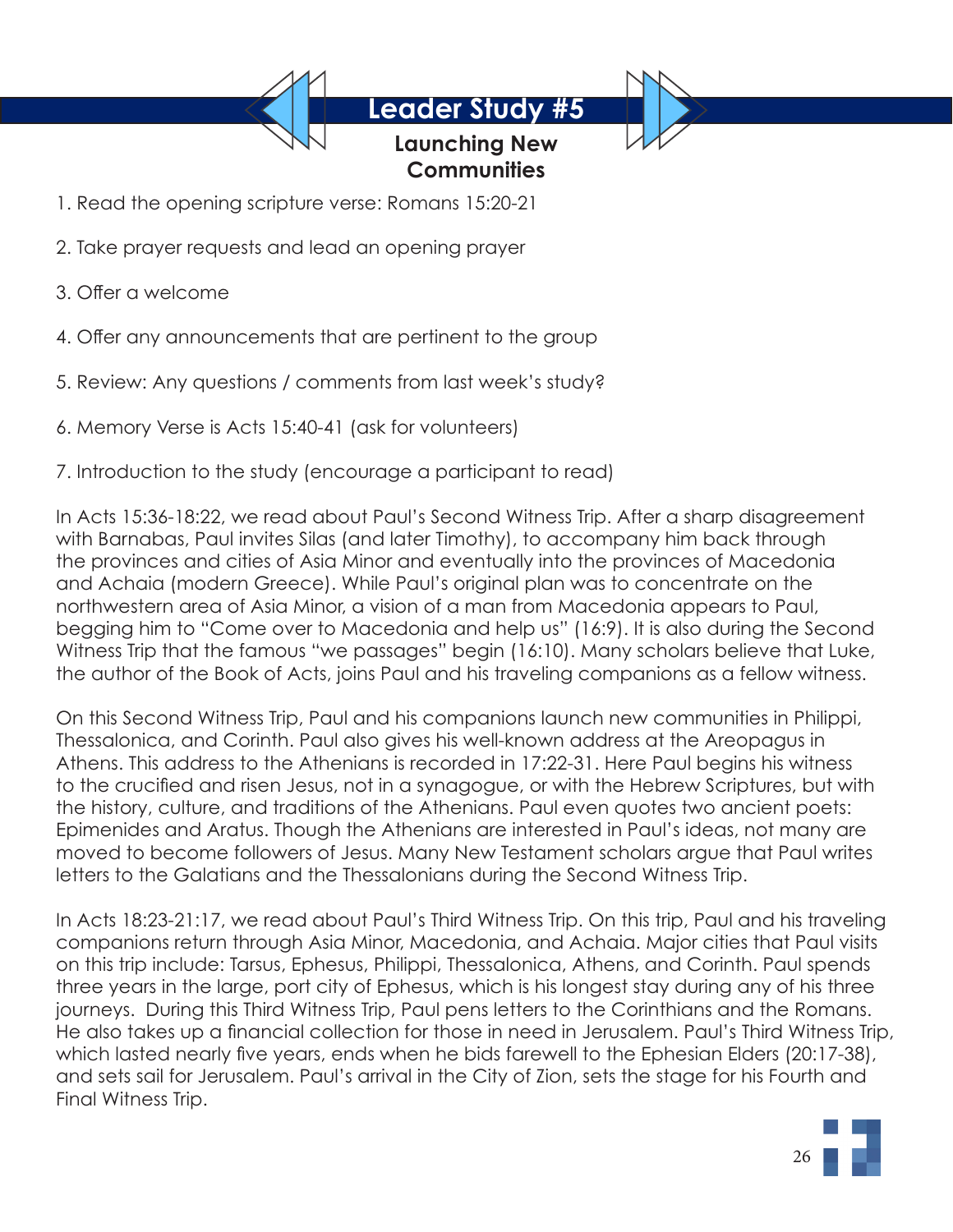

8. Opening Reflection Questions

A. Can you think of a disagreement you recently had with someone? What was the result of that disagreement? If reconciliation occurred, give thanks to God! If you are still at odds, what are some steps you might take to bring about reconciliation?

 $\_$  , and the set of the set of the set of the set of the set of the set of the set of the set of the set of the set of the set of the set of the set of the set of the set of the set of the set of the set of the set of th  $\_$  , and the set of the set of the set of the set of the set of the set of the set of the set of the set of the set of the set of the set of the set of the set of the set of the set of the set of the set of the set of th  $\_$  , and the set of the set of the set of the set of the set of the set of the set of the set of the set of the set of the set of the set of the set of the set of the set of the set of the set of the set of the set of th

 $\_$  , and the set of the set of the set of the set of the set of the set of the set of the set of the set of the set of the set of the set of the set of the set of the set of the set of the set of the set of the set of th  $\_$  , and the set of the set of the set of the set of the set of the set of the set of the set of the set of the set of the set of the set of the set of the set of the set of the set of the set of the set of the set of th  $\_$  , and the set of the set of the set of the set of the set of the set of the set of the set of the set of the set of the set of the set of the set of the set of the set of the set of the set of the set of the set of th

B. Why are farewells so painful? Consider a recent farewell that you experienced. Was it painful? Was it hopeful? What are some ways to make farewells more meaningful and memorable?

9. Study and Conversation

A. Read Acts 15:36-41

1. What do Barnabas and Paul have a disagreement about?

 **Whether or not to take John Mark on the Second Witness Trip. While on the First Witness Trip John Mark abandoned Barnabas and Paul (13:13). Paul does not want to take John Mark on this trip. Barnabas, who is John Mark's cousin (see Colossians 4:10), wants to take John Mark.**

2. What is the result of their disagreement?

 **Barnabas takes John Mark and goes to Cyprus. Paul is joined by Silas and goes to the provinces and cities of Asia Minor, and eventually into the provinces of Macedonia and Achaia (modern Greece).**

3. Do you see anything positive coming out of this difficult situation?

 $\mathcal{L}_\mathcal{L} = \mathcal{L}_\mathcal{L} = \mathcal{L}_\mathcal{L} = \mathcal{L}_\mathcal{L} = \mathcal{L}_\mathcal{L} = \mathcal{L}_\mathcal{L} = \mathcal{L}_\mathcal{L} = \mathcal{L}_\mathcal{L} = \mathcal{L}_\mathcal{L} = \mathcal{L}_\mathcal{L} = \mathcal{L}_\mathcal{L} = \mathcal{L}_\mathcal{L} = \mathcal{L}_\mathcal{L} = \mathcal{L}_\mathcal{L} = \mathcal{L}_\mathcal{L} = \mathcal{L}_\mathcal{L} = \mathcal{L}_\mathcal{L}$  $\mathcal{L}_\text{max}$  , and the contract of the contract of the contract of the contract of the contract of the contract of the contract of the contract of the contract of the contract of the contract of the contract of the contr  $\mathcal{L}_\text{max} = \frac{1}{2} \sum_{i=1}^{n} \frac{1}{2} \sum_{i=1}^{n} \frac{1}{2} \sum_{i=1}^{n} \frac{1}{2} \sum_{i=1}^{n} \frac{1}{2} \sum_{i=1}^{n} \frac{1}{2} \sum_{i=1}^{n} \frac{1}{2} \sum_{i=1}^{n} \frac{1}{2} \sum_{i=1}^{n} \frac{1}{2} \sum_{i=1}^{n} \frac{1}{2} \sum_{i=1}^{n} \frac{1}{2} \sum_{i=1}^{n} \frac{1}{2} \sum_{i=1}^{n} \frac{1$ 

 **One missionary endeavor has now become two missionary endeavors More people can now be reached with the promise of the Gospel of Jesus.**

 4. Can you think of a time when God took a difficult situation in your life and turned it into something positive? Please share.

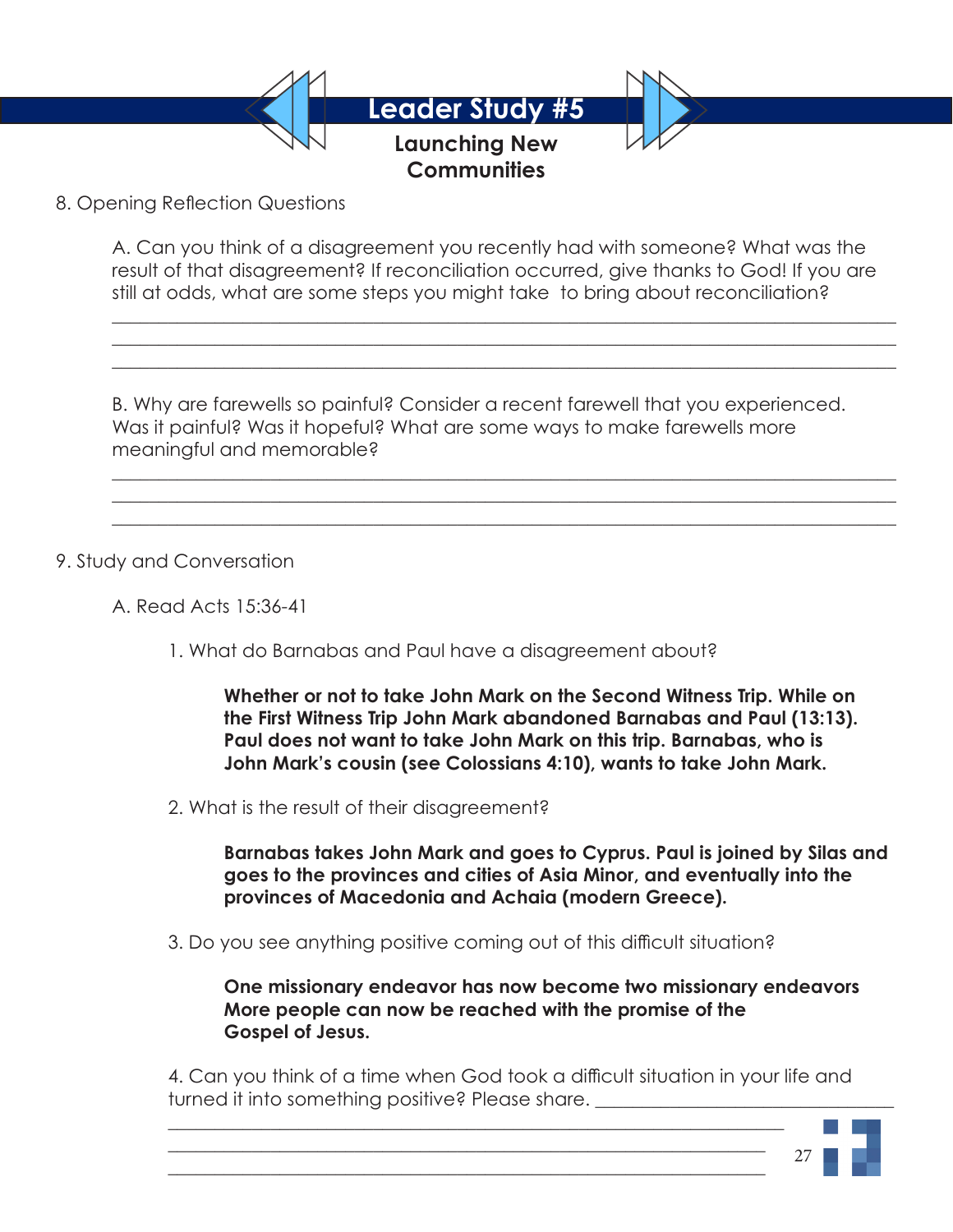

5. Do Paul, Barnabas, and John Mark ever reconcile?

# **Unsure with Barnabas (see 1 Corinthians 9:6)**

# **Yes: John Mark (see Colossians 4:10 and 2 Timothy 4:11)**

B. Read Acts  $17:16-34$ 

 1. While in the marketplace in Athens what does Paul notice? How does Paul take what was integral to the spiritual and intellectual life of the Athenians and use it to try to reach them?

 **Paul notices that the marketplace is full of idols.** 

 **Paul begins his witness to the Athenians by using the example of an inscription on an altar dedicated to an "Unknown God" (17:23), and to the writing of two ancient poets: Epimenides and Aratus (17:28).**

- 2. What differences does Paul make between the idols and God?
	- **God is the creator of the world and does not live in shrines (17:24)**
	- **God needs nothing made from human hands (17:25a)**
	- **God gives to all people life and breath (17:25b)**
	- **God wants humanity to seek Him and know Him, for He is not far from each of us (17:27)**
	- **God is not made of gold, silver, or stone (17:29)**

 3. Paul's address to the Athenians did not take place in a synagogue or a church, but in the marketplace. Think about today's "marketplaces". Where are the "marketplaces" in your community? How is your parish actively witnessing in the marketplace? If not, why not?

 4. What are some things we might learn from Paul's method of sharing the Gospel with others to launch new communities?

 $\mathcal{L}_\mathcal{L} = \mathcal{L}_\mathcal{L} = \mathcal{L}_\mathcal{L} = \mathcal{L}_\mathcal{L} = \mathcal{L}_\mathcal{L} = \mathcal{L}_\mathcal{L} = \mathcal{L}_\mathcal{L} = \mathcal{L}_\mathcal{L} = \mathcal{L}_\mathcal{L} = \mathcal{L}_\mathcal{L} = \mathcal{L}_\mathcal{L} = \mathcal{L}_\mathcal{L} = \mathcal{L}_\mathcal{L} = \mathcal{L}_\mathcal{L} = \mathcal{L}_\mathcal{L} = \mathcal{L}_\mathcal{L} = \mathcal{L}_\mathcal{L}$  $\mathcal{L}_\mathcal{L} = \mathcal{L}_\mathcal{L} = \mathcal{L}_\mathcal{L} = \mathcal{L}_\mathcal{L} = \mathcal{L}_\mathcal{L} = \mathcal{L}_\mathcal{L} = \mathcal{L}_\mathcal{L} = \mathcal{L}_\mathcal{L} = \mathcal{L}_\mathcal{L} = \mathcal{L}_\mathcal{L} = \mathcal{L}_\mathcal{L} = \mathcal{L}_\mathcal{L} = \mathcal{L}_\mathcal{L} = \mathcal{L}_\mathcal{L} = \mathcal{L}_\mathcal{L} = \mathcal{L}_\mathcal{L} = \mathcal{L}_\mathcal{L}$  $\mathcal{L}_\mathcal{L} = \mathcal{L}_\mathcal{L} = \mathcal{L}_\mathcal{L} = \mathcal{L}_\mathcal{L} = \mathcal{L}_\mathcal{L} = \mathcal{L}_\mathcal{L} = \mathcal{L}_\mathcal{L} = \mathcal{L}_\mathcal{L} = \mathcal{L}_\mathcal{L} = \mathcal{L}_\mathcal{L} = \mathcal{L}_\mathcal{L} = \mathcal{L}_\mathcal{L} = \mathcal{L}_\mathcal{L} = \mathcal{L}_\mathcal{L} = \mathcal{L}_\mathcal{L} = \mathcal{L}_\mathcal{L} = \mathcal{L}_\mathcal{L}$  $\mathcal{L}_\mathcal{L} = \mathcal{L}_\mathcal{L} = \mathcal{L}_\mathcal{L} = \mathcal{L}_\mathcal{L} = \mathcal{L}_\mathcal{L} = \mathcal{L}_\mathcal{L} = \mathcal{L}_\mathcal{L} = \mathcal{L}_\mathcal{L} = \mathcal{L}_\mathcal{L} = \mathcal{L}_\mathcal{L} = \mathcal{L}_\mathcal{L} = \mathcal{L}_\mathcal{L} = \mathcal{L}_\mathcal{L} = \mathcal{L}_\mathcal{L} = \mathcal{L}_\mathcal{L} = \mathcal{L}_\mathcal{L} = \mathcal{L}_\mathcal{L}$ 

> **- Observe people and the surrounding culture for opportunities to learn and witness.**

- **Learn to be bi-lingual and bi-cultural**
- **Learn to be bold and share the hope that is in you**

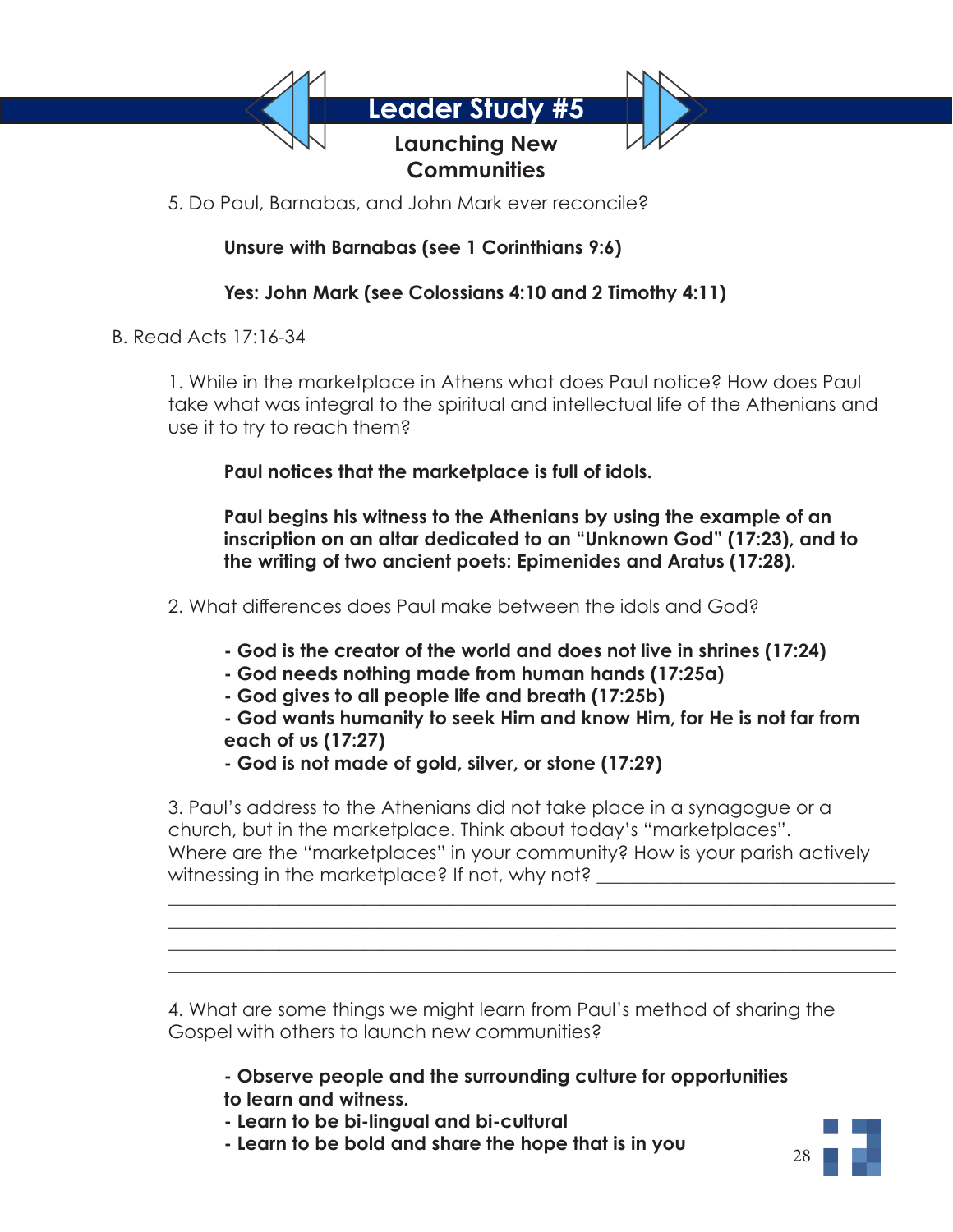

C. Read Acts 20:13-38

1. What is driving Paul to reach Jerusalem so quickly? See 20:16

# **Paul wants to be in Jerusalem for the Festival of Pentecost**

 $\mathcal{L}_\mathcal{L} = \mathcal{L}_\mathcal{L} = \mathcal{L}_\mathcal{L} = \mathcal{L}_\mathcal{L} = \mathcal{L}_\mathcal{L} = \mathcal{L}_\mathcal{L} = \mathcal{L}_\mathcal{L} = \mathcal{L}_\mathcal{L} = \mathcal{L}_\mathcal{L} = \mathcal{L}_\mathcal{L} = \mathcal{L}_\mathcal{L} = \mathcal{L}_\mathcal{L} = \mathcal{L}_\mathcal{L} = \mathcal{L}_\mathcal{L} = \mathcal{L}_\mathcal{L} = \mathcal{L}_\mathcal{L} = \mathcal{L}_\mathcal{L}$  $\mathcal{L}_\mathcal{L} = \mathcal{L}_\mathcal{L} = \mathcal{L}_\mathcal{L} = \mathcal{L}_\mathcal{L} = \mathcal{L}_\mathcal{L} = \mathcal{L}_\mathcal{L} = \mathcal{L}_\mathcal{L} = \mathcal{L}_\mathcal{L} = \mathcal{L}_\mathcal{L} = \mathcal{L}_\mathcal{L} = \mathcal{L}_\mathcal{L} = \mathcal{L}_\mathcal{L} = \mathcal{L}_\mathcal{L} = \mathcal{L}_\mathcal{L} = \mathcal{L}_\mathcal{L} = \mathcal{L}_\mathcal{L} = \mathcal{L}_\mathcal{L}$  $\mathcal{L}_\mathcal{L} = \mathcal{L}_\mathcal{L} = \mathcal{L}_\mathcal{L} = \mathcal{L}_\mathcal{L} = \mathcal{L}_\mathcal{L} = \mathcal{L}_\mathcal{L} = \mathcal{L}_\mathcal{L} = \mathcal{L}_\mathcal{L} = \mathcal{L}_\mathcal{L} = \mathcal{L}_\mathcal{L} = \mathcal{L}_\mathcal{L} = \mathcal{L}_\mathcal{L} = \mathcal{L}_\mathcal{L} = \mathcal{L}_\mathcal{L} = \mathcal{L}_\mathcal{L} = \mathcal{L}_\mathcal{L} = \mathcal{L}_\mathcal{L}$ 

 2. For three years, Paul served as the shepherd of the Church in Ephesus. Now he is commending the elders (20:17) and overseers (20:28) to shepherd the church. One important aspect of launching new communities is to equip people to lead. How is your parish equipping people to serve as leaders?

 3. As Paul bids farewell to the Ephesian elders and overseers, he commends these leaders to serve with courage and character. What two or three characteristics of Christian leadership do you believe are most important for those who are called by God to serve?

- **Committed to Christ**
- **Chemistry**
- **Capacity to Learn and Grow**

10. Closing Question: What is your one take away from today's study?

With whom might you share this take away this week?

 $\mathcal{L}_\mathcal{L} = \mathcal{L}_\mathcal{L} = \mathcal{L}_\mathcal{L} = \mathcal{L}_\mathcal{L} = \mathcal{L}_\mathcal{L} = \mathcal{L}_\mathcal{L} = \mathcal{L}_\mathcal{L} = \mathcal{L}_\mathcal{L} = \mathcal{L}_\mathcal{L} = \mathcal{L}_\mathcal{L} = \mathcal{L}_\mathcal{L} = \mathcal{L}_\mathcal{L} = \mathcal{L}_\mathcal{L} = \mathcal{L}_\mathcal{L} = \mathcal{L}_\mathcal{L} = \mathcal{L}_\mathcal{L} = \mathcal{L}_\mathcal{L}$  $\mathcal{L}_\mathcal{L} = \mathcal{L}_\mathcal{L} = \mathcal{L}_\mathcal{L} = \mathcal{L}_\mathcal{L} = \mathcal{L}_\mathcal{L} = \mathcal{L}_\mathcal{L} = \mathcal{L}_\mathcal{L} = \mathcal{L}_\mathcal{L} = \mathcal{L}_\mathcal{L} = \mathcal{L}_\mathcal{L} = \mathcal{L}_\mathcal{L} = \mathcal{L}_\mathcal{L} = \mathcal{L}_\mathcal{L} = \mathcal{L}_\mathcal{L} = \mathcal{L}_\mathcal{L} = \mathcal{L}_\mathcal{L} = \mathcal{L}_\mathcal{L}$ 

 $\mathcal{L}_\mathcal{L} = \mathcal{L}_\mathcal{L} = \mathcal{L}_\mathcal{L} = \mathcal{L}_\mathcal{L} = \mathcal{L}_\mathcal{L} = \mathcal{L}_\mathcal{L} = \mathcal{L}_\mathcal{L} = \mathcal{L}_\mathcal{L} = \mathcal{L}_\mathcal{L} = \mathcal{L}_\mathcal{L} = \mathcal{L}_\mathcal{L} = \mathcal{L}_\mathcal{L} = \mathcal{L}_\mathcal{L} = \mathcal{L}_\mathcal{L} = \mathcal{L}_\mathcal{L} = \mathcal{L}_\mathcal{L} = \mathcal{L}_\mathcal{L}$ 

### 11. Homework

- Read the Book of Acts chapters 21-28
- Memory Verse Romans 15:20-21
- Work through Study #6
- Check out the Bible Project video on the Book of Acts 21-28 (4:49)

# **https://bit.ly/2PKeuUs**

# 12. Closing Prayer:

**By your word, eternal God, your creation sprang forth, and we were given the breath of life. By your word, eternal God, death is overcome, Christ is raised from the tomb, and we are given new life in the power of your Spirit. May we boldly proclaim this good news in our words and our deeds, rejoicing always in your powerful presence; through Jesus Christ, our risen Lord. Amen.** 29

*(Prayer for the Spread of the Gospel, pg. 75 in ELW)*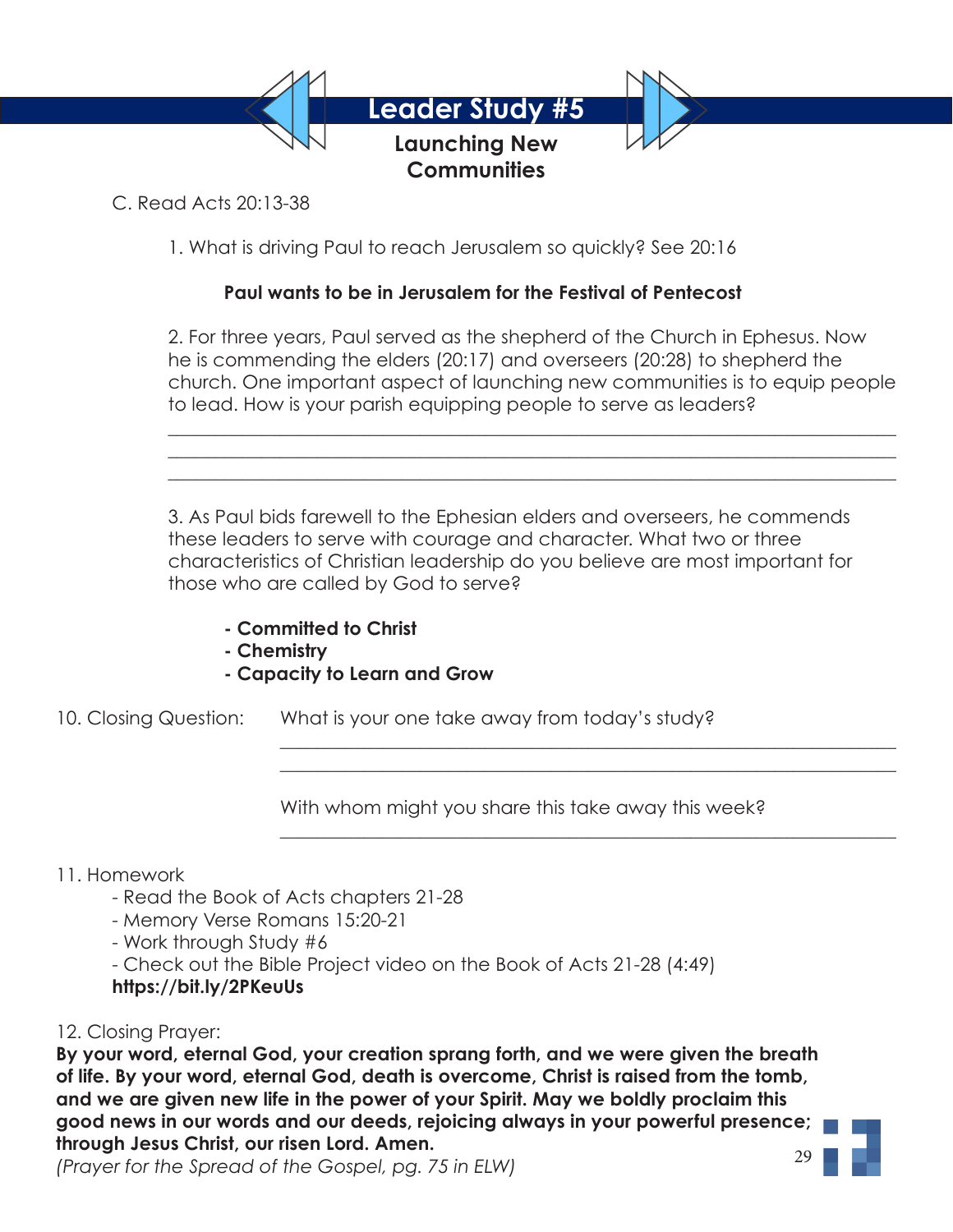**For the Renewal of the World**

- 1. Read the opening scripture verse: Acts 28:30-31
- 2. Take prayer requests and lead an opening prayer
- 3. Offer a welcome
- 4. Offer any announcements that are pertinent to the group
- 5. Review: Any questions / comments from last week's study?
- 6. Memory Verse is Romans 15:20-21(ask for volunteers)
- 7. Introduction to the study (encourage a participant to read)

Paul's Third Witness Trip ends with foreboding. On his way to Jerusalem, Paul meets with the Ephesian elders and overseers to encourage them, but also to let them know that they will never see him again (20:17-38). Paul travels to Caesarea, where the Prophet Agabus prophesies that Paul will be handed over to the Roman authorities (21:10-11). Paul's friends urge him not to go to Jerusalem. Paul responds that he is ready to die in Jerusalem for the name of the Lord Jesus (21:12-13).

Upon his arrival in Jerusalem, Paul's mission and ministry unfold with several striking parallels to the mission and ministry of Jesus. There is a confrontation in the Temple. Paul is arrested on trumped up charges of bringing Gentiles into sacred space. Jesus cleanses the Temple of the money changers. Later, he is accused of threatening to destroy the Temple. Paul is condemned to death and attacked by an angry crowd. Jesus is condemned to death by an angry crowd. Paul faces the Sanhedrin and is struck by the High Priest. Jesus also faces the Sanhedrin where is mocked and struck by the Temple guards. Paul faces a series of trials before Roman (Felix and Festus) and Jewish (King Herod Agrippa II and Bernice) leaders. Jesus is tried by the Roman Governor Pontius Pilate and appears before King Herod Antipas. Paul finds strength in the passion of Jesus, and is encouraged by the presence of Jesus, who appears to him and says these words,

# **"Keep up your courage! For just as you have testified for me in Jerusalem, so you must bear witness also in Rome" (23:11).**

Through all his trials and tribulations, Paul remains steady and true. He remains faithful to his call to proclaim the new life that is found in the Crucified and Risen Jesus. Paul's faithful witness enrages the Jewish religious leaders and confounds the Romans authorities who keep Paul in custody from his arrival in Jerusalem until his two-year ministry in the heart of the Roman Empire. In Acts 28:30-31, we read, "He lived there two whole years at his own expense and welcomed all who came to him, proclaiming the kingdom of God and teaching about the Lord Jesus Christ with all boldness and without hindrance". 30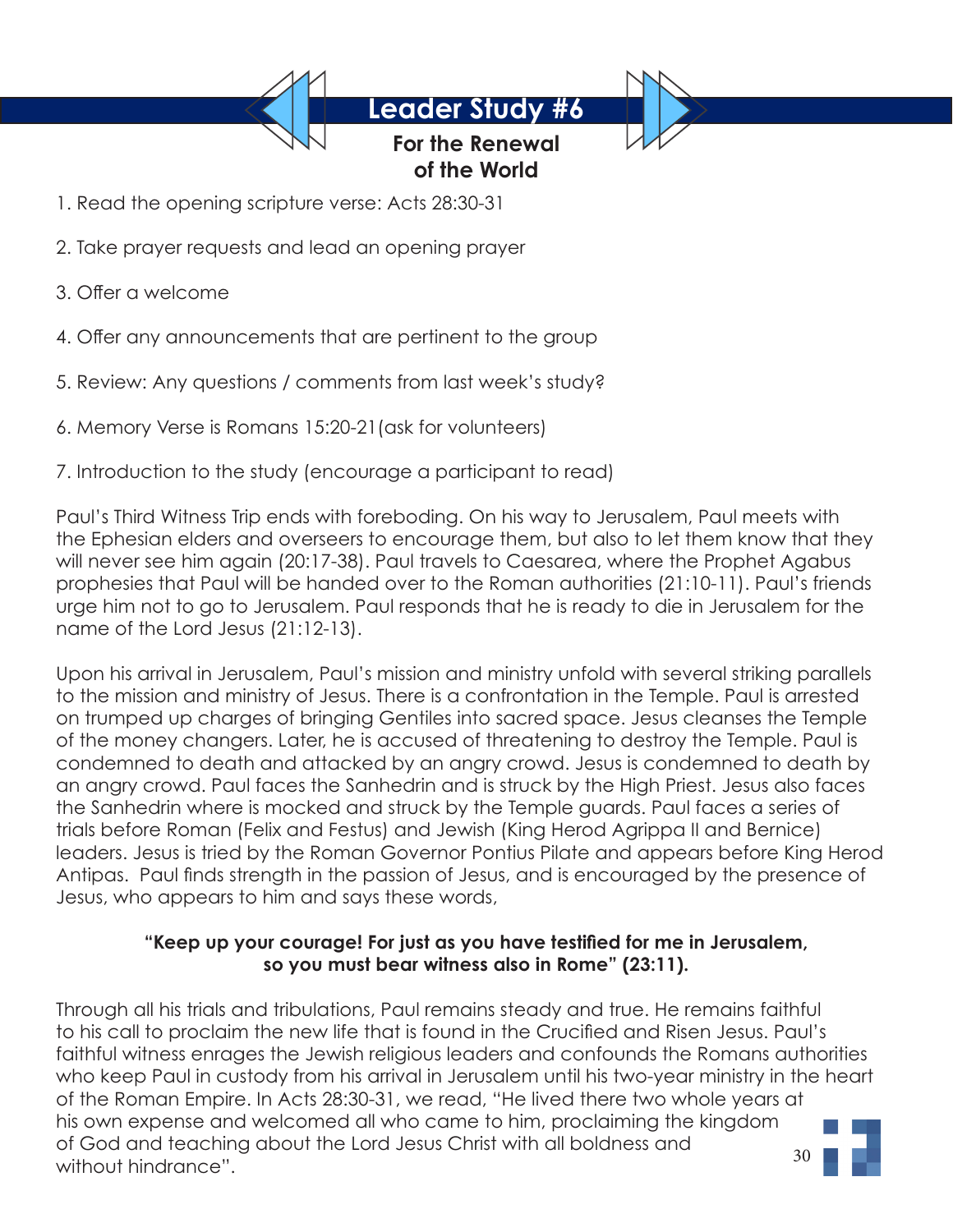

# 8. Opening Reflections Questions

 A. While Paul is in custody, the Roman procurator, Felix, schemes to receive a bribe from Paul. Prisons are notorious places of corruption, violence, and injustice. What are your thoughts about those who are in custody today? Who are they? Why are they there? Is incarceration about punishment or rehabilitation?

 $\mathcal{L}_\mathcal{L} = \mathcal{L}_\mathcal{L} = \mathcal{L}_\mathcal{L} = \mathcal{L}_\mathcal{L} = \mathcal{L}_\mathcal{L} = \mathcal{L}_\mathcal{L} = \mathcal{L}_\mathcal{L} = \mathcal{L}_\mathcal{L} = \mathcal{L}_\mathcal{L} = \mathcal{L}_\mathcal{L} = \mathcal{L}_\mathcal{L} = \mathcal{L}_\mathcal{L} = \mathcal{L}_\mathcal{L} = \mathcal{L}_\mathcal{L} = \mathcal{L}_\mathcal{L} = \mathcal{L}_\mathcal{L} = \mathcal{L}_\mathcal{L}$  $\mathcal{L}_\mathcal{L} = \mathcal{L}_\mathcal{L} = \mathcal{L}_\mathcal{L} = \mathcal{L}_\mathcal{L} = \mathcal{L}_\mathcal{L} = \mathcal{L}_\mathcal{L} = \mathcal{L}_\mathcal{L} = \mathcal{L}_\mathcal{L} = \mathcal{L}_\mathcal{L} = \mathcal{L}_\mathcal{L} = \mathcal{L}_\mathcal{L} = \mathcal{L}_\mathcal{L} = \mathcal{L}_\mathcal{L} = \mathcal{L}_\mathcal{L} = \mathcal{L}_\mathcal{L} = \mathcal{L}_\mathcal{L} = \mathcal{L}_\mathcal{L}$  $\mathcal{L}_\mathcal{L} = \mathcal{L}_\mathcal{L} = \mathcal{L}_\mathcal{L} = \mathcal{L}_\mathcal{L} = \mathcal{L}_\mathcal{L} = \mathcal{L}_\mathcal{L} = \mathcal{L}_\mathcal{L} = \mathcal{L}_\mathcal{L} = \mathcal{L}_\mathcal{L} = \mathcal{L}_\mathcal{L} = \mathcal{L}_\mathcal{L} = \mathcal{L}_\mathcal{L} = \mathcal{L}_\mathcal{L} = \mathcal{L}_\mathcal{L} = \mathcal{L}_\mathcal{L} = \mathcal{L}_\mathcal{L} = \mathcal{L}_\mathcal{L}$ 

 $\mathcal{L}_\mathcal{L} = \mathcal{L}_\mathcal{L} = \mathcal{L}_\mathcal{L} = \mathcal{L}_\mathcal{L} = \mathcal{L}_\mathcal{L} = \mathcal{L}_\mathcal{L} = \mathcal{L}_\mathcal{L} = \mathcal{L}_\mathcal{L} = \mathcal{L}_\mathcal{L} = \mathcal{L}_\mathcal{L} = \mathcal{L}_\mathcal{L} = \mathcal{L}_\mathcal{L} = \mathcal{L}_\mathcal{L} = \mathcal{L}_\mathcal{L} = \mathcal{L}_\mathcal{L} = \mathcal{L}_\mathcal{L} = \mathcal{L}_\mathcal{L}$  $\mathcal{L}_\mathcal{L} = \mathcal{L}_\mathcal{L} = \mathcal{L}_\mathcal{L} = \mathcal{L}_\mathcal{L} = \mathcal{L}_\mathcal{L} = \mathcal{L}_\mathcal{L} = \mathcal{L}_\mathcal{L} = \mathcal{L}_\mathcal{L} = \mathcal{L}_\mathcal{L} = \mathcal{L}_\mathcal{L} = \mathcal{L}_\mathcal{L} = \mathcal{L}_\mathcal{L} = \mathcal{L}_\mathcal{L} = \mathcal{L}_\mathcal{L} = \mathcal{L}_\mathcal{L} = \mathcal{L}_\mathcal{L} = \mathcal{L}_\mathcal{L}$ 

 B. Paul was persecuted for his Christian faith. Christians continue to be persecuted in many places around the world today. Please take ten minutes to browse through the Voice of the Martyrs website. Please share with your study group two things your learned about persecuted Christians while navigating the website: https://www.persecution.com/

### 9. Study and Conversation

A. Read Acts 25:1-12

 1. Soon after his arrival in Jerusalem, Paul is arrested. For his safety, he is transferred from Jerusalem to Caesarea, where he appears before Felix, the Roman procurator of Judea. Felix keeps Paul in custody for two years. Felix is succeeded by Festus. Festus wants Paul to stand trial in Jerusalem, but Paul (a Roman citizen) knows his rights, and he appeals to the emperor. Festus responds, "You have appealed to the emperor; to the emperor you will go" (25:12b). What do you think Paul hopes to accomplish by appealing to the emperor?

 **Paul is innocent of the charges brought against him. He knows that it will be unsafe for him to be tried in Jerusalem. Paul is appealing for his case to be tried by the emperor in Rome, the highest court in the Roman Empire.**

 2. The Jewish religious leaders want Festus to transfer Paul to Jerusalem for trial. Why do they want Festus to do this?

 **So that they might ambush and kill Paul while he is traveling to Jerusalem (see 25:2-3)**

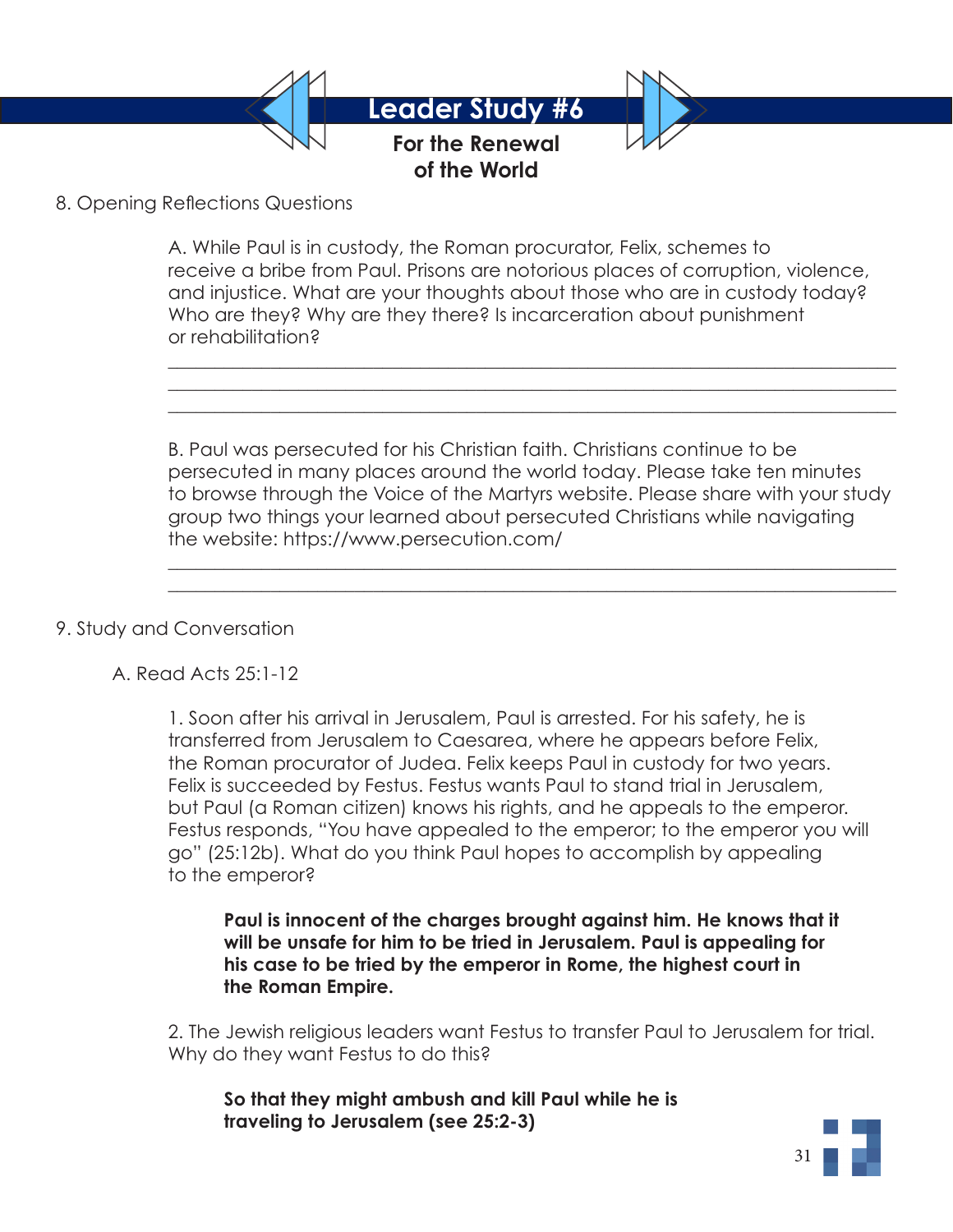

 $\mathcal{L}_\mathcal{L} = \mathcal{L}_\mathcal{L} = \mathcal{L}_\mathcal{L} = \mathcal{L}_\mathcal{L} = \mathcal{L}_\mathcal{L} = \mathcal{L}_\mathcal{L} = \mathcal{L}_\mathcal{L} = \mathcal{L}_\mathcal{L} = \mathcal{L}_\mathcal{L} = \mathcal{L}_\mathcal{L} = \mathcal{L}_\mathcal{L} = \mathcal{L}_\mathcal{L} = \mathcal{L}_\mathcal{L} = \mathcal{L}_\mathcal{L} = \mathcal{L}_\mathcal{L} = \mathcal{L}_\mathcal{L} = \mathcal{L}_\mathcal{L}$  $\mathcal{L}_\mathcal{L} = \mathcal{L}_\mathcal{L} = \mathcal{L}_\mathcal{L} = \mathcal{L}_\mathcal{L} = \mathcal{L}_\mathcal{L} = \mathcal{L}_\mathcal{L} = \mathcal{L}_\mathcal{L} = \mathcal{L}_\mathcal{L} = \mathcal{L}_\mathcal{L} = \mathcal{L}_\mathcal{L} = \mathcal{L}_\mathcal{L} = \mathcal{L}_\mathcal{L} = \mathcal{L}_\mathcal{L} = \mathcal{L}_\mathcal{L} = \mathcal{L}_\mathcal{L} = \mathcal{L}_\mathcal{L} = \mathcal{L}_\mathcal{L}$ 

 $\mathcal{L}_\mathcal{L} = \mathcal{L}_\mathcal{L} = \mathcal{L}_\mathcal{L} = \mathcal{L}_\mathcal{L} = \mathcal{L}_\mathcal{L} = \mathcal{L}_\mathcal{L} = \mathcal{L}_\mathcal{L} = \mathcal{L}_\mathcal{L} = \mathcal{L}_\mathcal{L} = \mathcal{L}_\mathcal{L} = \mathcal{L}_\mathcal{L} = \mathcal{L}_\mathcal{L} = \mathcal{L}_\mathcal{L} = \mathcal{L}_\mathcal{L} = \mathcal{L}_\mathcal{L} = \mathcal{L}_\mathcal{L} = \mathcal{L}_\mathcal{L}$  $\mathcal{L}_\mathcal{L} = \mathcal{L}_\mathcal{L} = \mathcal{L}_\mathcal{L} = \mathcal{L}_\mathcal{L} = \mathcal{L}_\mathcal{L} = \mathcal{L}_\mathcal{L} = \mathcal{L}_\mathcal{L} = \mathcal{L}_\mathcal{L} = \mathcal{L}_\mathcal{L} = \mathcal{L}_\mathcal{L} = \mathcal{L}_\mathcal{L} = \mathcal{L}_\mathcal{L} = \mathcal{L}_\mathcal{L} = \mathcal{L}_\mathcal{L} = \mathcal{L}_\mathcal{L} = \mathcal{L}_\mathcal{L} = \mathcal{L}_\mathcal{L}$  $\mathcal{L}_\mathcal{L} = \mathcal{L}_\mathcal{L} = \mathcal{L}_\mathcal{L} = \mathcal{L}_\mathcal{L} = \mathcal{L}_\mathcal{L} = \mathcal{L}_\mathcal{L} = \mathcal{L}_\mathcal{L} = \mathcal{L}_\mathcal{L} = \mathcal{L}_\mathcal{L} = \mathcal{L}_\mathcal{L} = \mathcal{L}_\mathcal{L} = \mathcal{L}_\mathcal{L} = \mathcal{L}_\mathcal{L} = \mathcal{L}_\mathcal{L} = \mathcal{L}_\mathcal{L} = \mathcal{L}_\mathcal{L} = \mathcal{L}_\mathcal{L}$ 

 3. Paul is held in custody in Caesarea for over two years. Have you ever visited someone in jail or prison? Please share your experience with the study group. It is perfectly fine to keep your connection and the name of the person you visited confidential.

# B. Read Acts 28:16-31

 1. When Paul arrives in Rome a soldier is assigned to guard him. He rents a house where he freely teaches and preaches for two years. Describe what you think it was like for Paul to conduct his ministry while under "house arrest".

 2. Do you prefer happy endings? Do you prefer stories that are neatly summed up at the end? How would you describe the ending of the Book of Acts? What might Luke be trying to do here?

 **Perhaps the "unfinished ending" of Acts is deliberate. Perhaps Luke is encouraging the reader to write their own ending. Luke may be asking, "So what are you going to do about it?" How would you answer that question?**

 3. The Book of Acts ends with a powerful reminder: the Gospel of Jesus Christ is unstoppable. How does the end of Acts relate to the key verse 1:8?

 **Throughout the Book of Acts, the disciples have served as faithful witnesses of Jesus from Jerusalem, to Judea and Samaria, and to the ends of the earth. The Gospel is now being proclaimed in the heart of the Roman Empire. From there it will continue to be proclaimed throughout the world.**

32